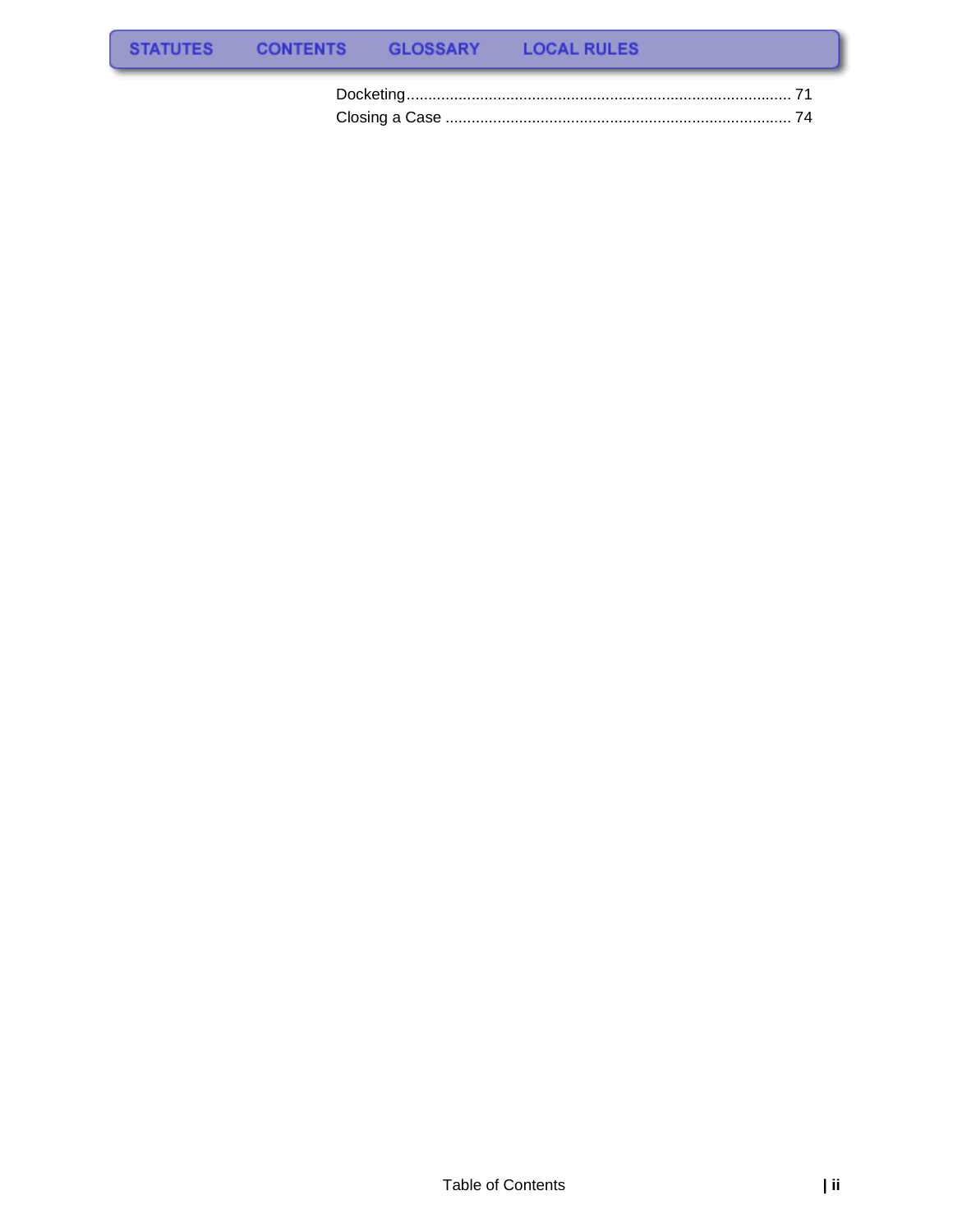# <span id="page-2-0"></span>Chapter 1: Probate

♣ុុុុុុ

# In this Chapter:

- In this chapter, you will find the clerical procedures for the following:
- **• [PROBATE CASES](#page-8-0)**

# Definitions:

## **ancillary administration** Ancillary administration is when administration is in a state where decedent has property and which is other than where decedent was domiciled. **applicant** An applicant is the person who files with the court an application asking for the court to take a particular action.

## **beneficiary**

A beneficiary as it relates to trust beneficiaries, includes a person who has any present or future interest, vested or contingent, and also includes the owner of an interest by assignment or other transfer and, as it relates to a charitable trust, includes any person entitled to enforce the trust.

### **claim**

 A claim may include: a liability (debt) of a decedent or a protected person, funeral expenses and expenses of administration (probate) of estate. A claim does not include estate or inheritance taxes, demands or disputes regarding title of a decedent or protected person to specific assets alleged to be included in the estate.

### **codicil**

A codicil is an amendment or supplement to a Last Will and Testament.

### **deceased**

A deceased is a dead person.

### **decedent**

A decedent is a deceased person.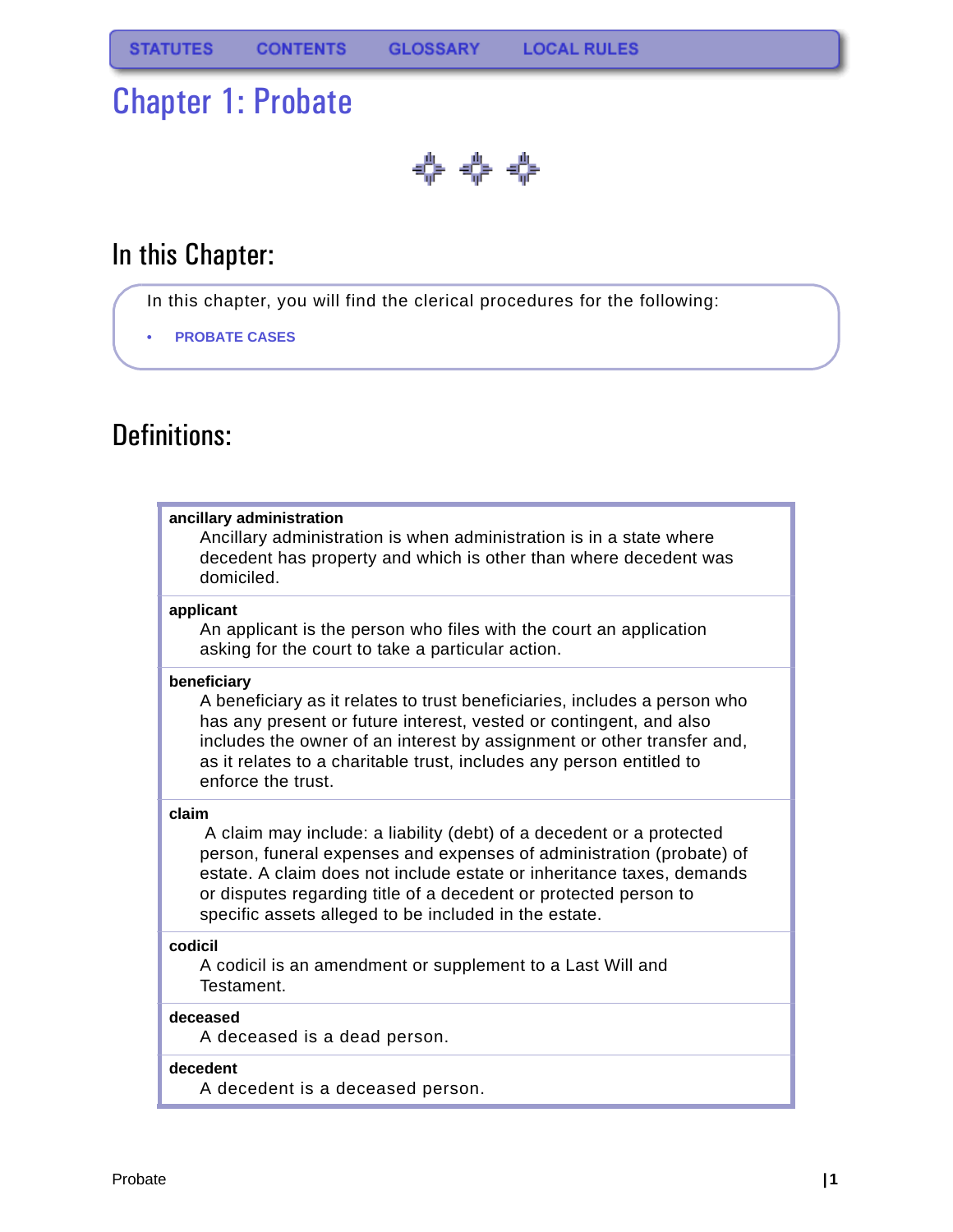#### **devisee**

A devisee is the person to whom lands or other real property are devised or given by will.

### **disallowance of claim**

A disallowance of claim is when the personal representative refuses to pay a claim against the estate because they do not feel it is valid.

#### **estate**

An estate is the property of the decedent, trust or other persons whose affairs are subject to the Probate Code.

### **formal proceedings**

Formal proceedings are those conducted before the District Court with notice to interested parties.

### **informal proceedings**

Informal proceedings are those conducted without prior notice to interested persons by an officer of the court acting as registrar for probate of will or appointment of personal representative.

### **interested persons**

Interested persons are heirs, devisees, children, spouses, creditors, beneficiaries and any others having a property right in or claim against a trust estate or the estate of a decedent, ward, or protected person which may be affected by the proceeding, persons having priority for appointment as Personal Representative, other fiduciaries representing interested persons. Interested persons are determined case by case.

#### **intestate**

Intestate is when a person is said to have died without making a will, or who dies without leaving anything to testify what his/her wishes were with respect to the disposal of his/her property after death.

#### **last will and testament**

A last will and testament is a legal declaration of a person's mind as to the manner in which he/she would have his/her property or estate disposed of after his/her death; a written instrument legally executed by which a person makes disposition of his/her estate to take effect after his/her death.

#### **letters**

A written communication usually from a court containing a grant (as of a right) or an appointment (usually used in plural).

#### **letters of administration**

A letter from a probate court that appoints the addressee the personal representative of an intestate estate.

#### **letters testamentary**

A letter from a probate court that appoints or confirms the addressee as the personal representative of a testate estate

### **minor**

A minor is a person who has not reached the age of majority.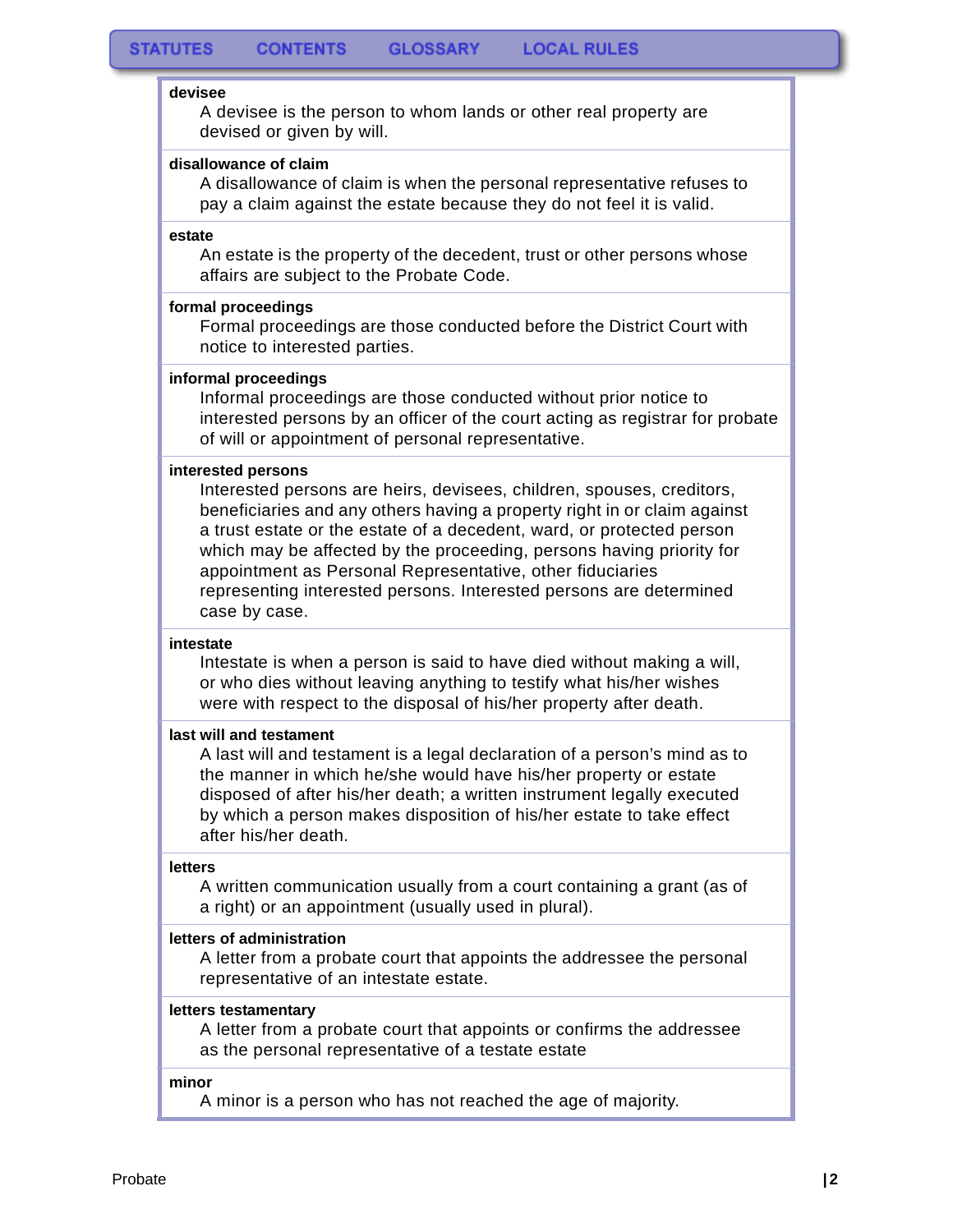#### **personal representative**

A personal representative includes an executor, administrator, successor personal representative, special administrator and persons who perform substantially the same function under the law governing their status.

#### **petitioner**

A petitioner is one who files with the court a petition asking the court to take a particular action.

#### **probate**

Probate is the process of proving in a court of competent jurisdiction (as a district or probate court) that an instrument is the valid last will and testament of a deceased person.

#### **real property**

Real property is the land and generally whatever is erected or growing upon or affixed to land.

#### **supervised administration**

Supervised administration is when the court has general oversight, superintends or inspects all actions taken by a personal representative.

#### **testate**

Having made a valid will.

#### **testator/testatrix**

A testator/testatrix is the person who died after having made a will.

#### **trust**

A trust includes any express trust, private or charitable, with additions thereto, wherever and however created. It also includes a trust created or determined by judgment or decree under which the trust is to be administered in the manner of an express trust. Trusts exclude other constructive trusts, and it excludes resulting trusts, conservatorships, personal representatives, trust accounts, custodial arrangements including those created under the Uniform Gifts to Minor Act (Section 46-7-1 through 46-7-10 NMSA 1978) business trusts providing for certificates to be issued to beneficiaries, common trust funds, voting trusts, security arrangements, liquidation trusts and trusts for the primary purpose of paying debts, dividends, interest, salaries, wages, profits, pensions or employee benefits of any kind and any arrangement under which a person is nominee or escrowee for another.

#### **trustee**

A trustee is the person holding the property in trust. The person appointed, or required by law, to execute a trust; one in whom an estate, interest, or power vested, under an express or implied agreement to administer or exercised it for the benefit or to the use of another called the cestui que trust.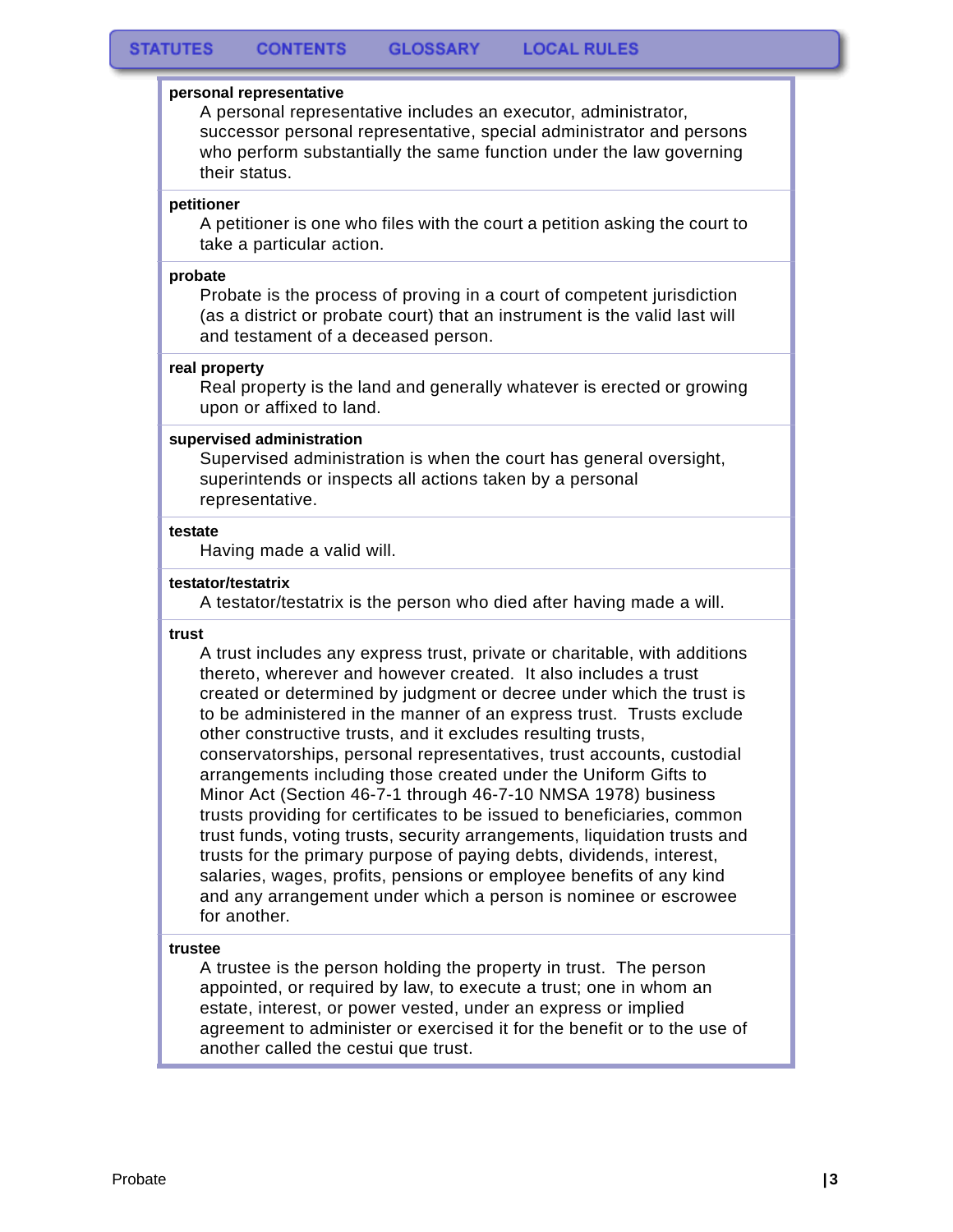## **unsupervised administration**

Unsupervised administration is when a personal representative may take actions regarding estate matters without formal supervision of the court.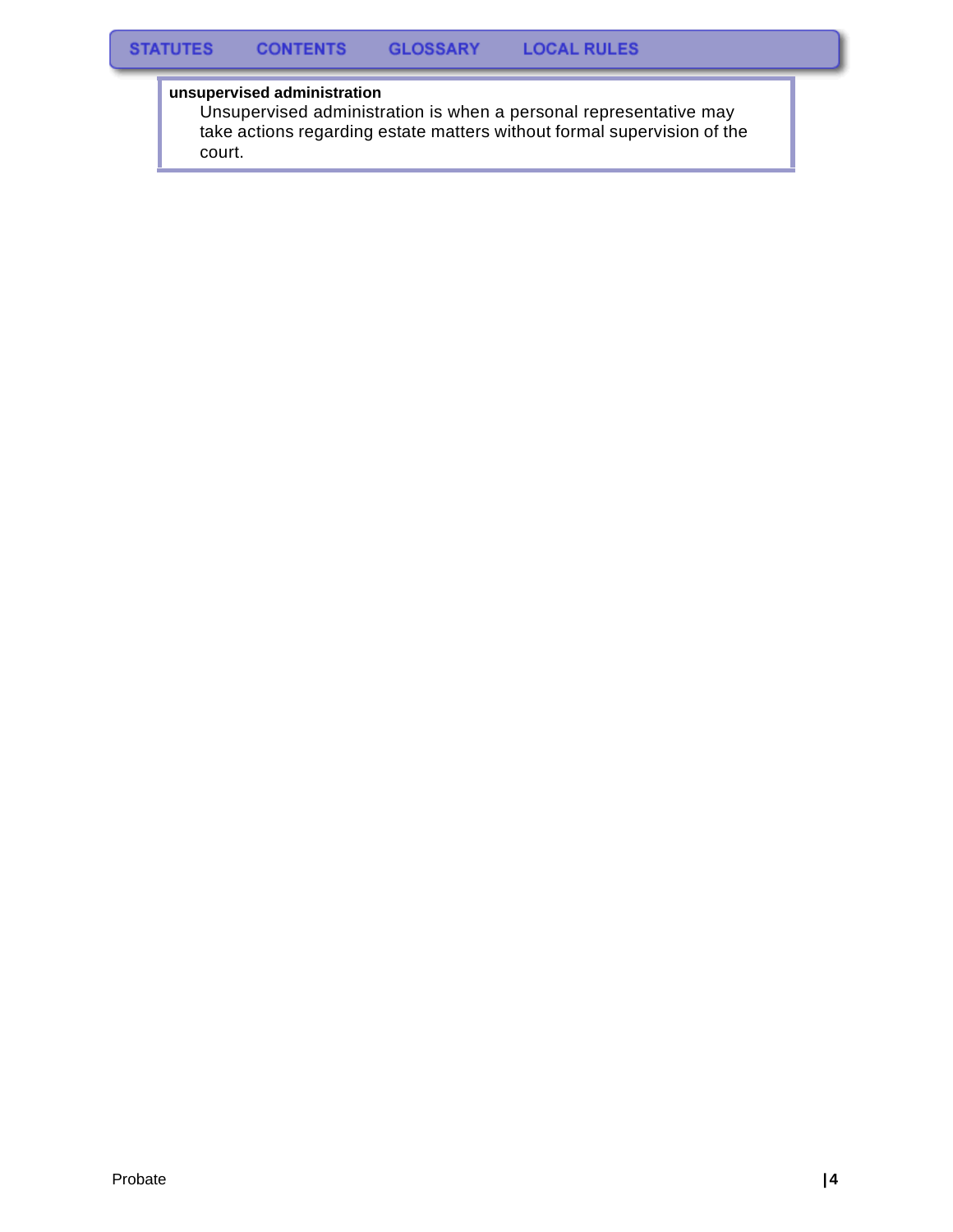| § 45-3-204                | <b>Demand</b><br>for Notice                     | *A creditor may file a Demand for Notice<br>prior to the opening of the case.                               |
|---------------------------|-------------------------------------------------|-------------------------------------------------------------------------------------------------------------|
| § 45-3-301                | *PETITION OR<br><b>APPLICATION</b>              | <b><i>*THIS IS THE OPENING EVENT</i></b>                                                                    |
|                           | *Will                                           | *Could be intestate                                                                                         |
| § 45-1-401                | <b>Request/Notice</b><br>for Hearing            |                                                                                                             |
| § 45-3-303<br>§ 45-3-308  | *Hearing/Order<br>for Appointment<br>of PR      | *PR-Personal Representative                                                                                 |
| §45-3-103<br>$§$ 45-3-601 | <b>Letters</b><br>*Testamentary/<br>*Acceptance | *Also Letters of Administration<br>(if intestate)<br>*Letters of Acceptance could<br>be separate (verified) |
| § 45-3-306<br>§ 45-3-705  | <b>Notice</b><br>to Heirs                       |                                                                                                             |
| § 45-3-801                | Notice to<br><b>Creditors</b>                   |                                                                                                             |
|                           | Claim<br>(Possible)                             |                                                                                                             |
| § 45-1-401                | Proof<br>of Notice                              |                                                                                                             |
|                           | <b>Tax Certification/</b><br><b>Claims</b>      |                                                                                                             |
| § 45-1-401                | Affidavit of<br><b>Publication</b>              |                                                                                                             |
| § 45-3-706<br>§ 45-3-708  | Inventory and<br>Appraisal                      |                                                                                                             |
|                           | <b>Accounting</b>                               |                                                                                                             |
| § 45-3-1003               | <b>Verified</b><br><b>Statement</b>             |                                                                                                             |
|                           | <b>Certificate of Full</b><br>Administration    |                                                                                                             |

## <span id="page-6-0"></span>Section 1-1: Informal Probate Flowchart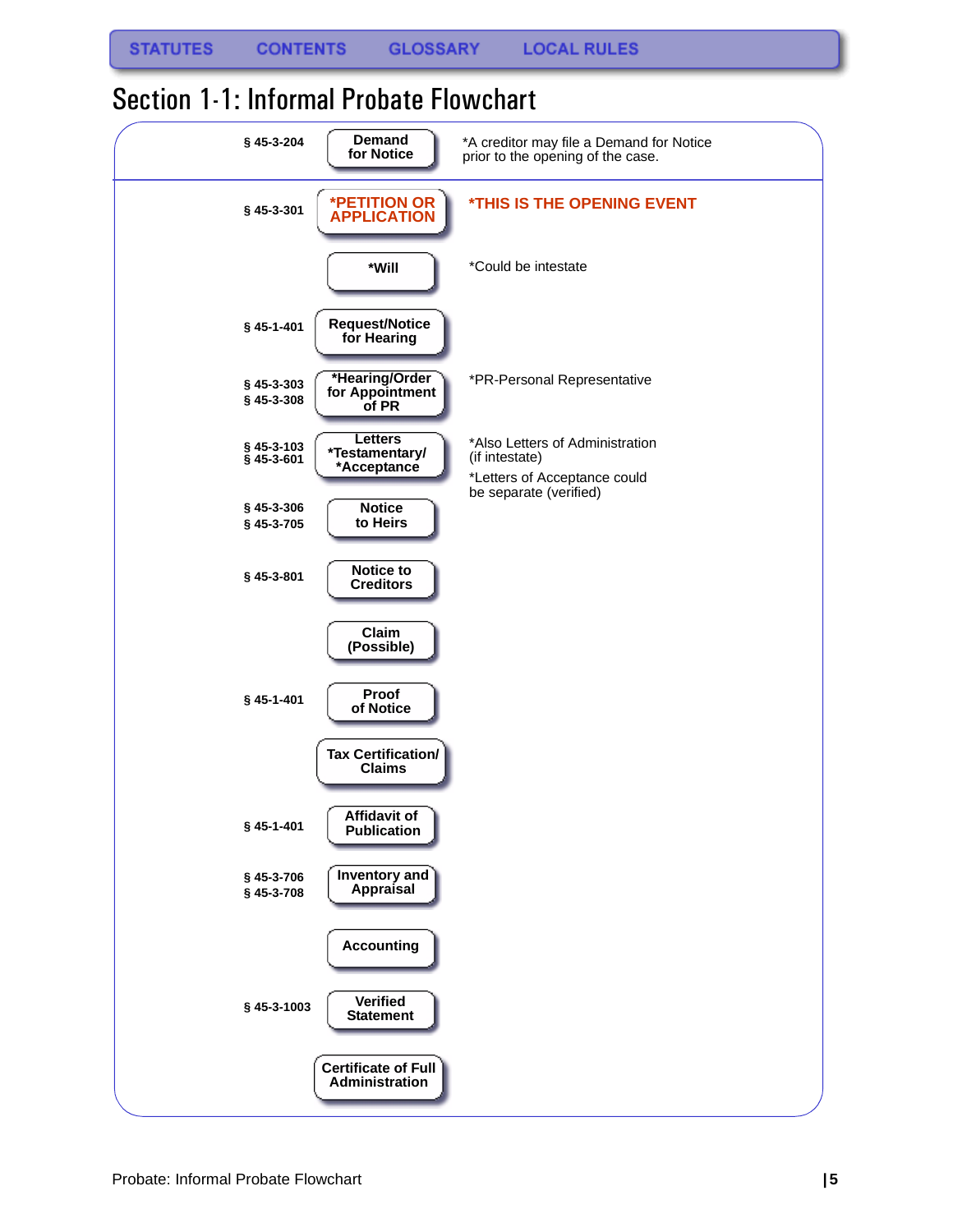## <span id="page-7-0"></span>Section 1-2: Formal Probate

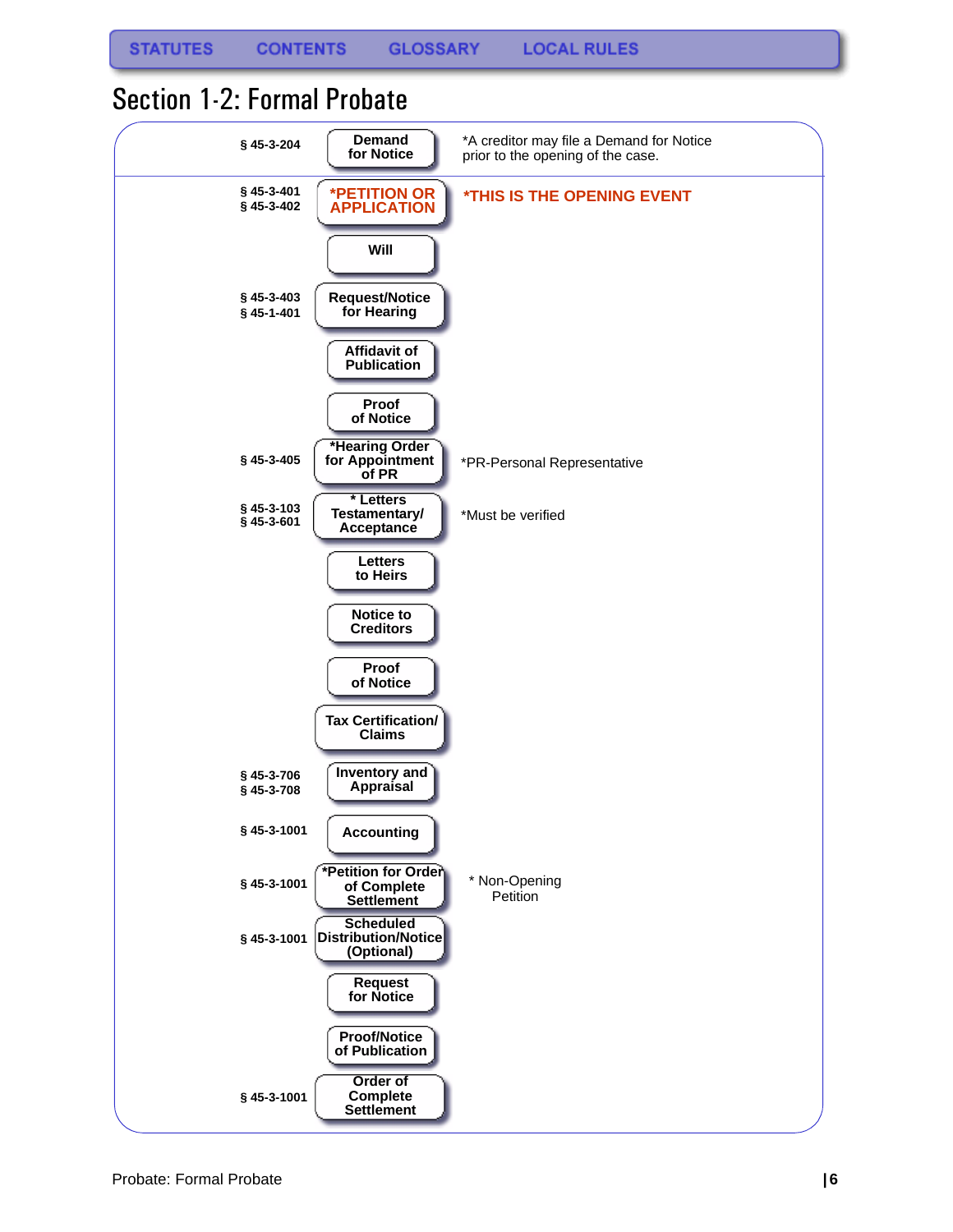## <span id="page-8-0"></span>Section 1-3: Probate Overview

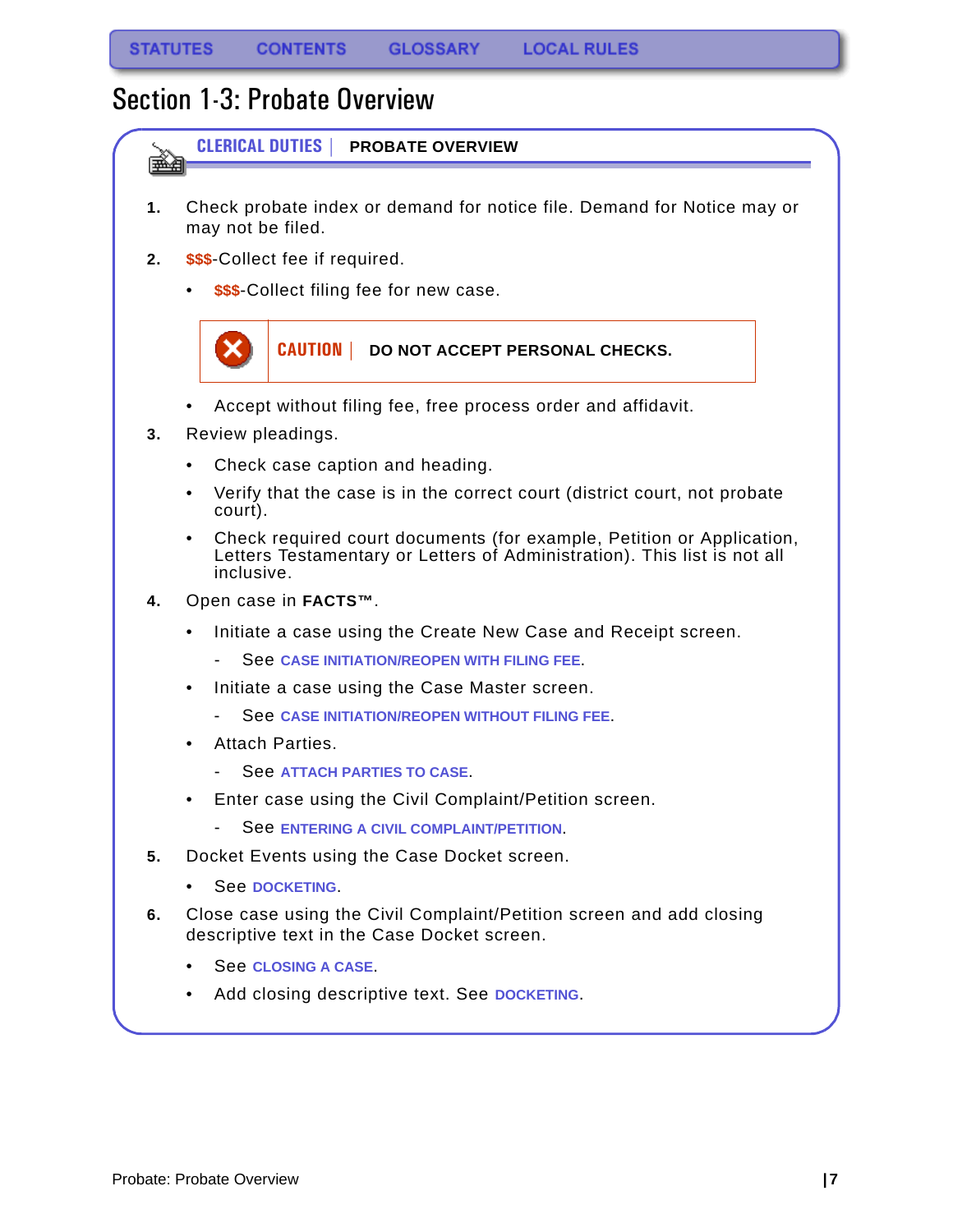# <span id="page-9-0"></span>Section 1-4: Subject Matter Jurisdiction

**NMSA 1978, § 45-1-302**

| <b>District Court Jurisdiction</b> | The district court has exclusive original<br>jurisdiction over all subject matter relating to:<br>Formal proceedings with respect to the<br>estates of decedents, including<br>determinations of testacy, appointment of<br>personal representatives, constructions of<br>wills, administration and expenditure of<br>funds of estates, determination of heirs<br>and successors of decedents and<br>distribution and closing of estates;<br>Estates of missing and protected persons;<br>Protection of incapacitated persons and<br>minors; and<br>Trusts. |
|------------------------------------|-------------------------------------------------------------------------------------------------------------------------------------------------------------------------------------------------------------------------------------------------------------------------------------------------------------------------------------------------------------------------------------------------------------------------------------------------------------------------------------------------------------------------------------------------------------|
| <b>Formal Proceedings</b>          | The district court in formal proceedings<br>٠<br>shall have jurisdiction to determine title to<br>and value of real or personal property as<br>between the estate and any interested<br>person, including strangers to the estate<br>claiming adversely thereto.<br>The district court has full power to make<br>orders, judgments and decrees and to take<br>all other action necessary and proper to<br>administer justice in matters which come<br>before it.                                                                                            |
| <b>Informal Proceedings</b>        | The probate court and the district court have<br>original jurisdiction over informal proceedings<br>for probate of a will or appointment of a<br>personal representative.                                                                                                                                                                                                                                                                                                                                                                                   |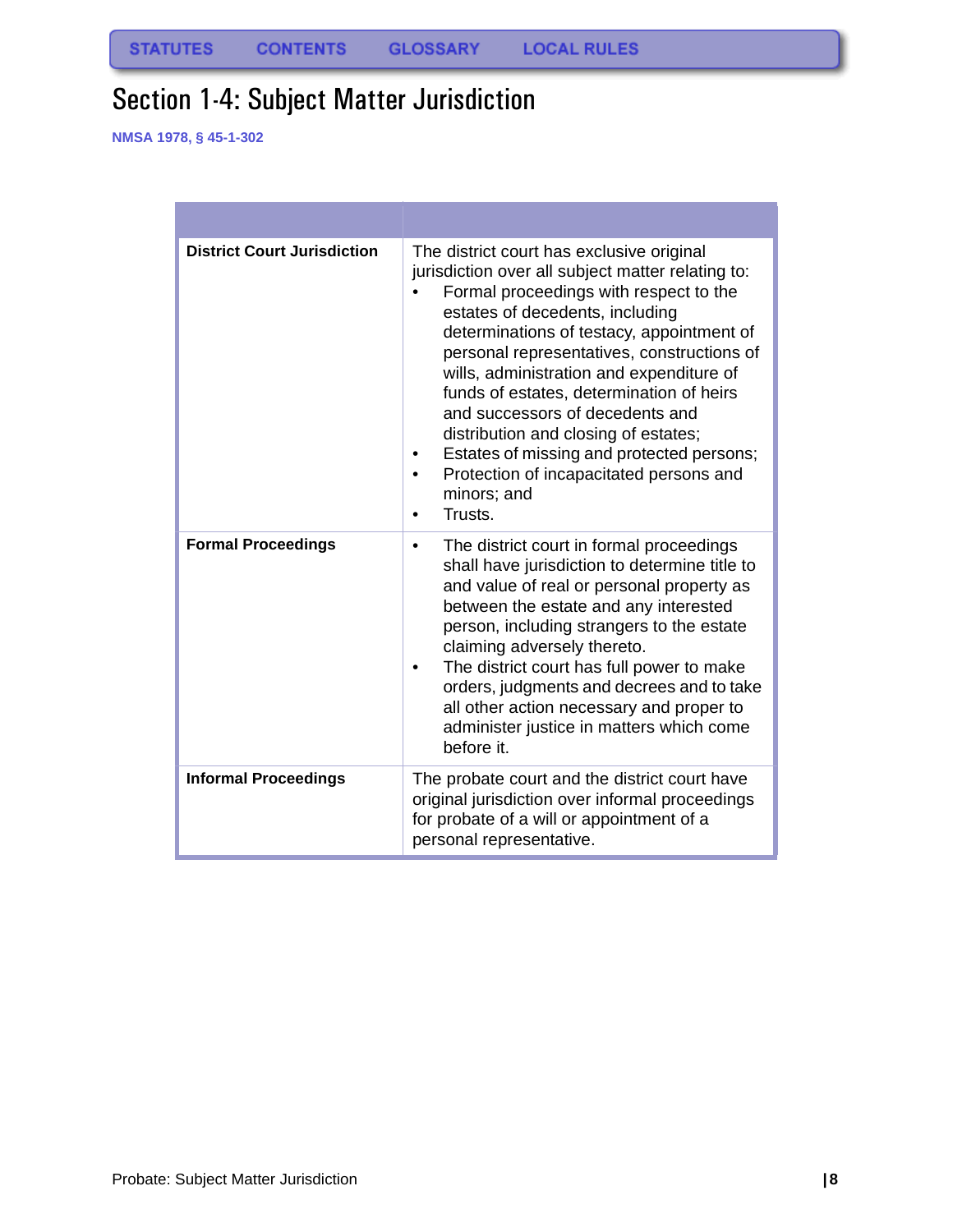## <span id="page-10-0"></span>Section 1-5: Venue

**NMSA 1978, § 45-1-303**

| <b>Venue</b>                | Subject to the provisions of Section 3-201 [45-<br>3-201 NMSA 1978], where a proceeding under<br>the Probate Code [this chapter] could be<br>maintained in more than one place in New<br>Mexico, the court in which the proceeding is<br>first commenced has the exclusive right to<br>proceed.                                                                                                                                                                                    |
|-----------------------------|------------------------------------------------------------------------------------------------------------------------------------------------------------------------------------------------------------------------------------------------------------------------------------------------------------------------------------------------------------------------------------------------------------------------------------------------------------------------------------|
| <b>Multiple Proceedings</b> | If proceedings concerning the same estate,<br>protected person, ward or trust are<br>commenced in more than one court of New<br>Mexico, the court in which the proceeding was<br>first commenced shall continue to hear the<br>matter, and the other courts shall hold the<br>matter in abeyance until the question of venue<br>is decided, and if the ruling court determines<br>that venue is properly in another court, it shall<br>transfer the proceeding to the other court. |
| <b>Transfer</b>             | If a court finds that in the interest of justice a<br>proceeding or a file should be located in<br>another court of New Mexico, the court making<br>the finding may transfer the proceeding or file<br>to the other court.                                                                                                                                                                                                                                                         |

# <span id="page-10-1"></span>Section 1-6: Oath or Affirmation on Filed Documents

**NMSA 1978, § 45-1-310**

| <b>Oaths or Affirmations</b> | Except as otherwise specifically provided in<br>the Probate Code [this chapter] or by rule,<br>every document filed with the court under the<br>code, including applications, petitions and<br>demands for notice, shall be deemed to<br>include an oath, affirmation or statement to the<br>effect that its representations are true as far as<br>the person executing or filing it knows or is<br>informed, and penalties for perjury may follow<br>deliberate falsification therein. |
|------------------------------|-----------------------------------------------------------------------------------------------------------------------------------------------------------------------------------------------------------------------------------------------------------------------------------------------------------------------------------------------------------------------------------------------------------------------------------------------------------------------------------------|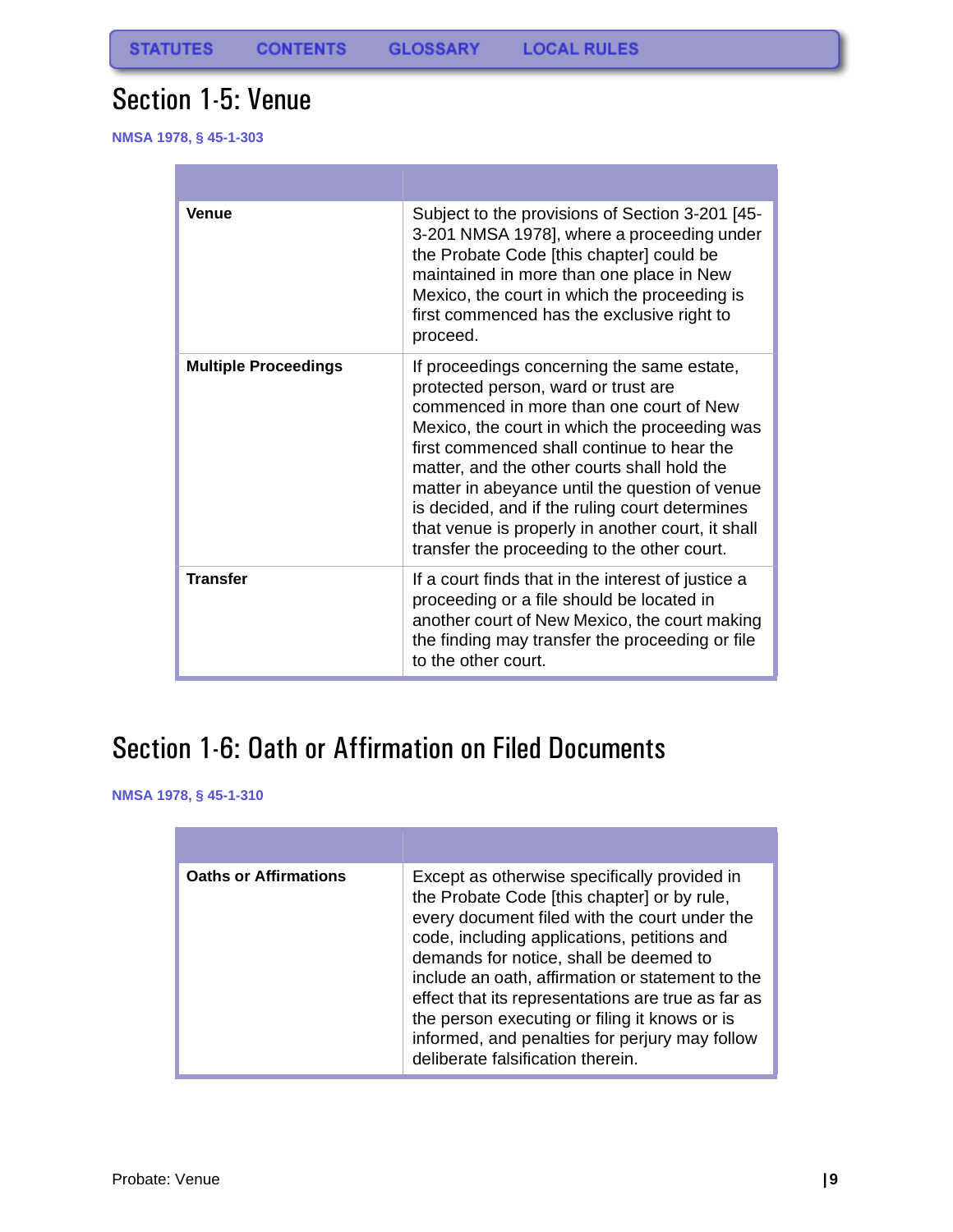# <span id="page-11-0"></span>Section 1-7: Demand for Notice

**NMSA 1978, § 45-3-204**

| <b>Demand for Notice</b>                  | Any interested person desiring notice of any<br>order or filing pertaining to a decedent's estate<br>may at any time after the death of the<br>decedent file a demand for notice with the<br>clerk of the court in which the proceedings for<br>the decedent's estate are being conducted or<br>in the district court of the county where they<br>would be pending if commenced. |
|-------------------------------------------|----------------------------------------------------------------------------------------------------------------------------------------------------------------------------------------------------------------------------------------------------------------------------------------------------------------------------------------------------------------------------------|
| <b>Inquiry</b>                            | A person commencing a proceeding for a<br>decedent's estate in probate court shall inquire<br>of the clerk of the district court for that county<br>whether any demand for notice has been filed<br>prior to commencing a proceeding in the<br>probate court.                                                                                                                    |
| <b>Form of Demand</b>                     | The demand for notice shall state the name of<br>the decedent, the nature of the demandant's<br>interest in the estate and the demandant's<br>address or that of his attorney.                                                                                                                                                                                                   |
| <b>Mail to Personal</b><br>Representative | The clerk shall mail a copy of the demand<br>$\bullet$<br>to the personal representative if one has<br>been appointed.<br>After filing of a demand, no order or filing<br>to which the demand relates shall be made<br>or accepted without notice as prescribed in<br>Section 45-1-401 NMSA 1978 to the<br>demandant or his attorney.                                            |
| <b>Waiver of Notice</b>                   | The requirement of notice arising from a<br>demand under this provision may be waived in<br>writing by the demandant and shall cease<br>upon the termination of his interest in the<br>estate.                                                                                                                                                                                   |

### **CLERICAL DUTIES | DEMAND FOR NOTICE**

• Follow in-house procedure regarding receipt of Demands for Notice.

é t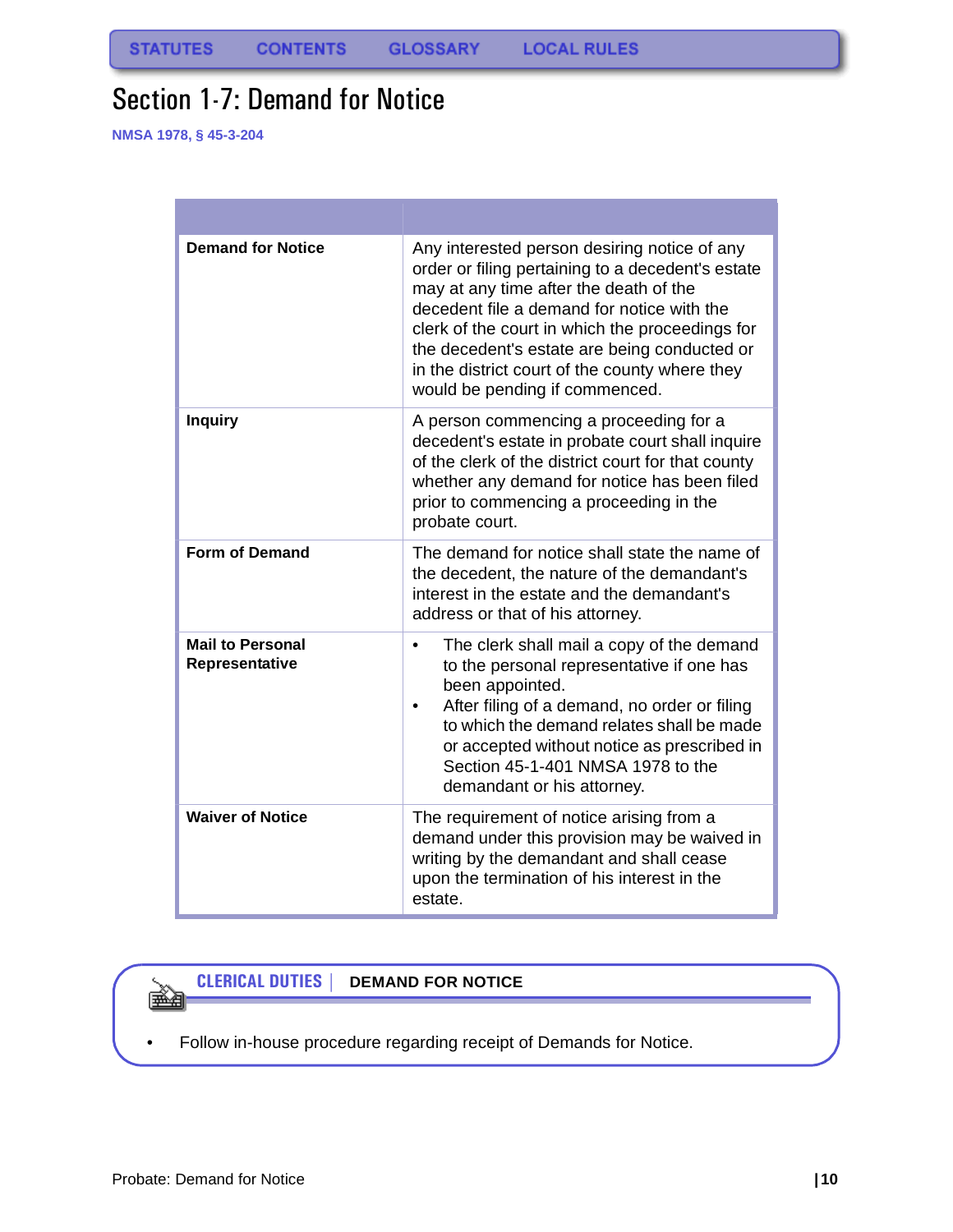# <span id="page-12-0"></span>Section 1-8: Filing Petition for Probate

An application for informal probate or a petition for formal probate is filed after a death and may include a request for appointment of a personal representative.

| <b>Application or Petition</b> | In reviewing the application, the district court<br>judge may determine, among other things,<br>whether:<br>Application or petition is complete<br>including oath or affirmation (NMSA 1978,<br>$§$ 45-1-310).<br>Applicant or petitioner is an "interested<br>$\bullet$<br>person."<br>The court has venue (NMSA 1978,<br>٠<br>$§$ 45-1-303).<br>There is an original and unrevoked will.<br>٠<br>Proper notice has been given.<br>$\bullet$<br>Time limit for original probate has not<br>$\bullet$<br>expired. |
|--------------------------------|-------------------------------------------------------------------------------------------------------------------------------------------------------------------------------------------------------------------------------------------------------------------------------------------------------------------------------------------------------------------------------------------------------------------------------------------------------------------------------------------------------------------|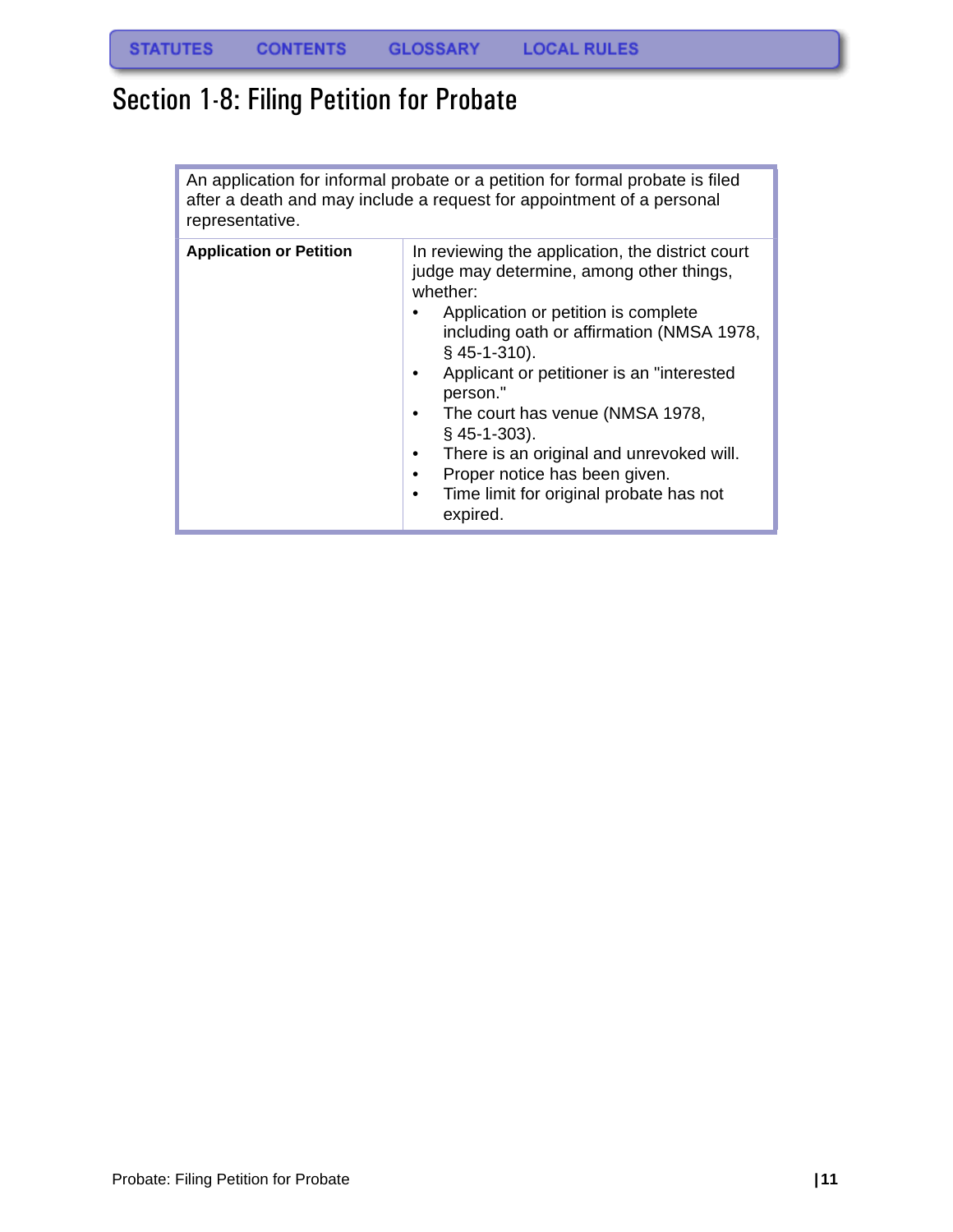| 1. | Check probate index or demand for notice file.                                                                                                                                                                                               |                                                                                                                                                                                                                                                                                                                                                                                                                               |  |
|----|----------------------------------------------------------------------------------------------------------------------------------------------------------------------------------------------------------------------------------------------|-------------------------------------------------------------------------------------------------------------------------------------------------------------------------------------------------------------------------------------------------------------------------------------------------------------------------------------------------------------------------------------------------------------------------------|--|
| 2. | Open a case file following procedures for civil cases and assign the case<br>a probate number. Some jurisdictions keep the original will in the file until<br>it is admitted; others keep the will in a separate place until it is admitted. |                                                                                                                                                                                                                                                                                                                                                                                                                               |  |
| 3. | Collect and receipt filing fee.                                                                                                                                                                                                              |                                                                                                                                                                                                                                                                                                                                                                                                                               |  |
| 4. | After properly admitted, issue certified copies of letters to the personal<br>representative:                                                                                                                                                |                                                                                                                                                                                                                                                                                                                                                                                                                               |  |
|    | <b>Probated Wills</b><br>NMSA 1978, § 45-1-305                                                                                                                                                                                               | Under NMSA 1978, § 45-1-305, it is necessary to<br>indicate:<br>Whether the decedent was domiciled in<br>New Mexico,<br>If the probate was formal or informal, and<br>$\bullet$<br>The names and addresses of any known<br>$\bullet$<br>heirs.<br>This is most easily done by attaching a copy of<br>the application or petition for probate and<br>setting forth the above information to the<br>certified copy of the will. |  |
|    | Letters to the Personal<br>Representative<br>NMSA 1978, § 45-1-305                                                                                                                                                                           | Certified copies of letters testamentary,<br>$\bullet$<br>letters of guardianship, letters of<br>administration or letters of conservatorship<br>must show date of appointment.<br>Letters are issued upon filing of the order<br>$\bullet$<br>appointing personal representative and<br>acceptance and oath.                                                                                                                 |  |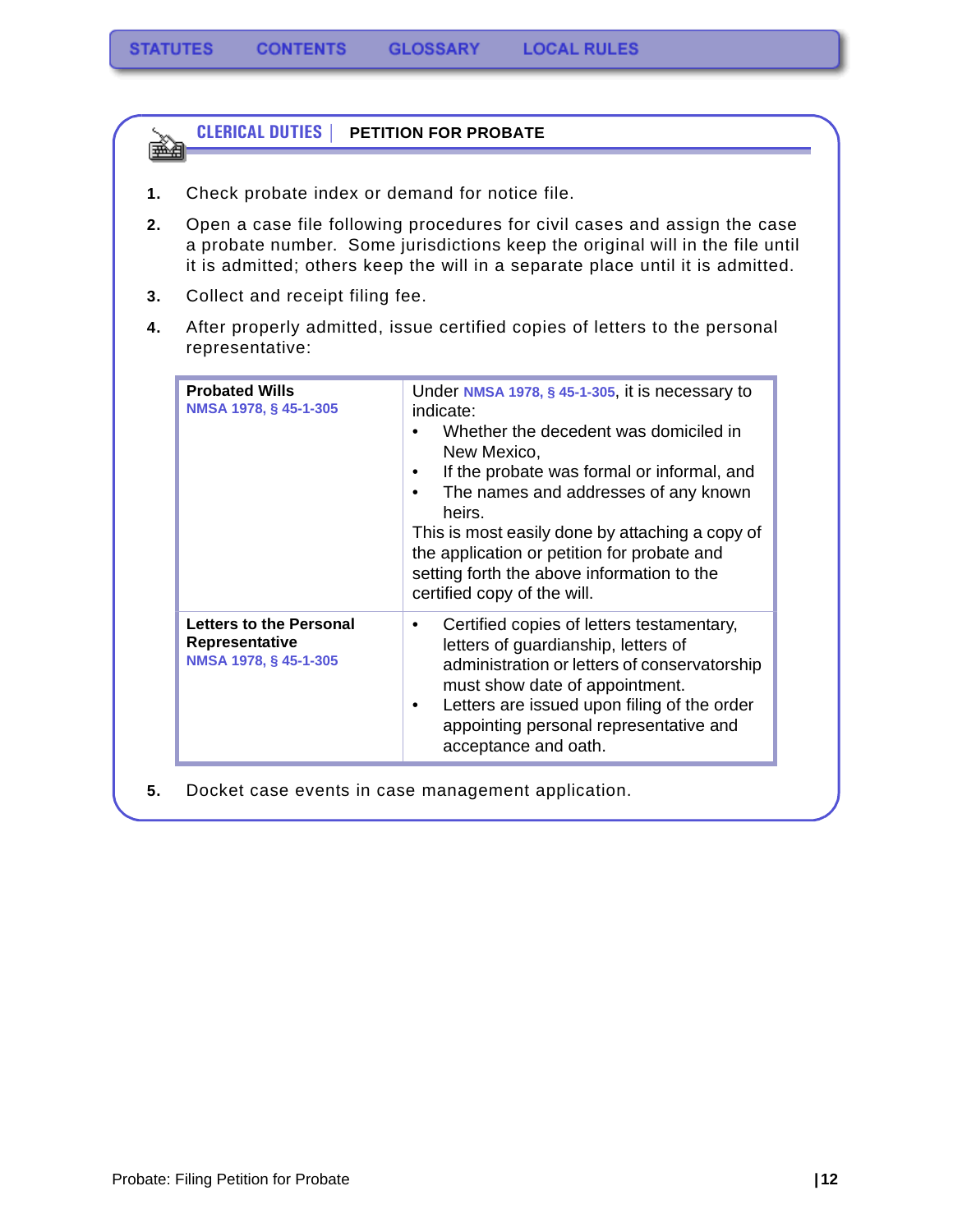### **CAUTION | LETTERS**

- Letters cannot be issued upon request certifying that letters are still in full force and effect after an estate is closed.
- If other property of an estate is discovered after an estate has been settled and the personal representative discharged, or after one year after a closing statement has been filed, the district court, upon petition of any interested person and upon notice as it directs, may appoint the same or a successor personal representative to administer the subsequently discovered estate.
- If a new appointment is made, unless the district court orders otherwise, the provisions of the Probate Code apply as appropriate.
- However, no claim previously barred may be asserted in the subsequent administration. The file must be reopened and a filing fee paid (NMSA 1978, § 45-3-1008).

**SECOND | ADMINISTRATIVE CLOSURE**

Letters remain in effect if the case was closed administratively.

## <span id="page-14-0"></span>Section 1-9: Notice of Hearing

**NMSA 1978, § 45-1-401**

| <b>Notice</b>            | If notice of a hearing on any petition is<br>required, and except for specific notice<br>requirements as otherwise provided, the<br>petitioner shall cause notice of the time and<br>place of hearing of any petition to be given to<br>any person having an interest in the subject of<br>the hearing. Notice shall be given by mailing,<br>service or publication: |
|--------------------------|----------------------------------------------------------------------------------------------------------------------------------------------------------------------------------------------------------------------------------------------------------------------------------------------------------------------------------------------------------------------|
| <b>Notice by Mailing</b> | By mailing a copy thereof at least<br>fourteen (14) days before the time set for<br>the hearing by certified, registered or<br>ordinary first class mail addressed to the<br>person being notified at the post office<br>address given in his demand for notice, if<br>any, or at his office or place of residence, if<br>known; or                                  |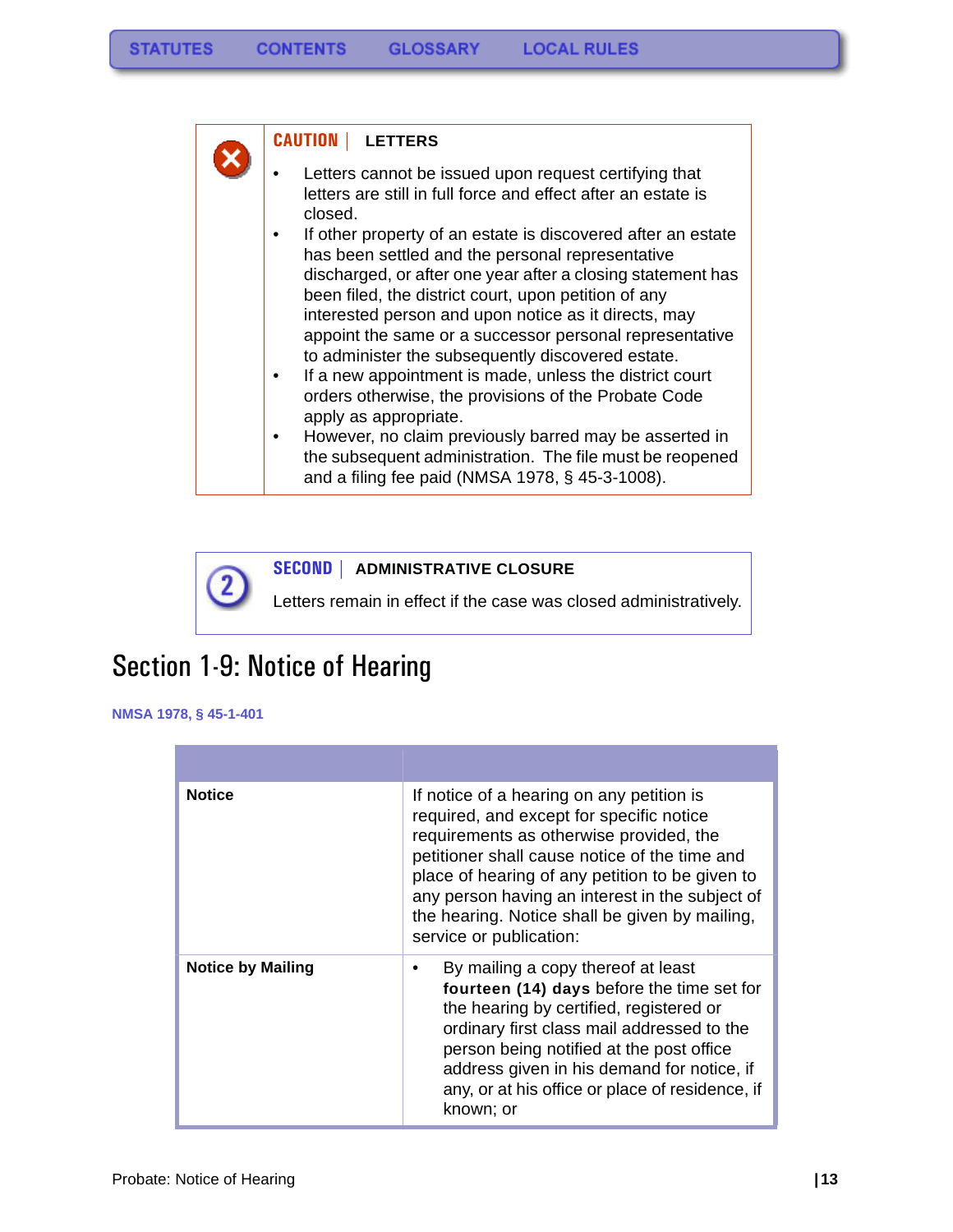| <b>Notice by Service</b>       | By service of a copy thereof upon the<br>person being notified in the manner<br>provided by the Rules of Civil Procedure<br>for service of summons and complaint in<br>civil actions; or                                                                                                                                                                                                                                                                                                                                                             |
|--------------------------------|------------------------------------------------------------------------------------------------------------------------------------------------------------------------------------------------------------------------------------------------------------------------------------------------------------------------------------------------------------------------------------------------------------------------------------------------------------------------------------------------------------------------------------------------------|
| <b>Notice by Publication</b>   | If the address or identity of any person is<br>not known and cannot be ascertained with<br>reasonable diligence, by publishing a copy<br>thereof at least once a week for two<br>consecutive weeks, in a newspaper<br>published and having general circulation in<br>the county in which the hearing is to be<br>held or, if there be no newspaper<br>published in such county, then in a<br>newspaper of general circulation in such<br>county, the last publication of which is to<br>be at least ten days before the time set for<br>the hearing. |
| <b>Notice by Other Methods</b> | The court for good cause shown may provide<br>for a different method or time of giving notice<br>for any hearings.                                                                                                                                                                                                                                                                                                                                                                                                                                   |
| <b>Proof of Notice</b>         | Proof of the giving of notice shall be made on<br>or before the hearing and filed in the<br>proceeding.                                                                                                                                                                                                                                                                                                                                                                                                                                              |

# <span id="page-15-0"></span>Section 1-10: Notice to Creditors

**NMSA 1978, § 45-3-801**

| <b>Notice to Creditors</b> | A personal representative shall give<br>written notice by mail or other delivery to<br>any known creditor and to any creditor who<br>is reasonably ascertainable by the<br>personal representative within three (3)<br>months after the personal representative's<br>appointment.<br>A personal representative shall notify a<br>creditor to present his claim within two<br>months of the published notice, if given as<br>provided in Subsection B of NMSA 1978, §<br>45-3-801, or within two (2) months after the<br>mailing or other delivery of the notice,<br>whichever is later, or be forever barred. |
|----------------------------|---------------------------------------------------------------------------------------------------------------------------------------------------------------------------------------------------------------------------------------------------------------------------------------------------------------------------------------------------------------------------------------------------------------------------------------------------------------------------------------------------------------------------------------------------------------------------------------------------------------|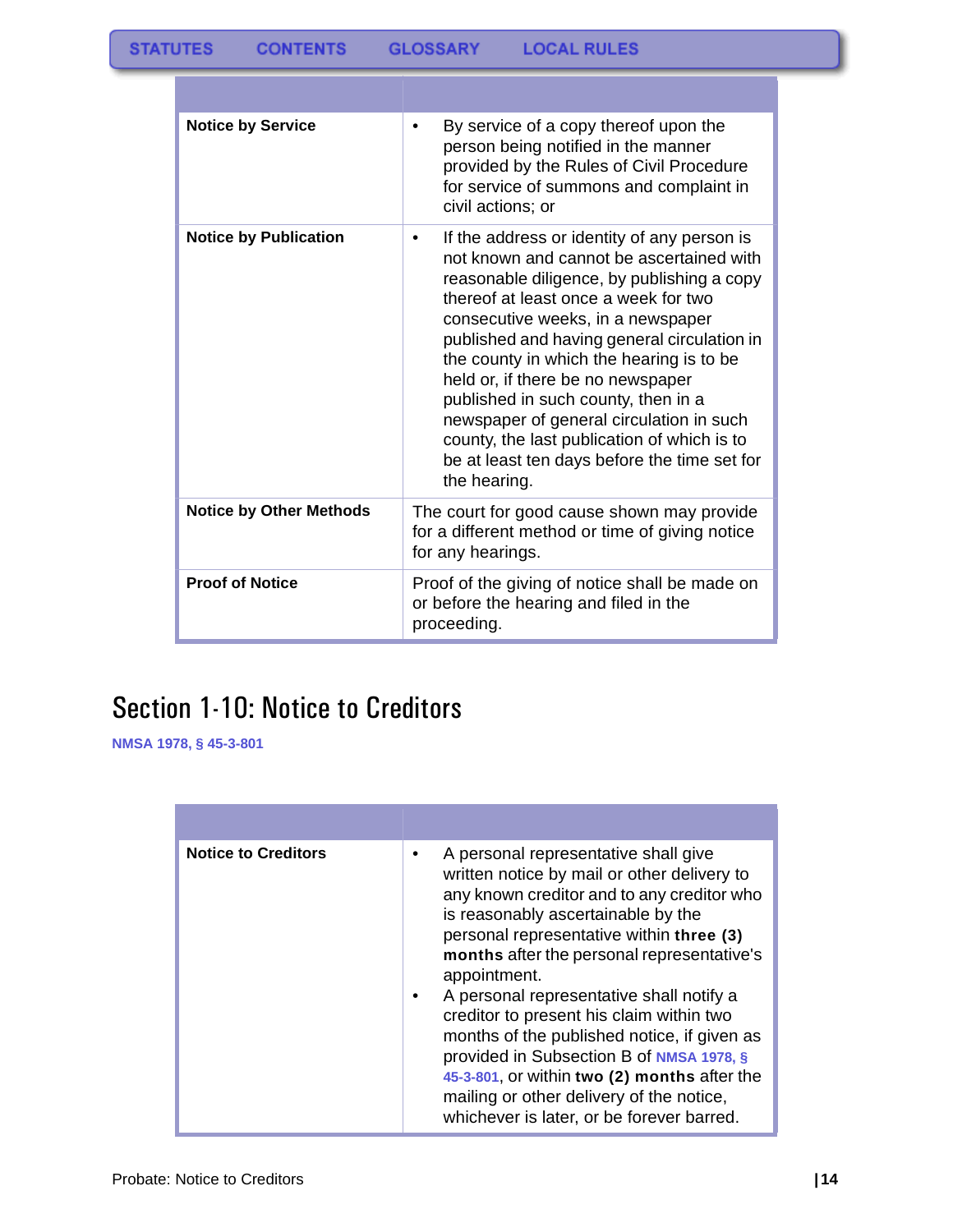| <b>Publication of Notice</b> | A personal representative, within a<br>reasonable time after his appointment,<br>may also publish a notice to creditors<br>once a week for two (2) successive weeks<br>in a newspaper of general circulation in<br>the county announcing the appointment<br>and the personal representative's address<br>and the name of the decedent and<br>notifying creditors of the estate to present<br>their claims within two (2) months after the<br>date of the first publication of the notice or<br>be forever barred. |
|------------------------------|-------------------------------------------------------------------------------------------------------------------------------------------------------------------------------------------------------------------------------------------------------------------------------------------------------------------------------------------------------------------------------------------------------------------------------------------------------------------------------------------------------------------|
| Liability                    | A personal representative who has<br>proceeded in accordance with Subsection<br>A of NMSA 1978, § 45-3-801 is not liable to a<br>creditor whose claim was not identified or<br>to a successor of the decedent for giving<br>or failing to give notice pursuant to the<br>provisions of this section.                                                                                                                                                                                                              |

# <span id="page-16-0"></span>Section 1-11: Final Hearing

At the hearing, the judge will hear any testimony to resolve the issues.

| <b>CLERICAL DUTIES   TRIAL DUTIES</b>              |  |
|----------------------------------------------------|--|
|                                                    |  |
| Follow in-house procedures regarding trial duties. |  |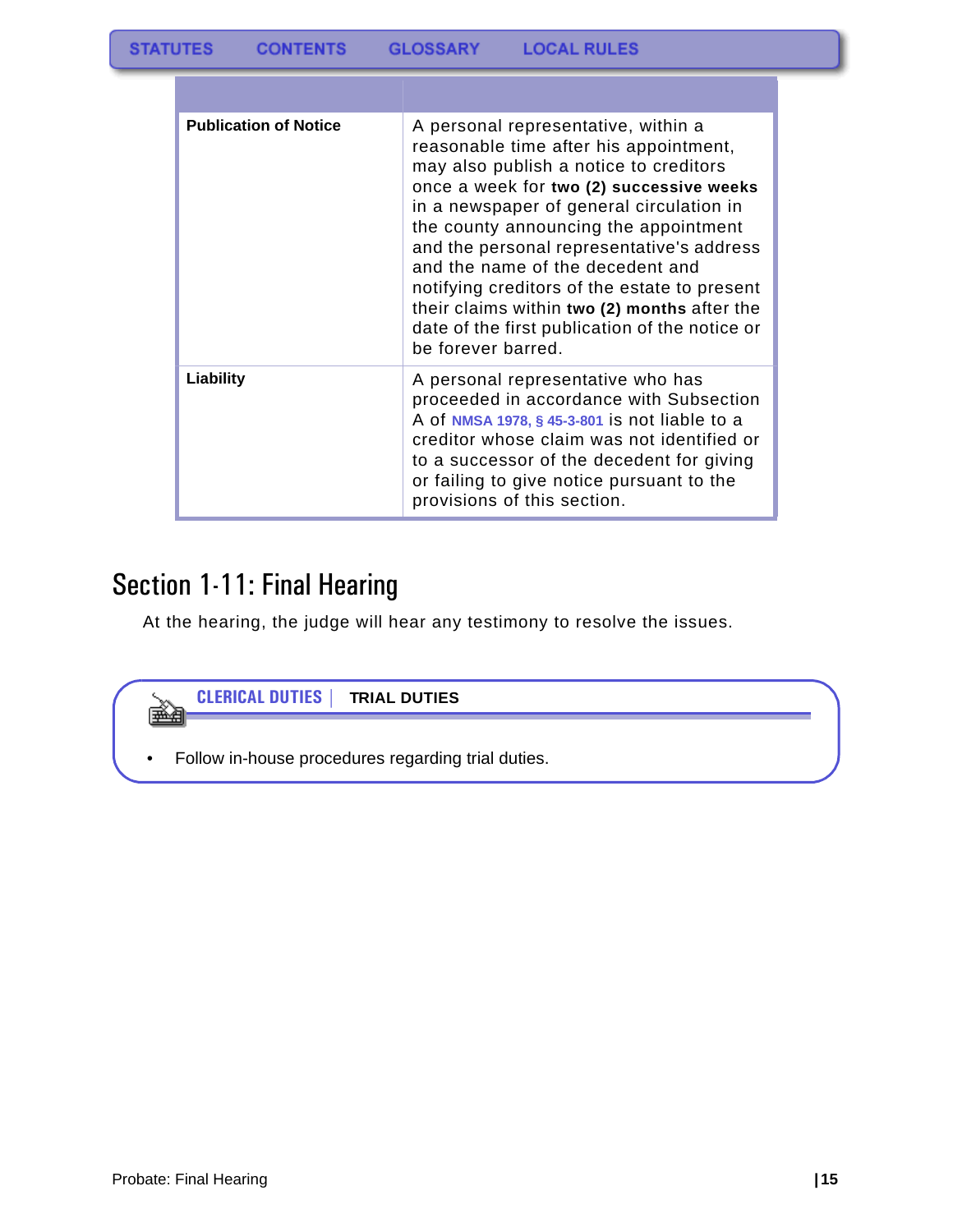# <span id="page-17-0"></span>Section 1-12: Records of Informal Probate Proceedings/County Probate

| <b>Initial Pleadings</b>   | At the time an informal probate proceeding<br>$\bullet$<br>is filed, the probate court shall advise the<br>clerk of the district court in writing of the<br>style of the case and the names and<br>addresses of the party filing the initial<br>pleading and his attorney, if any.<br>Upon the appointment of a personal<br>representative in an informal proceeding,<br>the probate court shall advise the clerk of<br>the district court in writing of the names<br>and addresses of the personal<br>representative and his attorney, if any.<br>When the informal probate proceeding is<br>closed, the probate court shall furnish to<br>the clerk of the district court a copy of the<br>docket sheet for said proceeding showing<br>all entries.<br>The district court shall retain such<br>$\bullet$<br>information as a part of its records. |
|----------------------------|-----------------------------------------------------------------------------------------------------------------------------------------------------------------------------------------------------------------------------------------------------------------------------------------------------------------------------------------------------------------------------------------------------------------------------------------------------------------------------------------------------------------------------------------------------------------------------------------------------------------------------------------------------------------------------------------------------------------------------------------------------------------------------------------------------------------------------------------------------|
| <b>Filing of Documents</b> | After furnishing a copy of the docket sheet,<br>$\bullet$<br>the probate court shall, promptly upon the<br>filing of any document with the probate<br>court, cause to be furnished to the clerk of<br>the district court notice of the type of<br>document so filed and date of filing.<br>If any such document shall evidence the<br>appointment of a personal representative<br>or any change in the name or address of a<br>personal representative, the notice shall<br>include the name and address of the<br>personal representative, or any change<br>therein.<br>The clerk of the district court shall enter<br>such information on its copy of the<br>appropriate docket sheet.                                                                                                                                                            |

×

## **CAUTION | CERTIFIED COPIES**

The obligation of the clerk of the district court to issue certified copies is limited to copies of documents actually filed in the district court.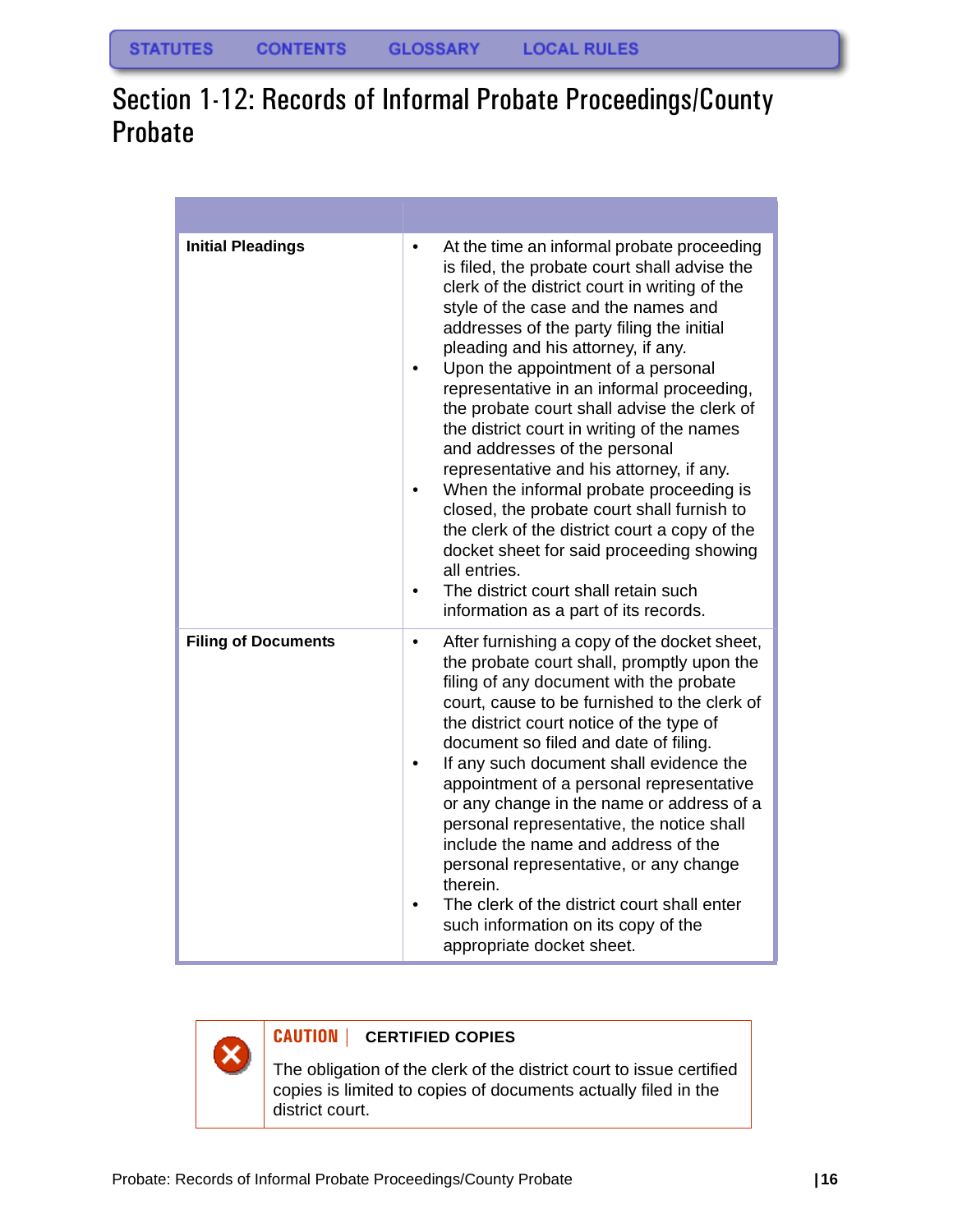**CLERICAL DUTIES | PROBATE COURT DOCKET SHEETS AND RECORDS** 医鱼

• Follow in-house procedure for maintaining Probate Court docket sheets and records.

## <span id="page-18-0"></span>Section 1-13: Filing of Claims

**NMSA 1978, § 45-3-804**

**TIME LIMIT |**   $\frac{1}{2}$   $\frac{2}{2}$ 

- If a claim is presented under Subsection A of **NMSA 1978, § 45-3-804**, no proceeding thereon may be commenced more than **sixty (60) days** after the personal representative has mailed a notice of disallowance.
- However, in the case of a claim which is not presently due or which is contingent or unliquidated, the personal representative may consent to an extension of the **sixtyday (60)** period, or, to avoid injustice, the district court on petition may order an extension of the **sixty-day (60)** period, but in no event shall the extension run beyond the applicable statute of limitations.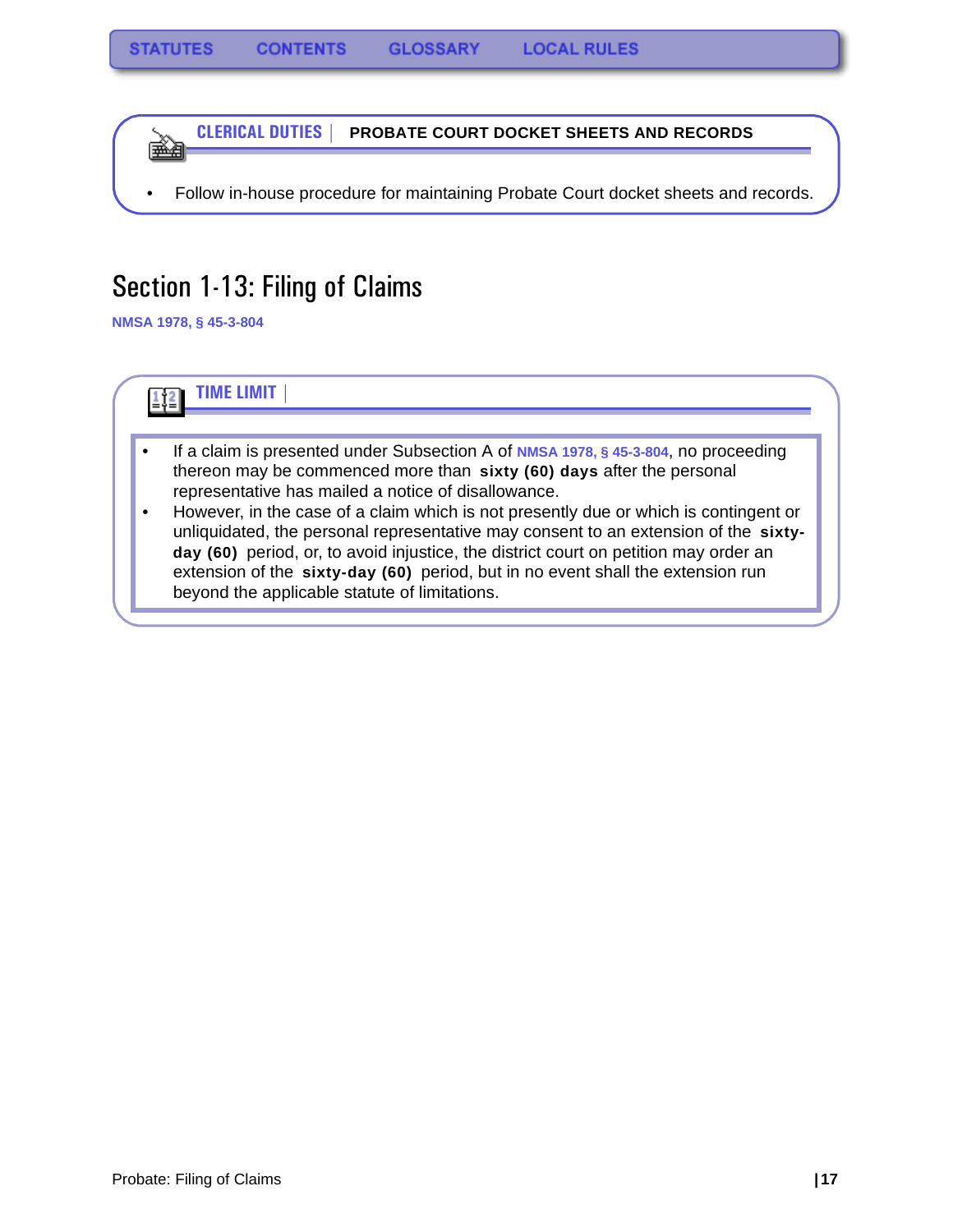## <span id="page-19-0"></span>Section 1-14: Deposit of Lifetime Wills

**NMSA 1978, § 45-2-515**

| A will may be deposited by the testator or<br>his agent with the clerk of any district court<br>in New Mexico for safekeeping pursuant to<br>rules of that court.<br>The will shall be kept confidential.<br>During the testator's lifetime, a deposited<br>will shall be delivered only to him or to a<br>person authorized in writing signed by him<br>to receive the will.<br>A conservator may be allowed to examine<br>a deposited will of a protected testator<br>under district court procedures designed to<br>maintain the confidential character of the<br>document to the extent possible and to<br>assure that it will be resealed and left on<br>deposit after the examination.<br>Upon being informed of the testator's<br>death, the district court clerk shall notify<br>any person designated to receive the will<br>and deliver it to him on request, or the<br>court clerk may deliver the will to the<br>appropriate court. |
|-------------------------------------------------------------------------------------------------------------------------------------------------------------------------------------------------------------------------------------------------------------------------------------------------------------------------------------------------------------------------------------------------------------------------------------------------------------------------------------------------------------------------------------------------------------------------------------------------------------------------------------------------------------------------------------------------------------------------------------------------------------------------------------------------------------------------------------------------------------------------------------------------------------------------------------------------|

## **CLERICAL DUTIES | LIFETIME WILLS**

• Follow in-house procedures regarding maintenance of lifetime wills.

ê (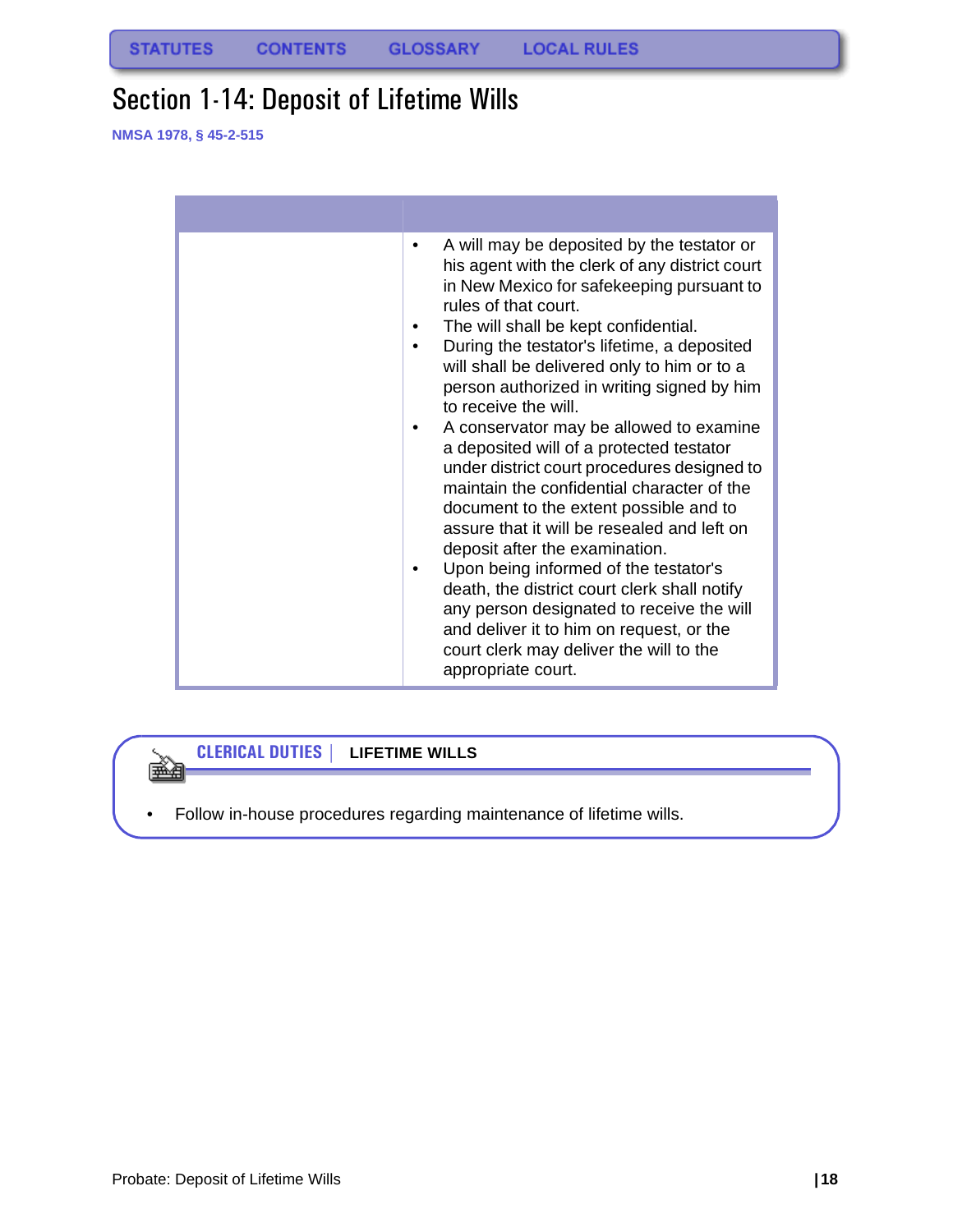| COUNTY OF<br>STATE OF NEW MEXICO |                                                                                  |
|----------------------------------|----------------------------------------------------------------------------------|
| JOE SMITH,<br>Petitioner,        |                                                                                  |
| VS                               |                                                                                  |
| TIM LEMASTER,<br>Respondent,     |                                                                                  |
|                                  | <b>WARRANT OF EXECUTION</b>                                                      |
|                                  | THE STATE OF NEW MEXICO TO THE WARDEN OF THE PENITENTIARY                        |
| OF NEW MEXICO.                   |                                                                                  |
|                                  | The Defendant having been convicted of Murder in the First Degree of Jane        |
|                                  | Doe, and the Court having entered Judgment, Sentence and Commitment              |
|                                  | thereon adjudging a sentence of Death pursuant to the jury verdict duly          |
|                                  | received and entered by the Court on the 18th day of March 1996, the jury        |
|                                  | verdict appealed as required by law to the New Mexico Supreme court and the      |
|                                  | New Mexico Supreme Court having confirmed the jury verdict and issued the        |
|                                  | Mandate on the 22nd day of September 1999, remanding the issue to the            |
|                                  | District Court to carry out the Judgment and Sentence, and there existing no     |
|                                  | legal reason upon the record herein against execution of the judgment of death.  |
|                                  | IT IS THEREFORE ORDERED THAT You, the Warden of the Penitentiary                 |
|                                  | of New Mexico are hereby directed and commanded to execute the Judgment          |
|                                  | and Sentence of this Court by the administration of lethal injection to said JOE |
|                                  | SMITH in accordance with NMSA 1978, § 31-14-11, on the 6th day of                |
| November 2001.                   |                                                                                  |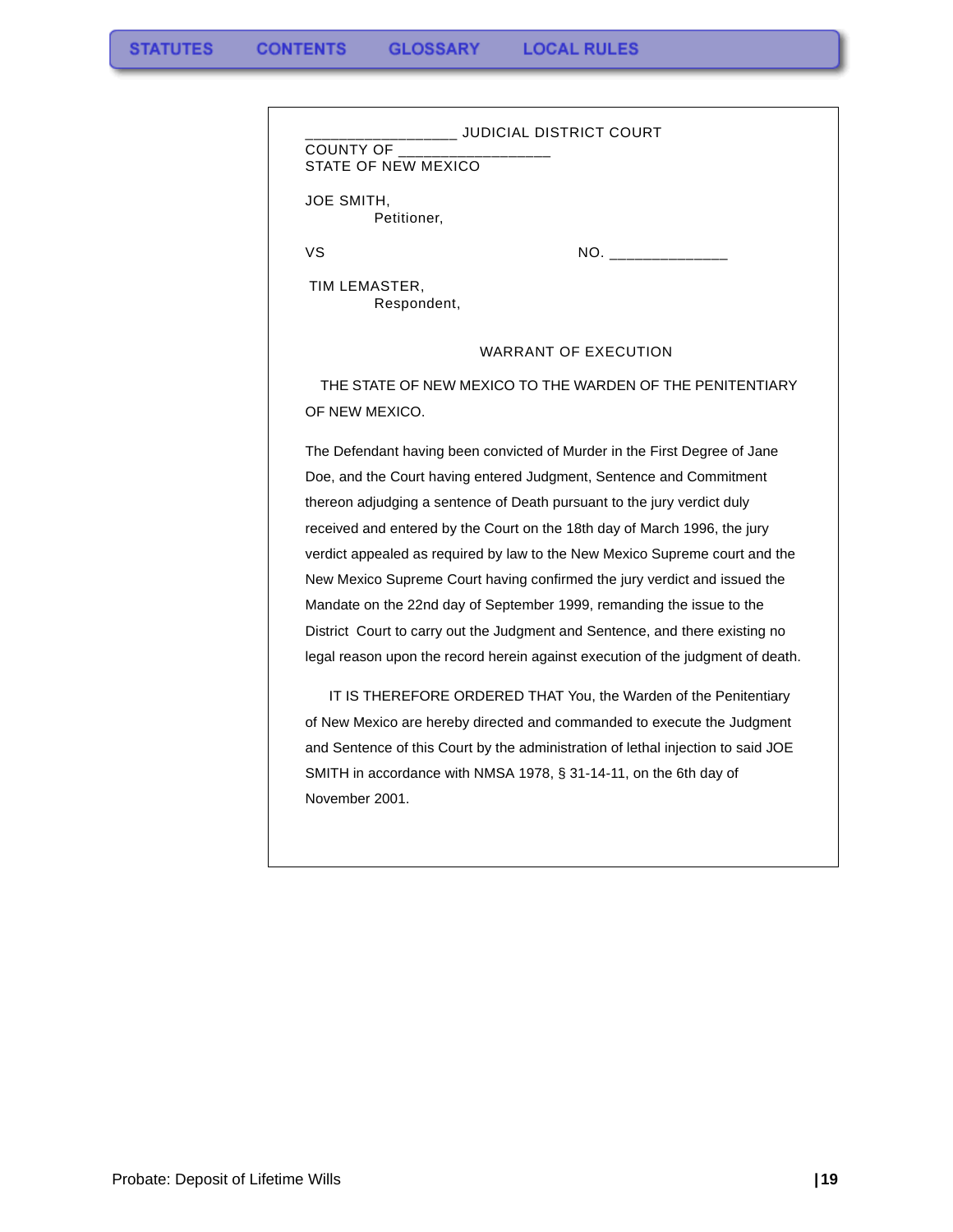## <span id="page-21-0"></span>**DEPOSIT OF LIFETIME WILL FORM**

| NO. ________________                               |                                                                                                                                                                      |
|----------------------------------------------------|----------------------------------------------------------------------------------------------------------------------------------------------------------------------|
|                                                    | RECEIPT FOR LAST WILL AND TESTAMENT                                                                                                                                  |
| TO WHOM IT MAY CONCERN:                            |                                                                                                                                                                      |
|                                                    | On this ____ day of _____________________, 2001, _____, a document                                                                                                   |
|                                                    | purporting to be the LAST WILL AND TESTAMENT of ________________________________                                                                                     |
|                                                    | was deposited with the Clerk of the District Court of Bernalillo County, New                                                                                         |
| Mexico, by____________________________.            |                                                                                                                                                                      |
| SAFEKEEPING.                                       | SAID WILL HAS NOT BEEN ADMITTED OR FILED FOR PROBATE,<br>BUT HAS BEEN ACCEPTED BY THIS OFFICE FOR INDEXING AND                                                       |
|                                                    | This will is indexed and retained in the records of the office of the Clerk of the<br>_______________ Judicial District Court located in ______________, New Mexico. |
| DATED THIS _____ DAY OF ___________________, 200_. |                                                                                                                                                                      |
|                                                    | <b>COURT CLERK NAME</b><br>CLERK OF THE DISTRICT COURT                                                                                                               |
| <b>SEAL</b>                                        |                                                                                                                                                                      |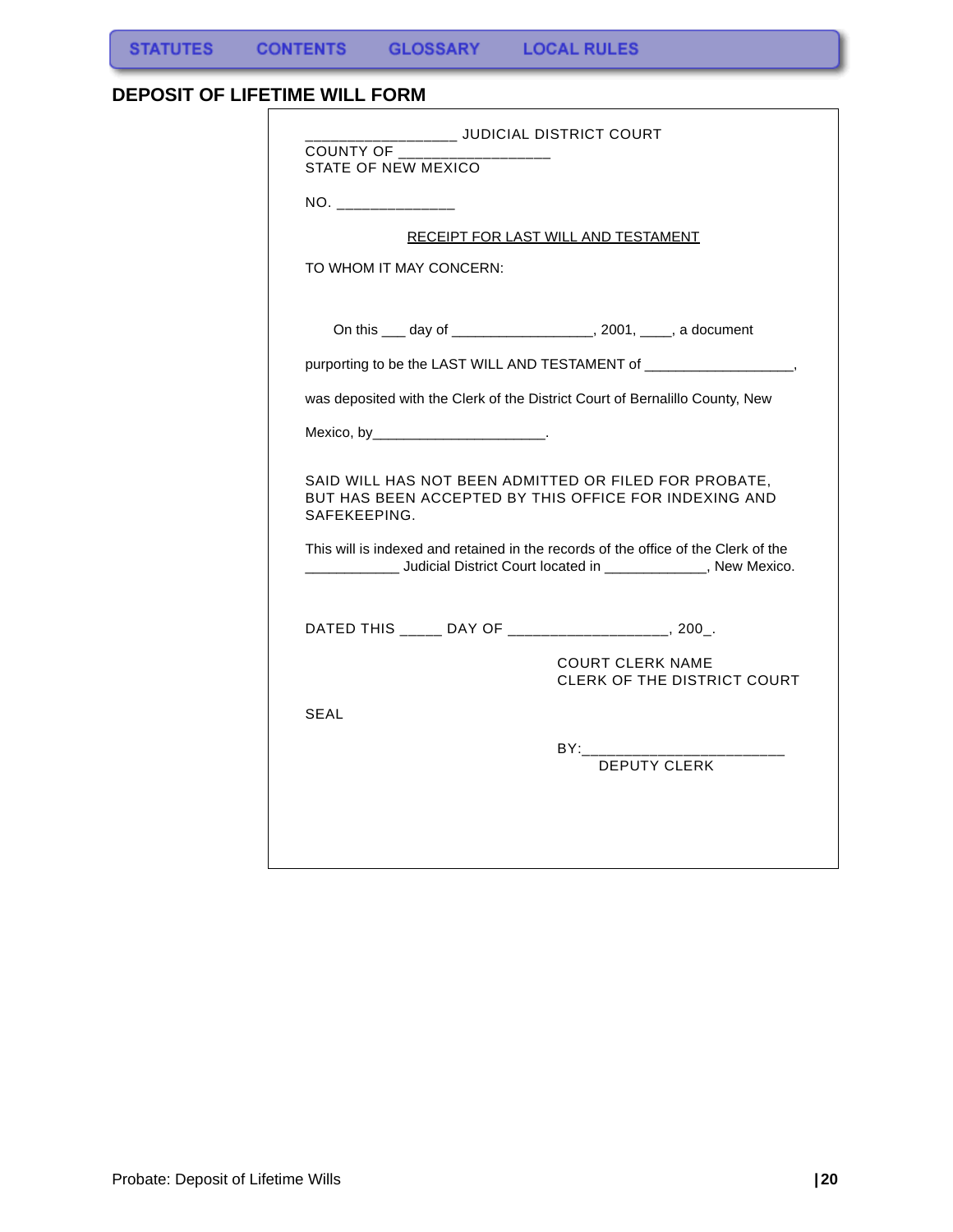| () During my Lifetime () After my Death () At any Time<br>DESIGNEE:__________________<br>ADDRESS:_________________<br>TELEPHONE:________________<br>DOB:________________________<br><b>TESTATOR/TESTATRIX</b><br><b>ADDRESS</b><br>CITY/STATE/ZIP |
|---------------------------------------------------------------------------------------------------------------------------------------------------------------------------------------------------------------------------------------------------|
|                                                                                                                                                                                                                                                   |
|                                                                                                                                                                                                                                                   |
|                                                                                                                                                                                                                                                   |
|                                                                                                                                                                                                                                                   |
|                                                                                                                                                                                                                                                   |
|                                                                                                                                                                                                                                                   |
|                                                                                                                                                                                                                                                   |
|                                                                                                                                                                                                                                                   |
|                                                                                                                                                                                                                                                   |
|                                                                                                                                                                                                                                                   |
| SUBSCRIBED AND SWORN TO BEFORE ME this ____ day of                                                                                                                                                                                                |
|                                                                                                                                                                                                                                                   |
|                                                                                                                                                                                                                                                   |
| <b>NOTARY PUBLIC</b>                                                                                                                                                                                                                              |
|                                                                                                                                                                                                                                                   |
|                                                                                                                                                                                                                                                   |
|                                                                                                                                                                                                                                                   |
|                                                                                                                                                                                                                                                   |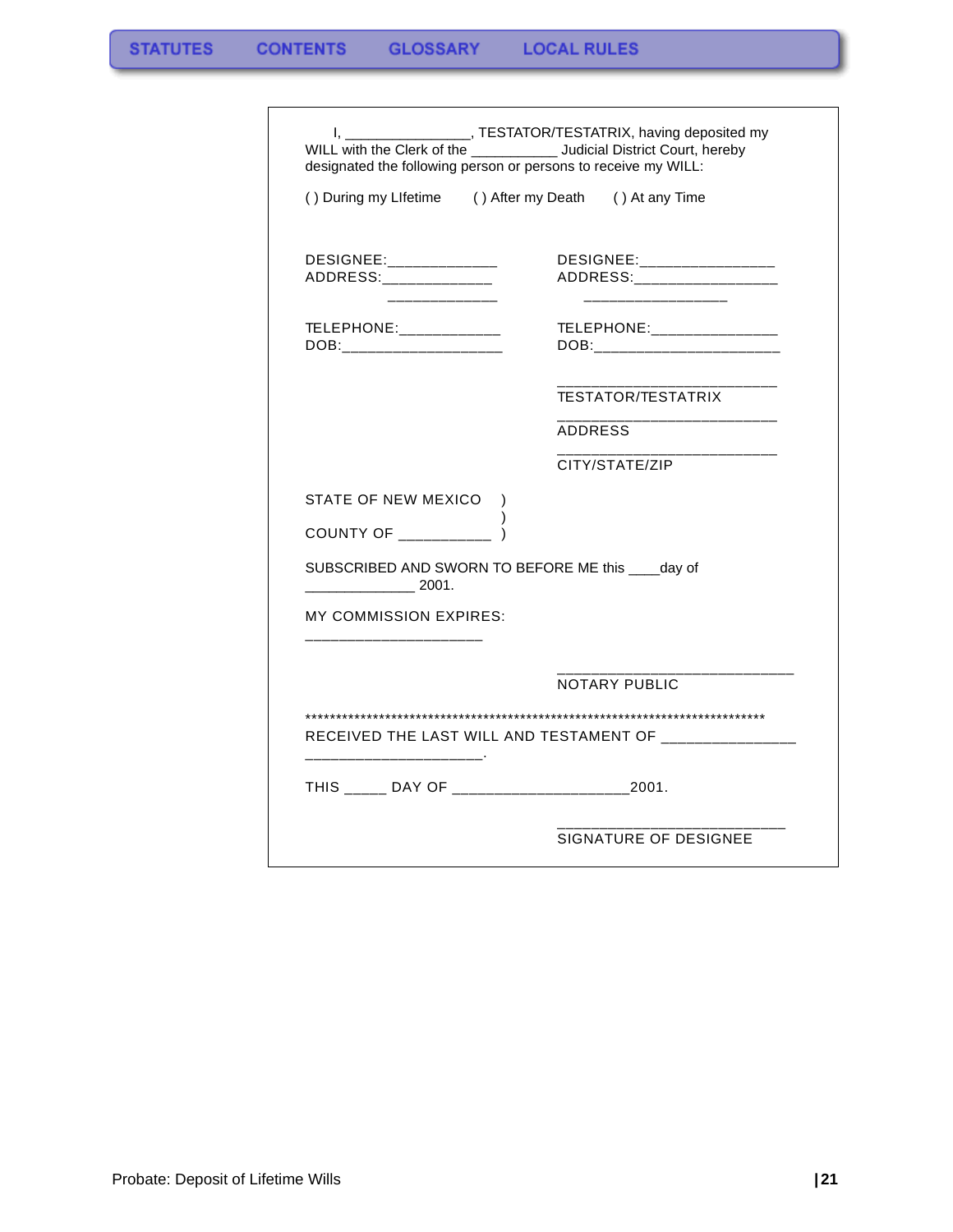## <span id="page-23-0"></span>Section 1-15: Probate of a Foreign Will or Ancillary Probate

**NMSA 1978, §§ 45-3-303 D.-E.**



| <b>Foreign Will</b> | Informal probate of a will which has been<br>previously probated in another state or foreign<br>country may be granted at any time upon<br>written application by any interested person,<br>together with deposit of an authenticated copy<br>of the will and of the order or statement<br>probating it from the office or court where it<br>was first probated.                                                                                                                                      |
|---------------------|-------------------------------------------------------------------------------------------------------------------------------------------------------------------------------------------------------------------------------------------------------------------------------------------------------------------------------------------------------------------------------------------------------------------------------------------------------------------------------------------------------|
|                     | A will from a place which does not provide<br>for probate of a will after death and which<br>is not eligible for probate under<br>Subsection A of NMSA 1978, §§ 45-3-303 D.-E.,<br>may be probated in New Mexico upon<br>receipt by the probate or the district court<br>of a duly authenticated copy of the will<br>and a duly authenticated certificate of its<br>legal custodian that the copy filed is a true<br>copy and that the will has become<br>operative under the law of the other place. |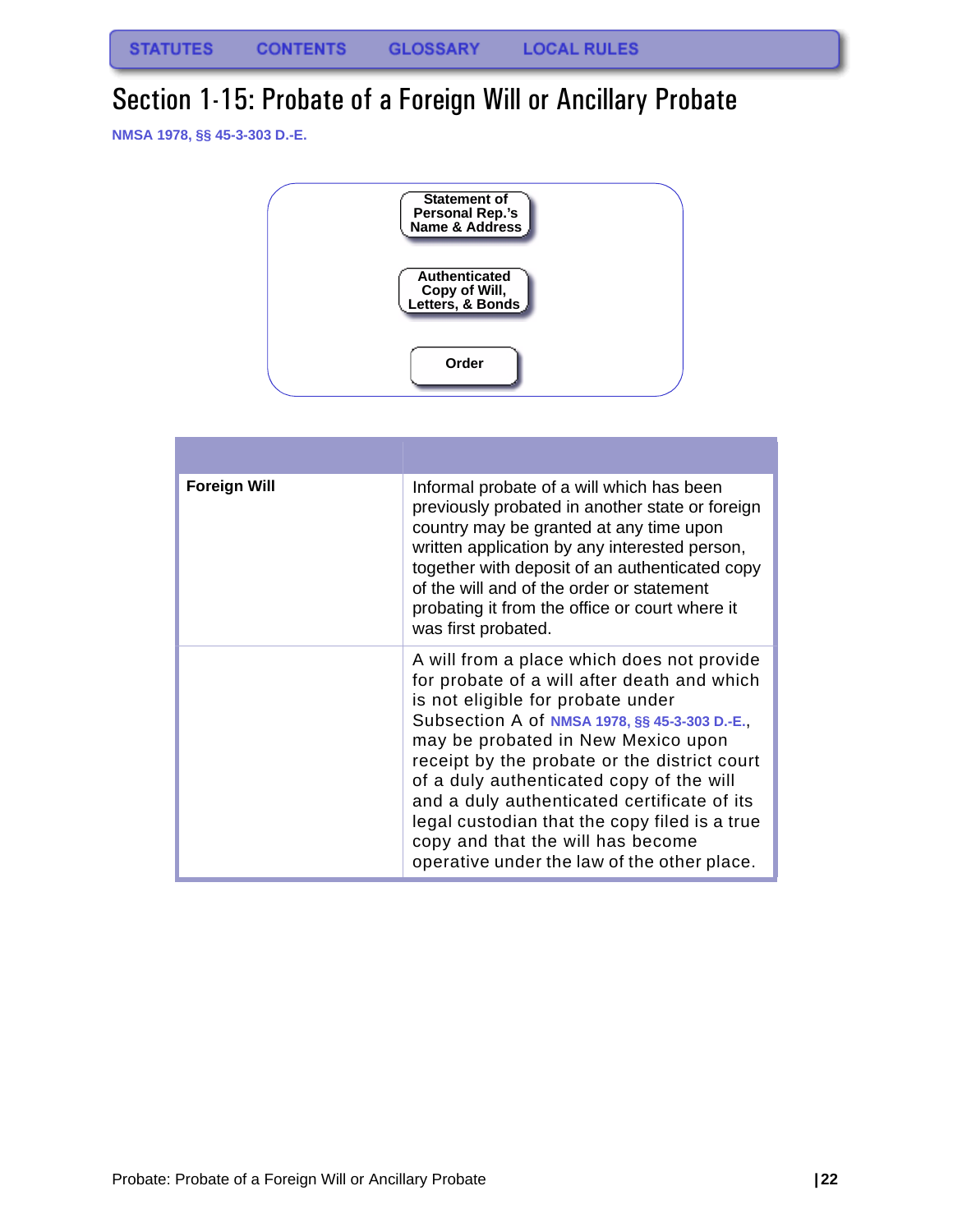## <span id="page-24-0"></span>Section 1-16: Foreign Personal Representative

**NMSA 1978, § 45-4-204**

ê ye.<br>Gerhan

| <b>Foreign Personal</b><br>Representative | If no local administration or application or<br>petition is pending in New Mexico, a<br>domiciliary foreign personal representative<br>may file with the court of a county in which<br>property belonging to the decedent is located<br>authenticated copies of his appointment and of<br>any official bond he has given and a statement<br>of the domiciliary foreign personal<br>representative's address.                                                  |
|-------------------------------------------|---------------------------------------------------------------------------------------------------------------------------------------------------------------------------------------------------------------------------------------------------------------------------------------------------------------------------------------------------------------------------------------------------------------------------------------------------------------|
|                                           | Upon the filing of an authenticated copy of the<br>will, if any, and an authenticated copy of the<br>domiciliary letters with the court, a foreign<br>personal representative may be granted<br>ancillary letters of administration in formal<br>proceedings in the same manner as provided<br>in Section 3-414 [45-3-414 NMSA 1978] and<br>subject to any bond requirement as provided in<br>Sections 3-603 and 3-604 [45-3-603 and 45-3-<br>604 NMSA 1978]. |

## **CLERICAL DUTIES | FOREIGN PERSONAL REPRESENTATIVE**

- **1.** Receive and file authenticated copies. **NMSA 1978, § 45-4-207**
- **2.** Collect and receipt for filing fee.
- **3.** Proceed as in other probate matters.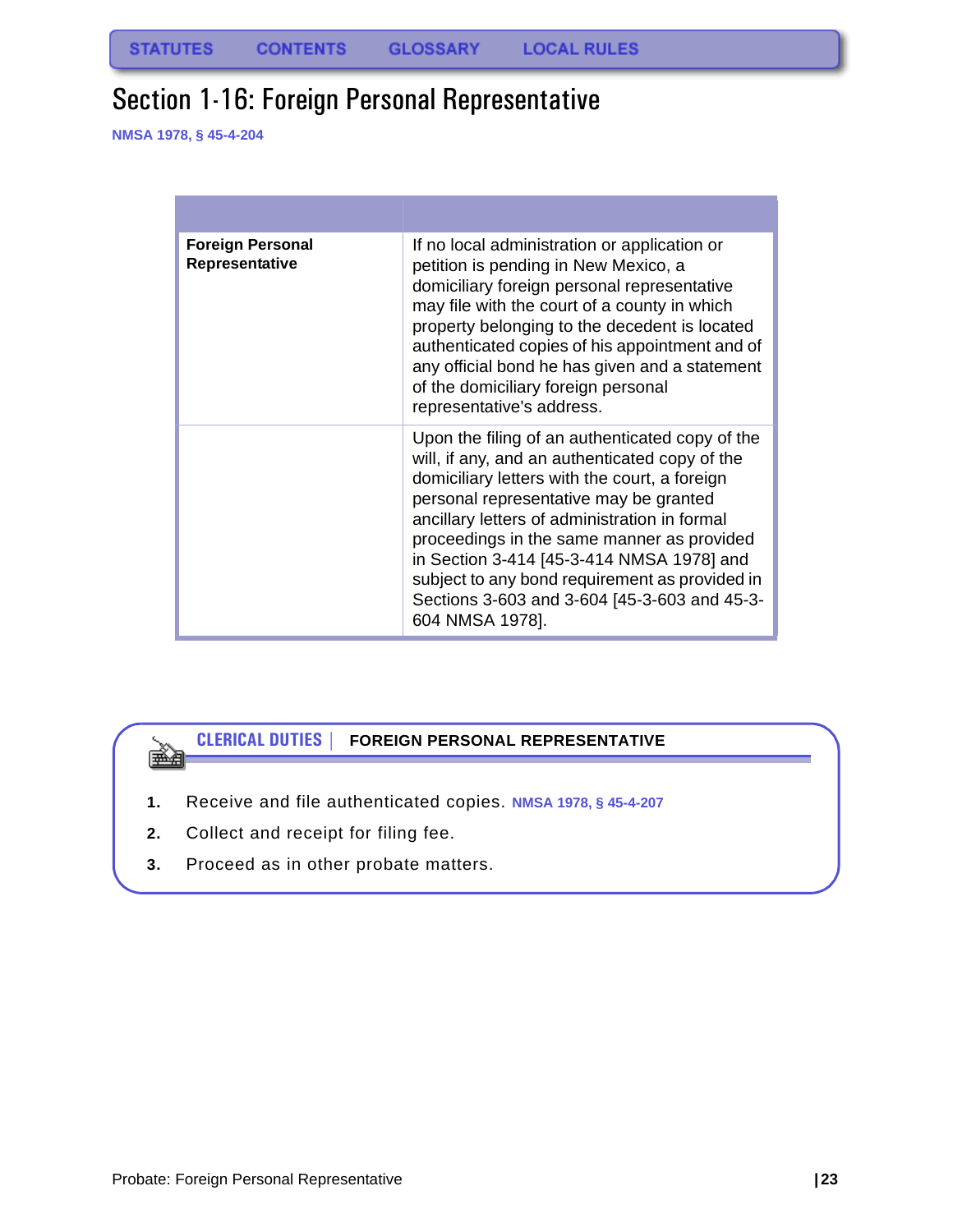**STATUTES CONTENTS GLOSSARY LOCAL RULES** 

## <span id="page-25-0"></span>Section 1-17: Trust Administration

**NMSA 1978, §§ 45-7-101 TO -522**





## <span id="page-25-1"></span>Section 1-18: Execution and Levies Prohibited

**NMSA 1978, §§ 45-3-812**

| <b>Execution and Levies</b> | No execution may issue upon nor may any<br>levy be made against any property of the<br>estate under any judgment against a decedent<br>or a personal representative, but this section<br>shall not be construed to prevent the<br>enforcement of mortgages, pledges or liens<br>upon real or personal property in an<br>appropriate proceeding. |
|-----------------------------|-------------------------------------------------------------------------------------------------------------------------------------------------------------------------------------------------------------------------------------------------------------------------------------------------------------------------------------------------|
|-----------------------------|-------------------------------------------------------------------------------------------------------------------------------------------------------------------------------------------------------------------------------------------------------------------------------------------------------------------------------------------------|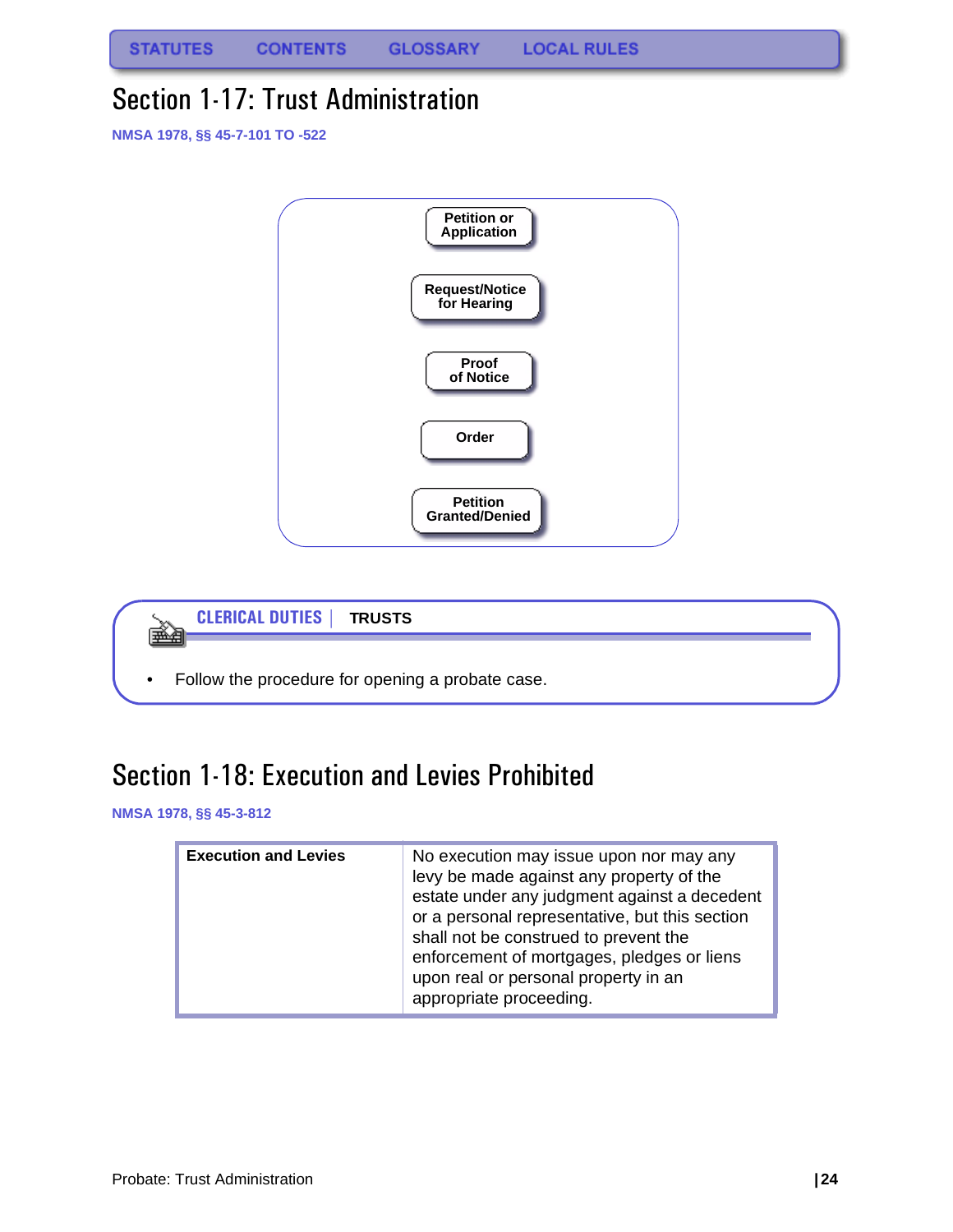# <span id="page-26-0"></span>Chapter 2: Conservators and Guardians

⇔ ⇔ ⇔

## In this Chapter:

In this chapter, you will find the clerical procedures for the following:

- **[APPOINTING A GUARDIAN](#page-30-0)**
- **• [APPOINTING A CONSERVATOR](#page-32-0)**

## Definitions:

### **Conservator**

A conservator is a person who is appointed by a court to manage the property or financial affairs or both of an incapacitated person or a minor ward.

### **Guardian**

A guardian is a person who has qualified to provide for the care, custody or control of the person of a minor or incapacitated person pursuant to testamentary or court appointment, but excludes one who is merely a guardian ad litem.

### **Guardian Ad Litem**

A guardian ad litem is a person appointed by the district court to represent and protect the interests of a minor or an incapacitated person in connection with litigation or any other court proceeding.

### **Incapacitated Person**

An incapacitated person is any person who is impaired by reason of mental illness, mental deficiency, physical illness or disability, advanced age, chronic use of drugs, chronic intoxication, or other cause (except minority) to the extent that they lack sufficient understanding or capacity to make or communicate responsible decisions concerning his/her person.

### **Minor**

A minor is a person who has not reached the age of majority.

### **Qualified Health Care Professional**

A qualified health care professional is a physician, psychologist, nurse practitioner or other health care practitioner whose training and expertise aid in the assessment of functional impairment.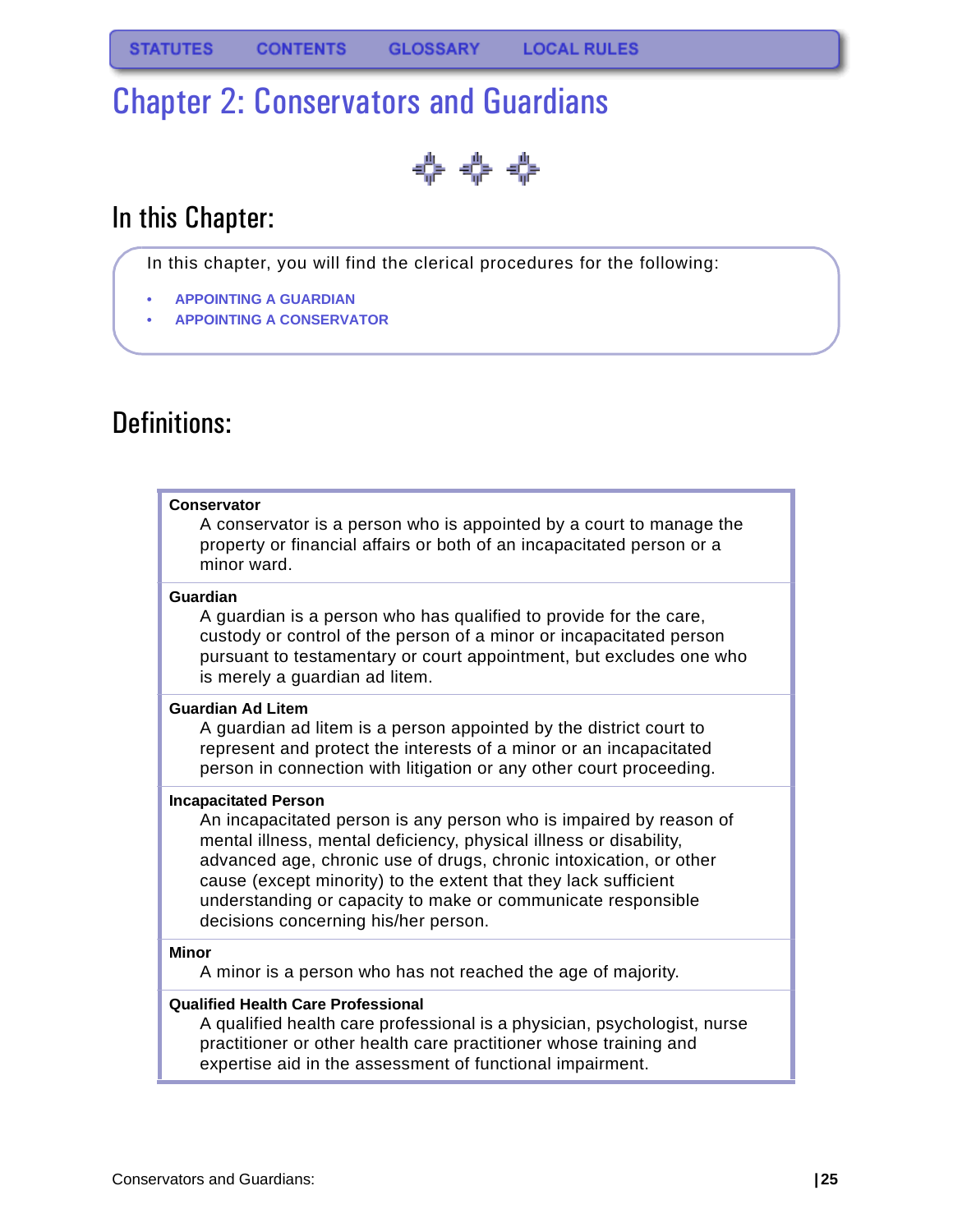#### **Visitor**

A visitor is an appointee of the court who has no personal interest in the proceeding and who has been trained or has the expertise to appropriately evaluate the needs of the person who is allegedly incapacitated.

A "visitor" may include, but is not limited to, a psychologist, social worker, developmental incapacity professional, physical and occupational therapist, an educator and a rehabilitation worker.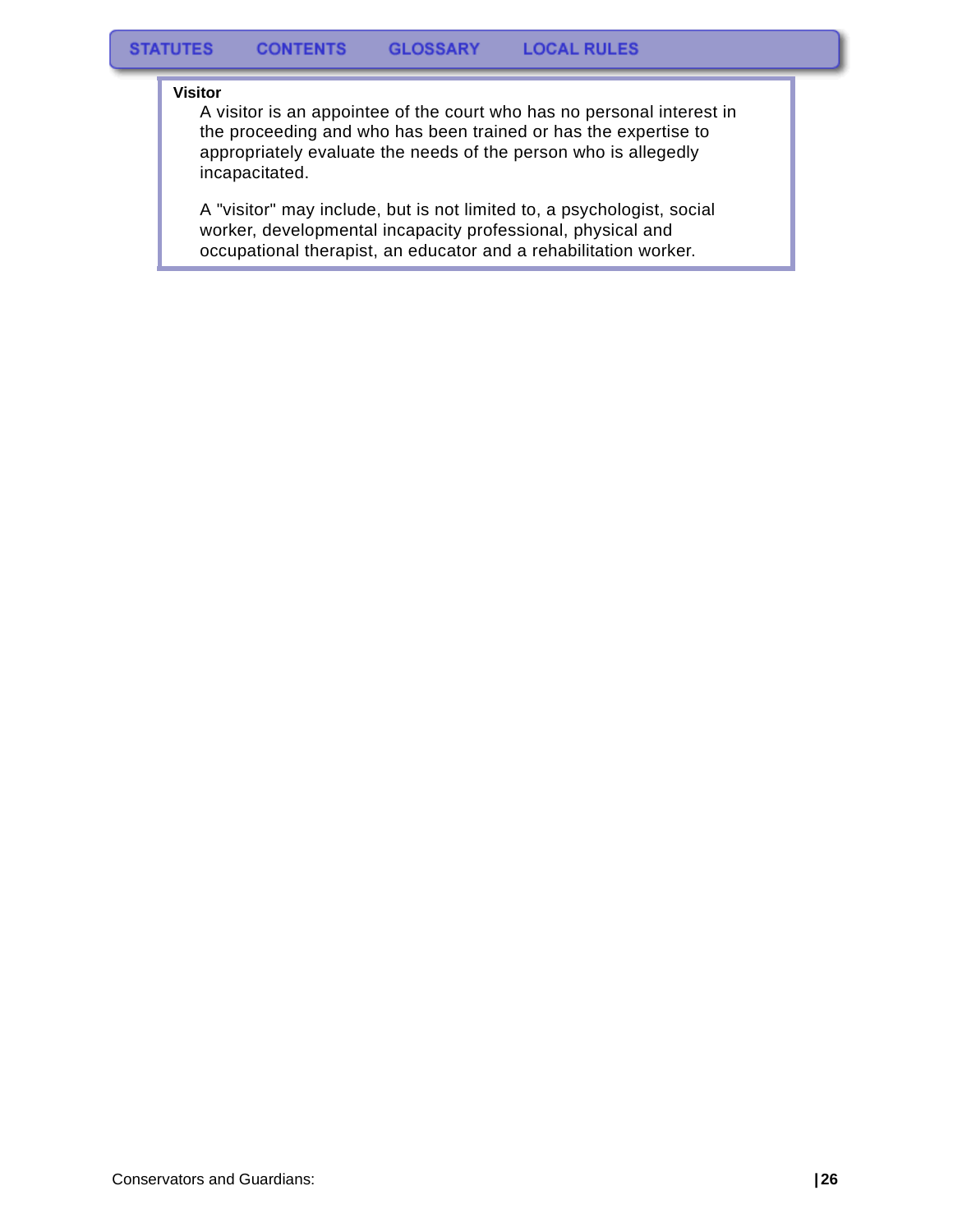## <span id="page-28-0"></span>Section 2-1: Appointment of Guardian Flowchart



### **CAUTION | REQUEST FOR HEARING**

Upon receipt of a Request for Hearing, you must reopen the case in the case management application.

×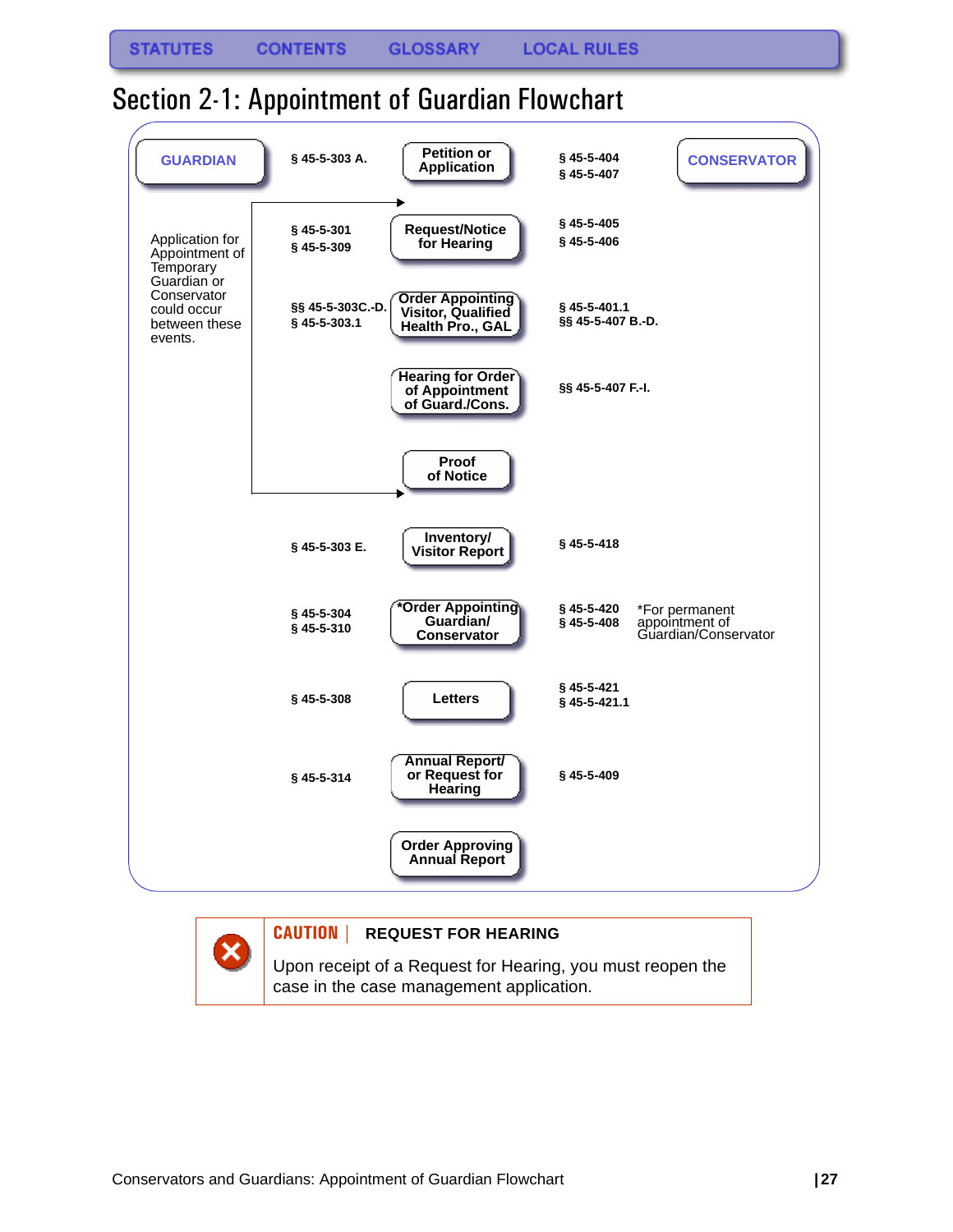## <span id="page-29-0"></span>Section 2-2: Appointment of Guardian/Conservator Overview

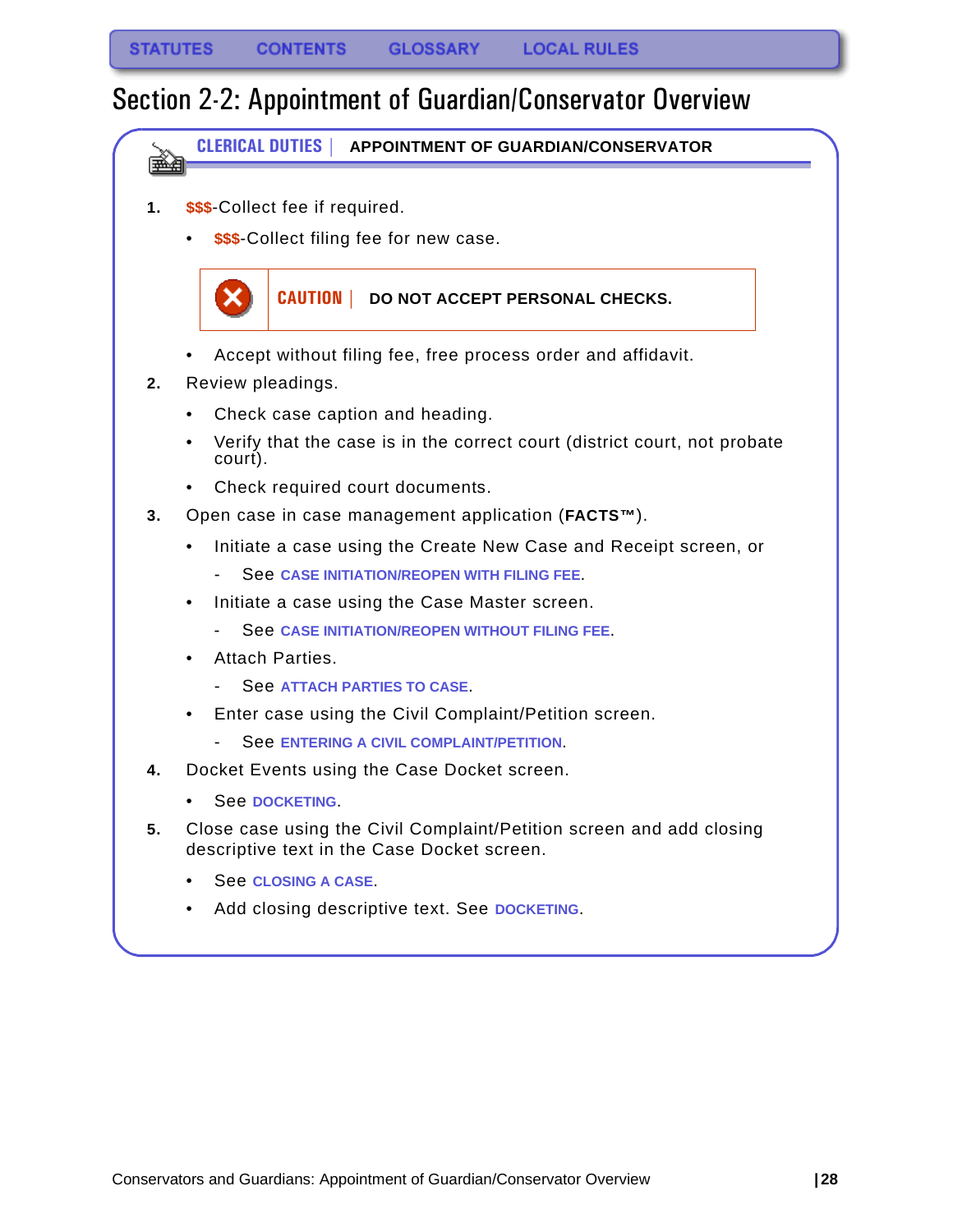# <span id="page-30-0"></span>Section 2-3: Appointment of Guardian for Incapacitated Person

**NMSA 1978, §§ 45-5-301.1 TO -315**

| General<br>NMSA 1978, § 45-5-303                            | Any interested person may file a petition<br>٠<br>for the appointment of a person to serve as<br>guardian for an alleged incapacitated<br>person under the Uniform Probate Code<br>[Chapter 45 NMSA 1978].<br>Unless the alleged incapacitated person<br>٠<br>has an attorney, the court shall appoint an<br>attorney as a guardian ad litem for him.<br>The guardian ad litem, a court-appointed<br>٠<br>visitor and a court-appointed doctor who<br>has examined the alleged incapacitated<br>person shall submit their reports to the<br>court. |
|-------------------------------------------------------------|----------------------------------------------------------------------------------------------------------------------------------------------------------------------------------------------------------------------------------------------------------------------------------------------------------------------------------------------------------------------------------------------------------------------------------------------------------------------------------------------------------------------------------------------------|
| <b>Recording of Proceeding</b><br>NMSA 1978, §§ 45-5-303 I. | A record of the proceedings shall be made if<br>requested by the alleged incapacitated person<br>or his attorney or when ordered by the court.                                                                                                                                                                                                                                                                                                                                                                                                     |
| <b>Public Records</b><br>NMSA 1978, §§ 45-5-303 I.          | Records, reports and evidence submitted to<br>the court or recorded by the court shall be<br>confidential, except that the public shall be<br>granted access to the following information:<br>Docket entries,<br>Date of the proceeding, appointment and<br>٠<br>termination,<br>Duration of the guardianship, and<br>٠<br>The name and other information<br>$\bullet$<br>necessary to identify the alleged<br>incapacitated person.                                                                                                               |
| <b>Confidential Records</b><br>NMSA 1978, §§ 45-5-303 I.    | Notwithstanding NMSA 1978, § 45-5-303 I. stated<br>above, any disclosure of information shall not<br>include any diagnostic information, treatment<br>information or other medical or psychological<br>information.                                                                                                                                                                                                                                                                                                                                |
| <b>Temporary Guardian</b><br>NMSA 1978, § 45-5-310          | When a petition for guardianship has been<br>filed, but adherence to the procedures set out<br>in this section would cause immediate and<br>irreparable harm to the alleged incapacitated<br>person's physical health, the court may appoint<br>a temporary guardian prior to the final hearing<br>and decision on the petition.                                                                                                                                                                                                                   |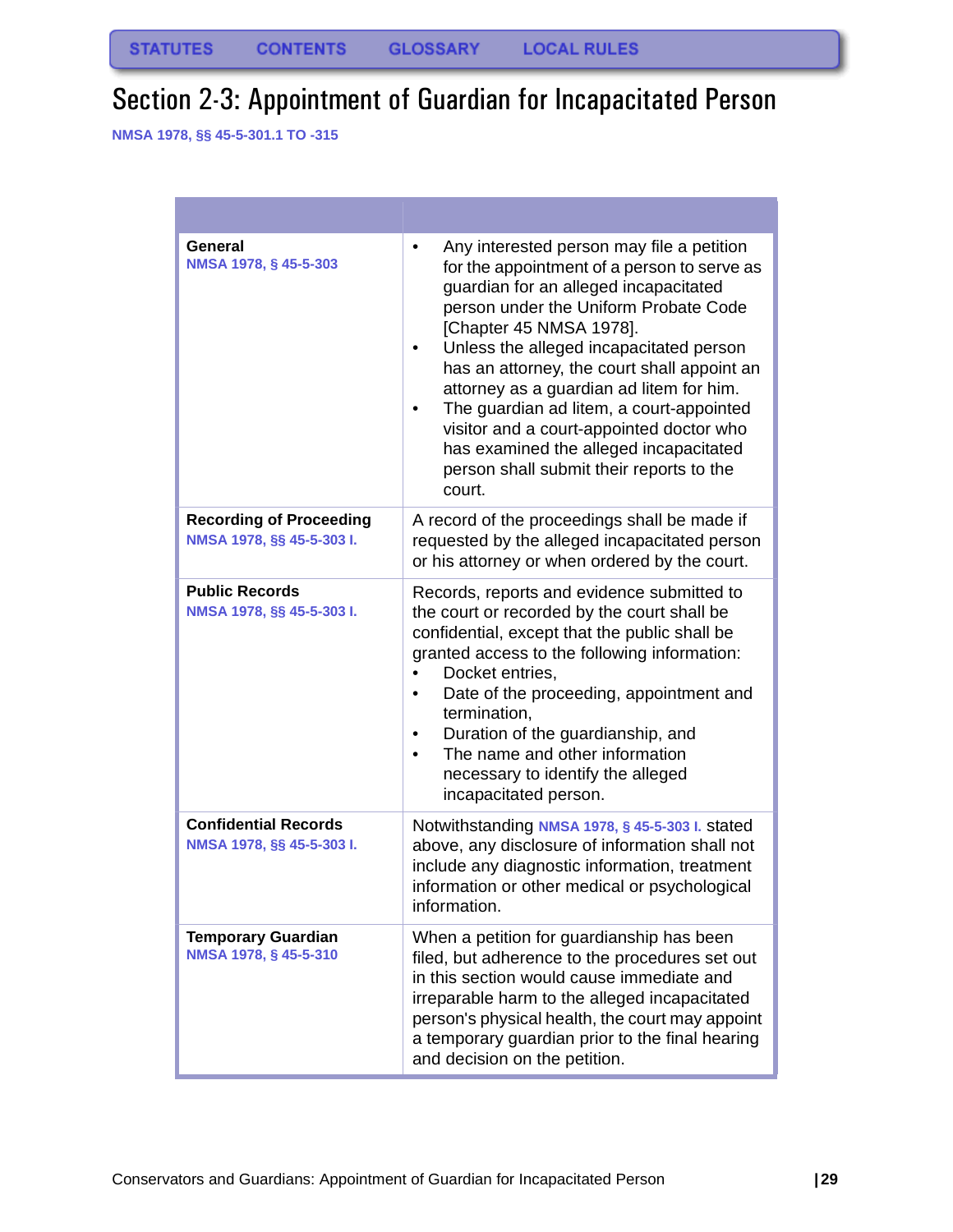| <b>Closed Hearing</b><br>NMSA 1978, §§ 45-5-303 K.-L. | The court shall determine whether a<br>guardian should be appointed at a closed<br>hearing, unless the incapacitated person<br>requests otherwise.<br>The alleged incapacitated person may also<br>request a jury trial. |
|-------------------------------------------------------|--------------------------------------------------------------------------------------------------------------------------------------------------------------------------------------------------------------------------|

#### **TIME LIMIT | ANNUAL REPORT, NMSA 1978, § 45-5-314**  $1/2$

- The guardian of an incapacitated person shall file an annual report with the appointing court within **thirty (30) days** of the anniversary date of the guardian's appointment.
- A copy of the report shall also be submitted to the district judge who appointed the guardian or his successor, to the incapacitated person and to his conservator, if any.

#### **CLERICAL DUTIES | APPOINTING A GUARDIAN** 医鱼

- **1.** File and docket petition in sequestered file.
- **2.** Collect filing fee.
- **3.** If appropriate, schedule hearing.
- **4.** Enter court's order. If petition is dismissed, close file.
- **5.** Issue Letters of Guardianship after order of appointment is filed. Letters shall contain:
	- The names, address and telephone number of guardian,
	- The name, address and telephone number of incapacitated person, and
	- The scope of guardianship including the specific legal limitations imposed by the court on the powers of the guardian. **NMSA 1978, § 45-5-308**
	- Verified Notice of Acceptance.
- **6.** File annual report received from guardian.

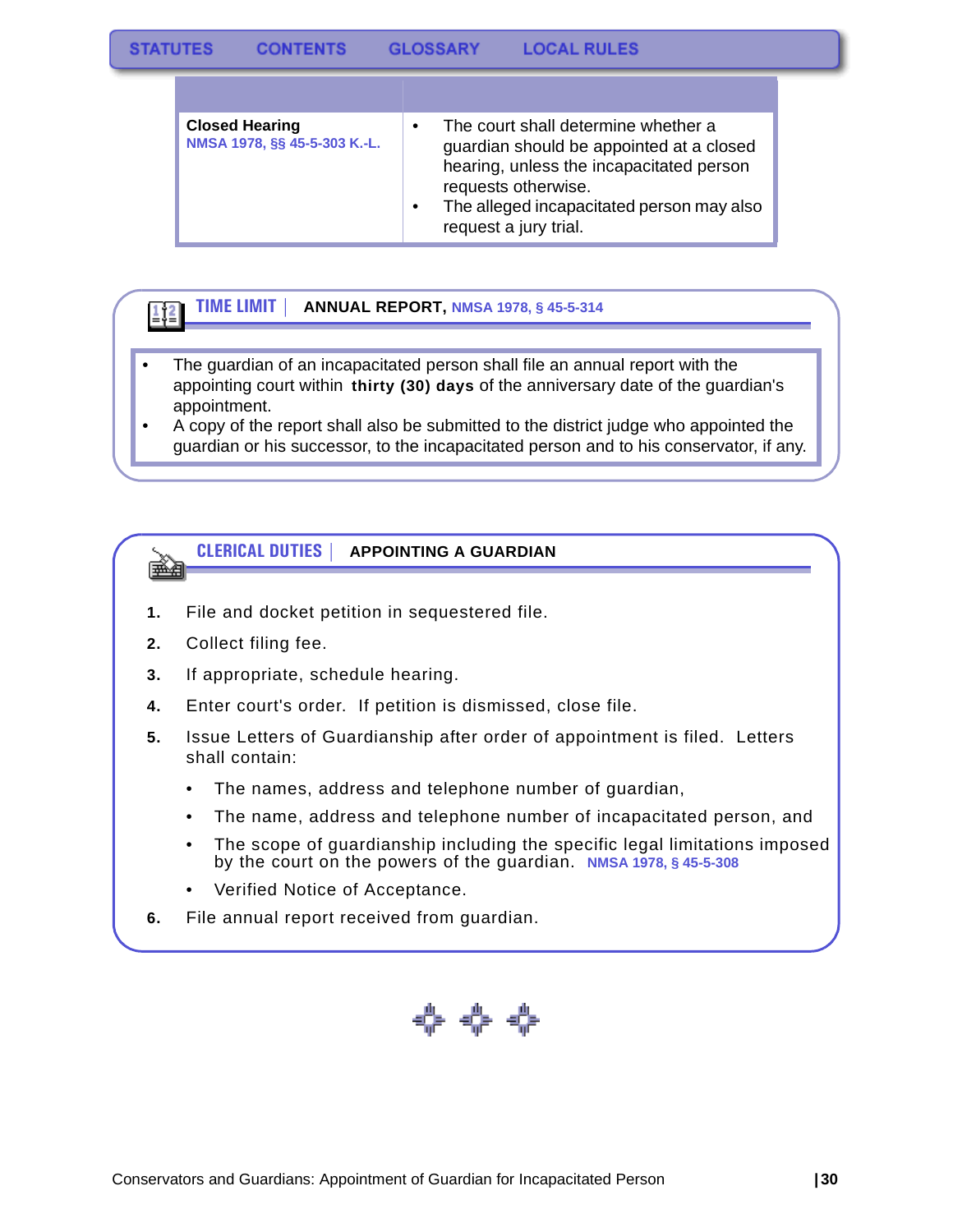# <span id="page-32-0"></span>Section 2-4: Conservator for Minor or Incapacitated Person

**NMSA 1978, §§ 45-5-401 TO 432**

| General<br>NMSA 1978, § 45-5-407                         | If the property or financial affairs of a minor<br>or incapacitated adult need to be managed<br>or protected, a conservatorship<br>proceeding may be initiated in the district<br>court where the person to be protected<br>resides.<br>The procedure follows similar steps as<br>guardianship proceedings.                                                                                                                                                                                                             |
|----------------------------------------------------------|-------------------------------------------------------------------------------------------------------------------------------------------------------------------------------------------------------------------------------------------------------------------------------------------------------------------------------------------------------------------------------------------------------------------------------------------------------------------------------------------------------------------------|
| <b>Record of Proceeding</b><br>NMSA 1978, §§ 45-5-407 M. | A record of the proceedings shall be made if<br>requested by the person to be protected, his<br>attorney or when ordered by the court.                                                                                                                                                                                                                                                                                                                                                                                  |
| <b>Public Records</b><br>NMSA 1978, §§ 45-5-407 M.       | Records, reports and evidence submitted to<br>the court or recorded by the court shall be<br>confidential, except that the public shall be<br>granted access to the following information:<br>Docket entries;<br>Date of the proceeding, appointment and<br>termination;<br>Duration of the conservatorship and<br>whether limited or unlimited;<br>For a limited conservatorship, the nature of<br>the limitation; and<br>The name and other information<br>necessary to identify the alleged<br>incapacitated person. |
| <b>Confidential Records</b><br>NMSA 1978, §§ 45-5-407 N. | Notwithstanding NMSA 1978, § 45-5-407 M.<br>stated above, any disclosure of<br>information shall not include any<br>diagnostic information, treatment<br>information or other medical or<br>psychological information.                                                                                                                                                                                                                                                                                                  |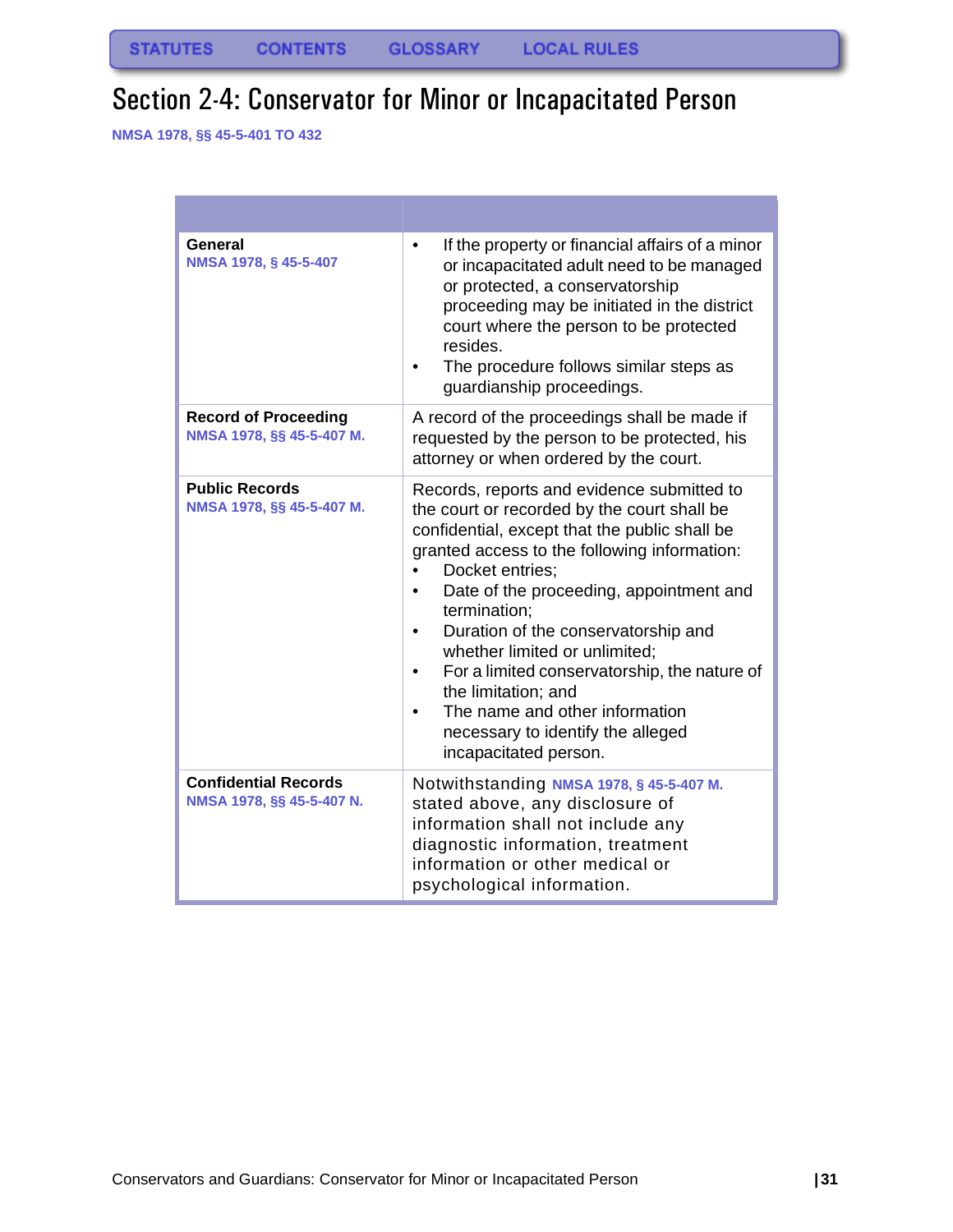| <b>Closed Hearing</b><br>NMSA 1978, §§ 45-5-407 O.-P. | $\bullet$<br>$\bullet$ | The issue of whether a conservator shall<br>be appointed shall be determined by the<br>court at a closed hearing unless the<br>person to be protected requests otherwise.<br>Upon request of the petitioner or person to<br>be protected, the court shall schedule a<br>jury trial. |
|-------------------------------------------------------|------------------------|-------------------------------------------------------------------------------------------------------------------------------------------------------------------------------------------------------------------------------------------------------------------------------------|
|-------------------------------------------------------|------------------------|-------------------------------------------------------------------------------------------------------------------------------------------------------------------------------------------------------------------------------------------------------------------------------------|

**TIME LIMIT | TEMPORARY CONSERVATOR, NMSA 1978, § 45-5-408**

 $\left| \frac{1}{2} \right|$ 

- A temporary conservator may be appointed by the court upon a finding that serious and irreparable cause to the property and financial interest of the protected person would result if regular procedure were followed.
- The duration of the temporary conservatorship shall not exceed **sixty (60) days**, except that upon order of the court, the temporary conservatorship may be extended for no more than **thirty (30) days**.

| <b>Bond</b><br>NMSA 1978, §§ 45-5-411(A)(B)        | The court may require a conservator to<br>$\bullet$<br>furnish a bond.<br>The court may also require a bond if<br>requested by the Veteran's Administration<br>if it is paying or planning to pay a benefit to<br>the protected person. |
|----------------------------------------------------|-----------------------------------------------------------------------------------------------------------------------------------------------------------------------------------------------------------------------------------------|
| <b>Veterans Administration</b><br><b>Exemption</b> | The Veterans Administration and the New<br>Mexico Veteran's Service Commission<br>shall be exempted from NMSA 1978, §§<br>45-5-401 to -432.                                                                                             |

#### **TIME LIMIT | INVENTORY, NMSA 1978, § 45-5-418**  $1/2$

Within **ninety (90) days** after his appointment, every conservator shall prepare and file with the appointing court a complete inventory of the estate of the protected person together with his oath or affirmation that it is complete and accurate so far as he is informed.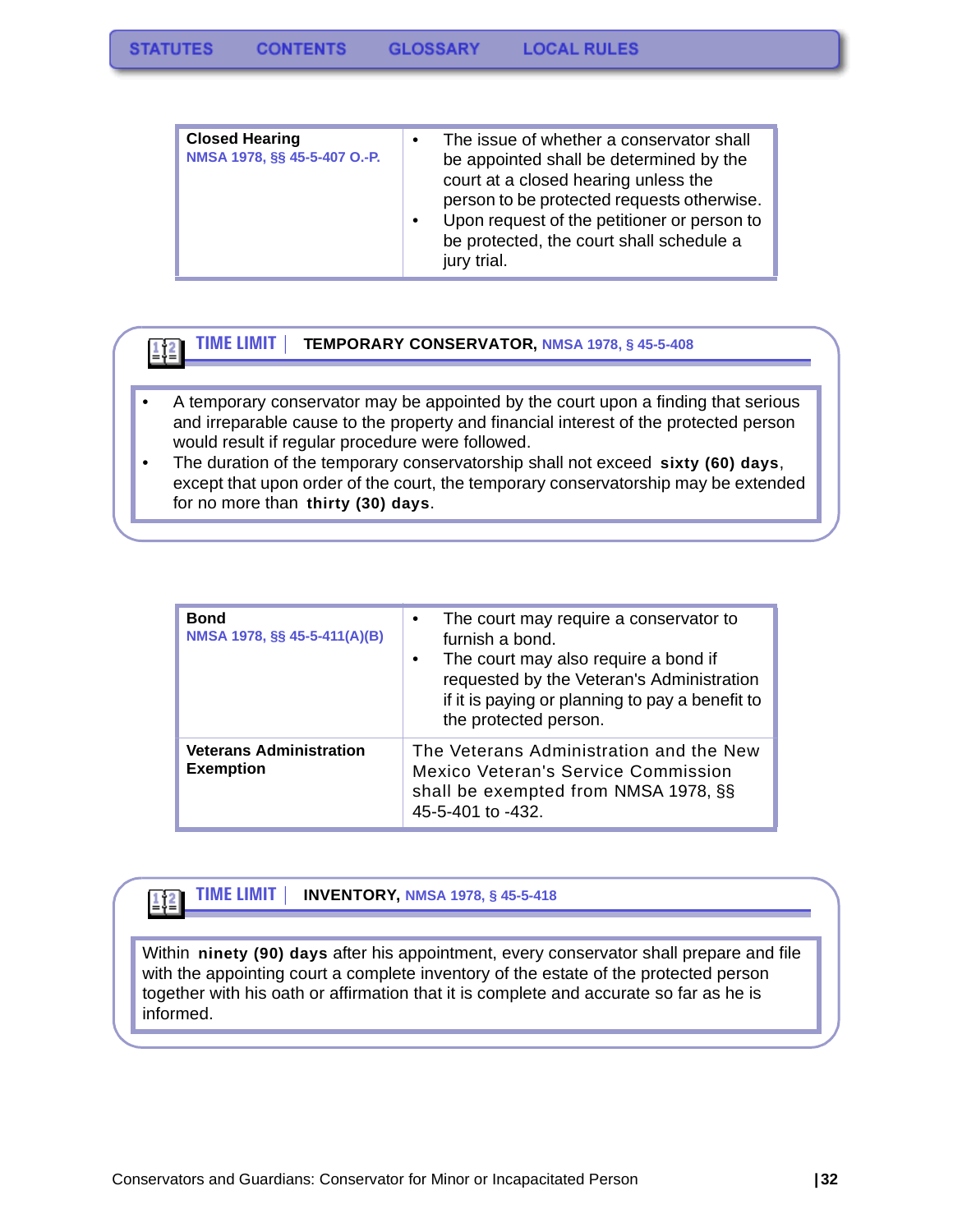

- **1.** Docket and file petition in sequestered file.
- **2.** Collect filing fee. Veteran's Administration or other governmental agency is exempt.
- **3.** If appropriate, schedule hearing.
- **4.** Enter court's order. If petition is dismissed, close file.
- **5.** File order and bond from conservator after court has approved.
- **6.** Issue Letters of Conservatorship after acceptance and order is filed **NMSA 1978, § 45-5-421.1**
- **7.** File request for notice if presented.
- **8.** File conservator's inventory of estate, statement of account or annual report when received.

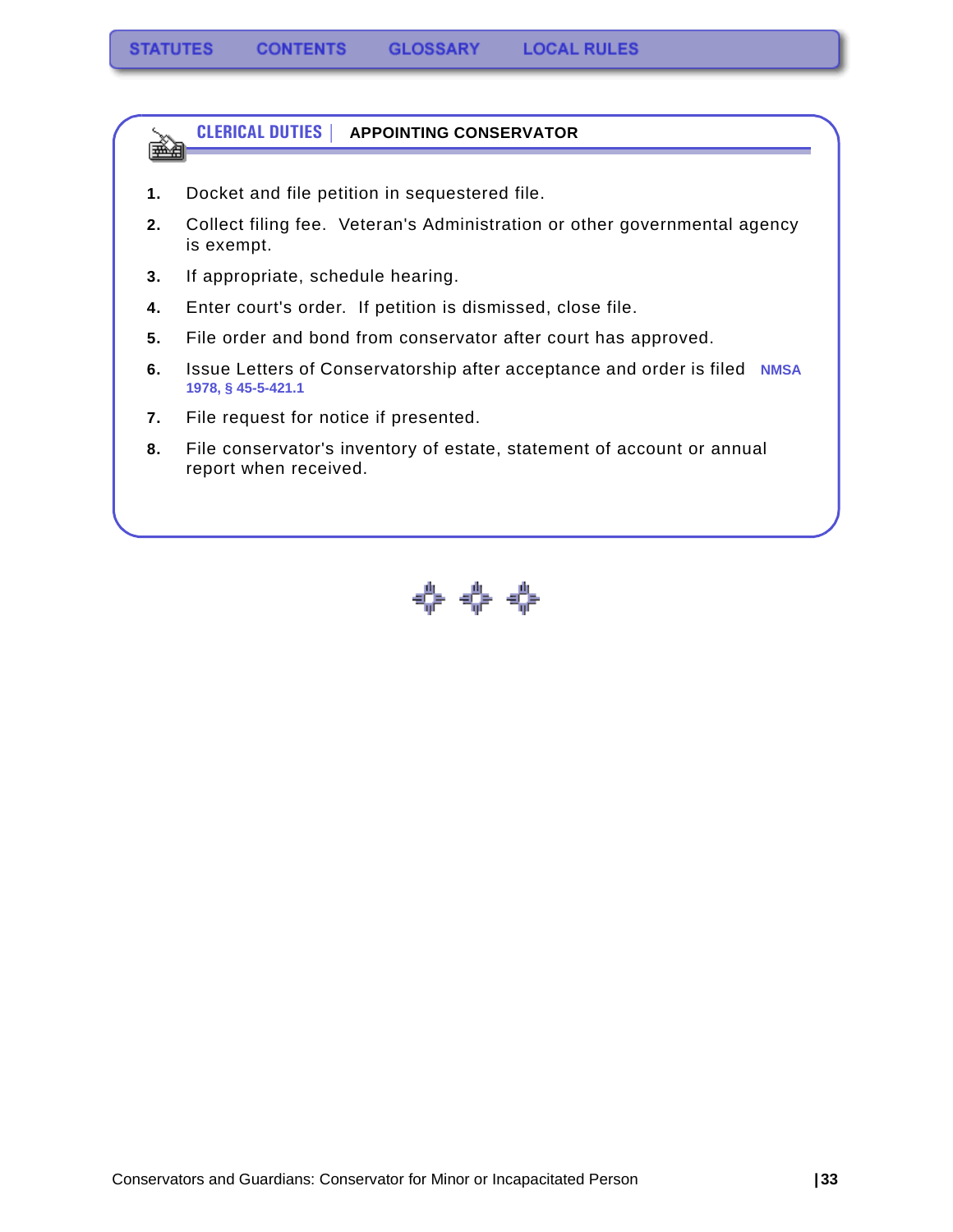# <span id="page-35-1"></span><span id="page-35-0"></span>Chapter 3: Probate Flowcharts Section 3-1: Case Initiation/Reopen with Filing Fee



## **CAUTION | SEARCHING**

- Do not create new parties for participants who may already be in the database, for example, GALs or visitors.
- Search for those parties or keep a list of frequently used parties.
- Adding participants who may already be in the database slows it down.



### **CAUTION | MULTIPLE CHECKS**

You may receive multiple checks, if the filing fee increases or if someone pays with multiple money orders.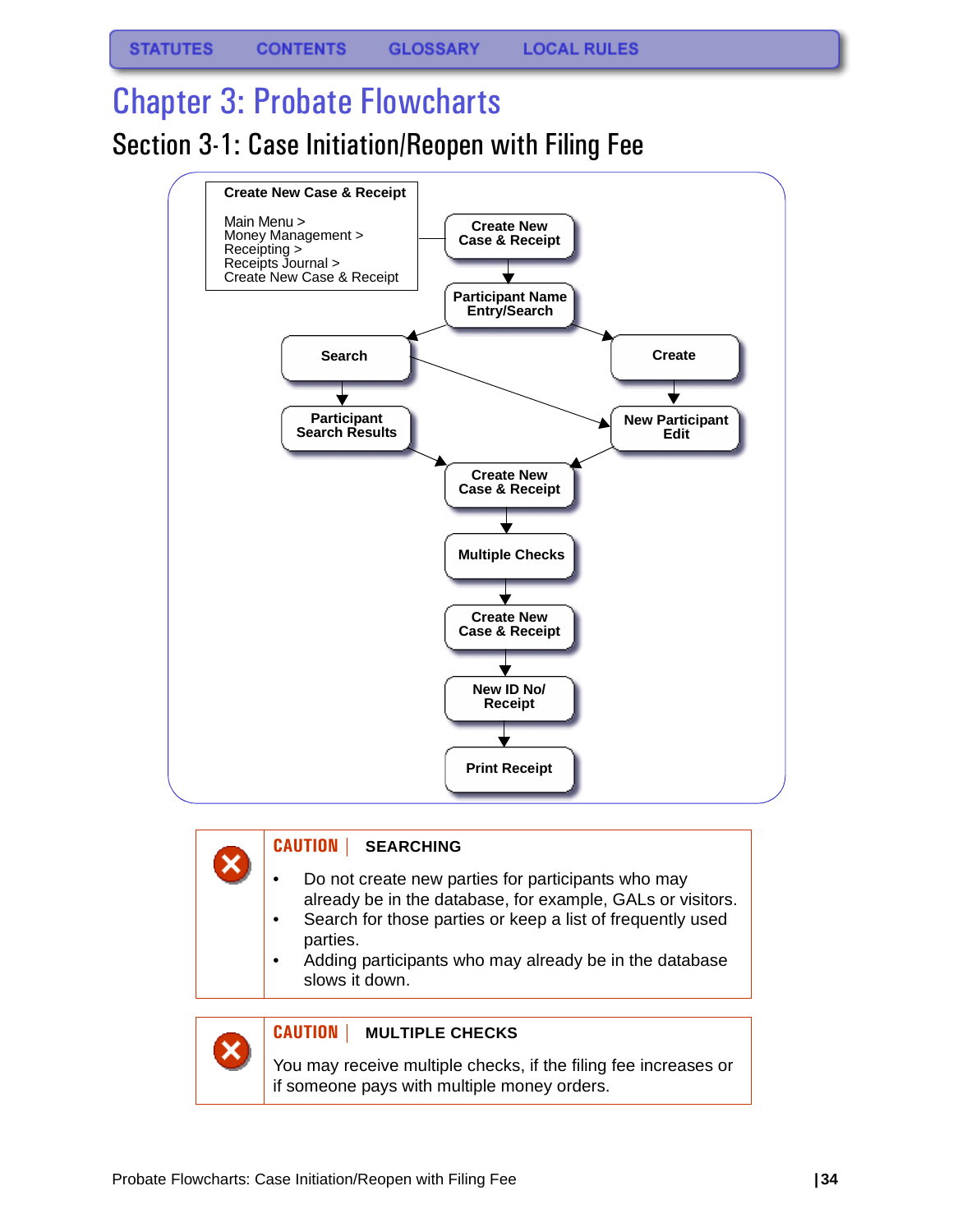

## Section 3-2: Case Initiation without Filing Fee





### Section 3-3: Attach Parties to Case

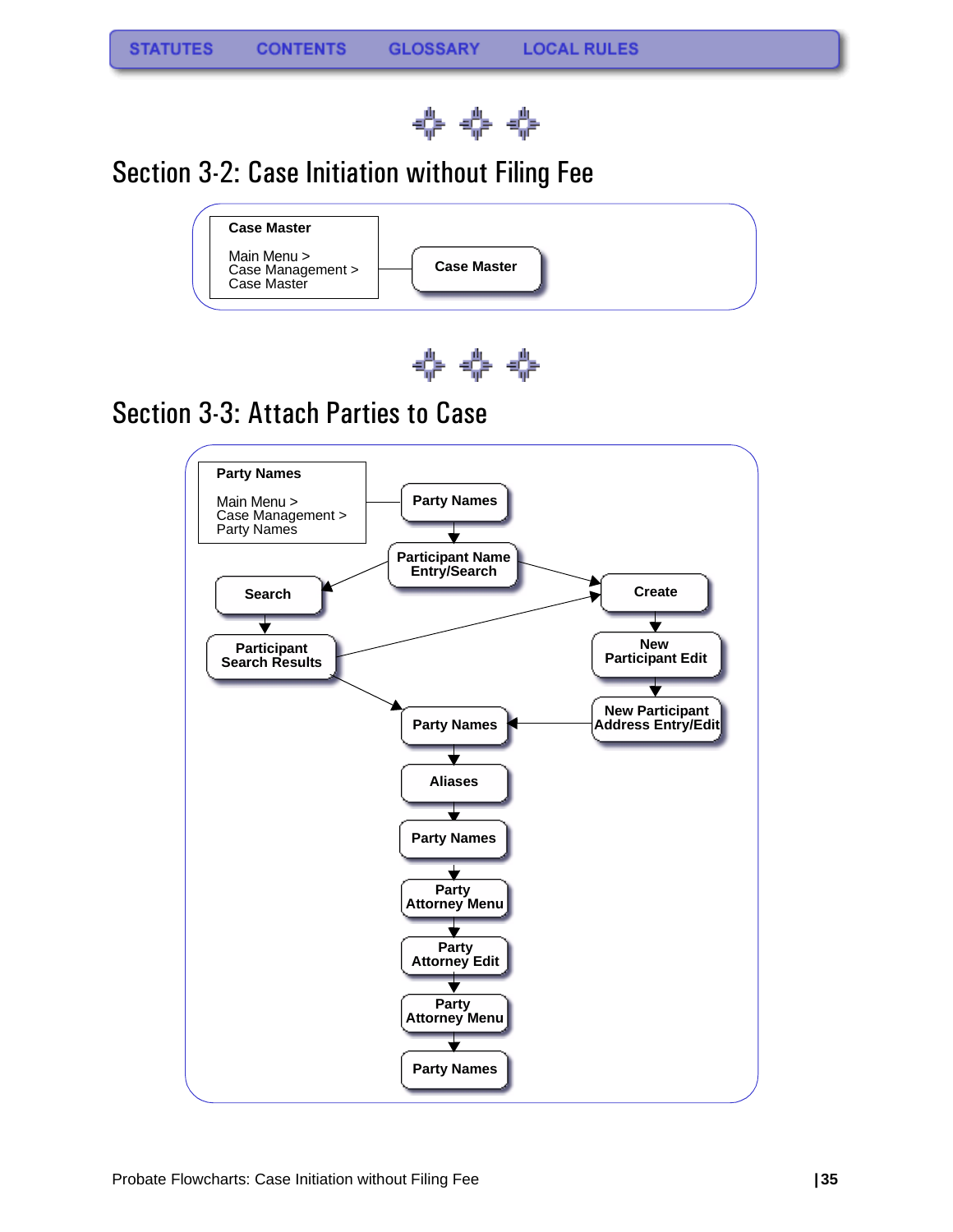

## Section 3-4: Entering a Case



**Figure 3-5:** Docketing

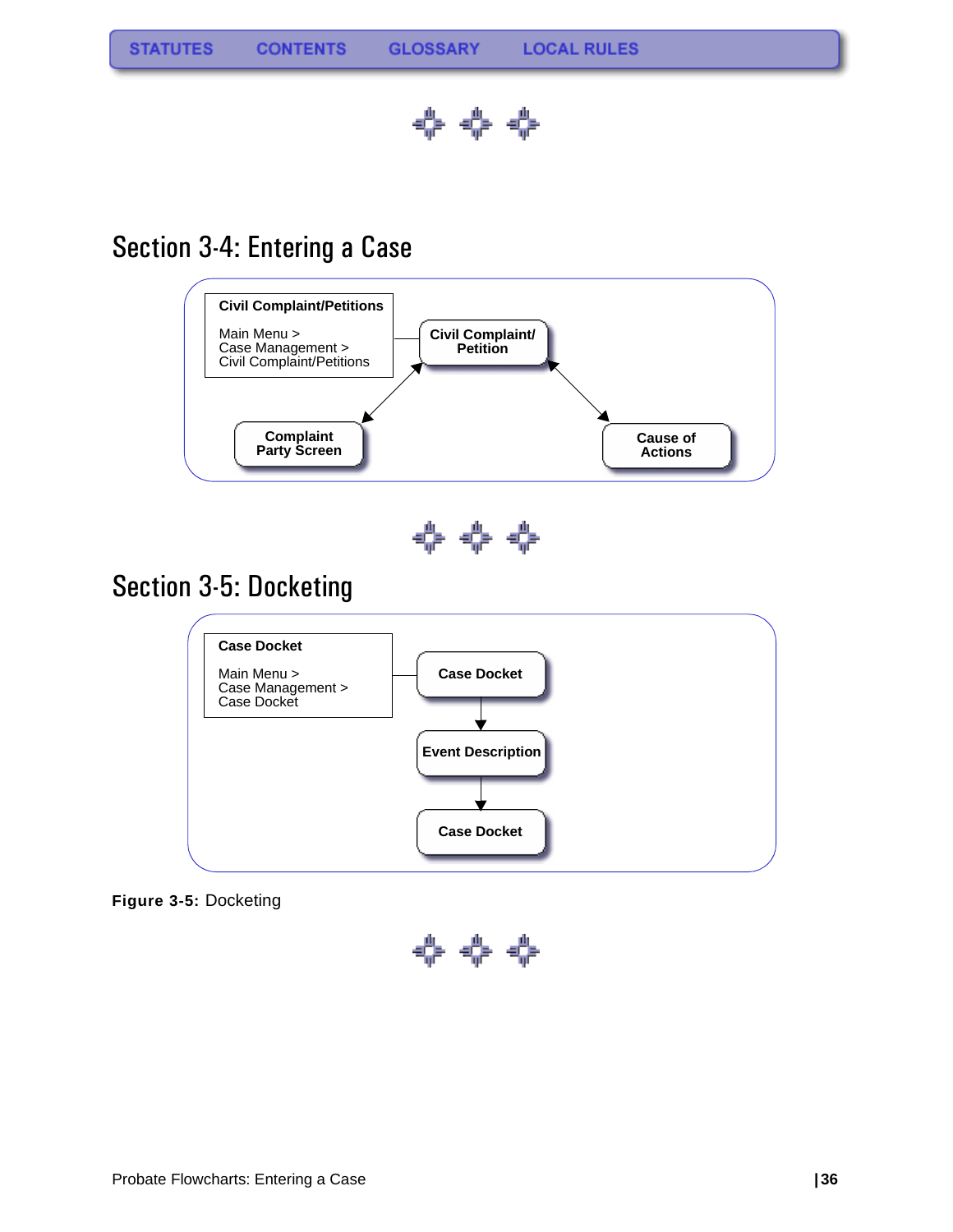## Section 3-6: Closing a Case





# Section 3-7: Docketing Closing Event

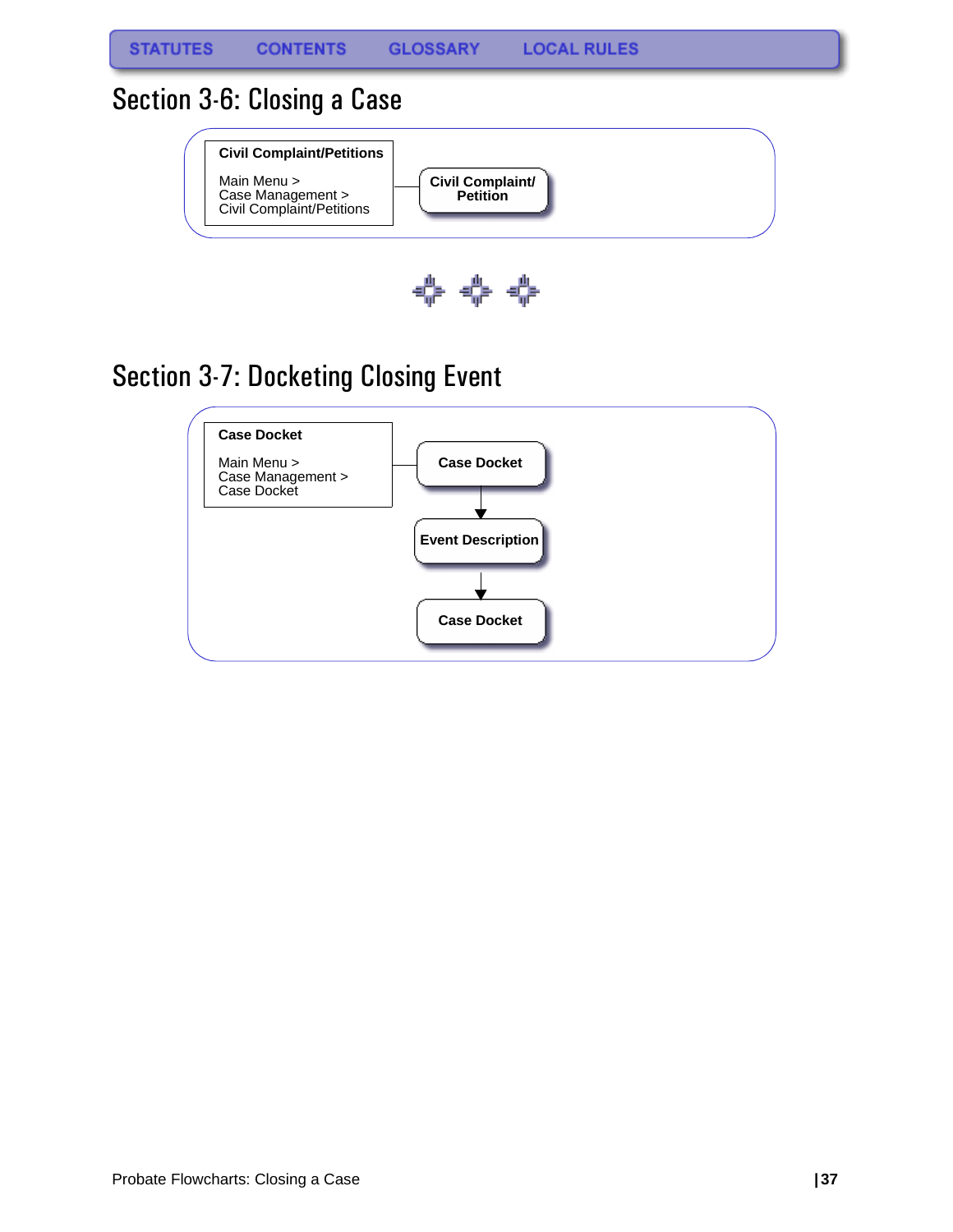# Chapter 4: FACTS™ Procedures

## Section 4-1: Case Initiation/Reopen With Filing Fee

- **MAIN MENU** >
- **MONEY MANAGEMENT** >
- **RECEIPTING** >
- **RECEIPTS JOURNAL** >
- **CREATE NEW CASE & RECEIPT**. The Create New Case & Receipt screen will appear. **(FIGURE: 4-1.1)**

|                            | $\blacksquare\square$<br>Create New Case & Receipt |  |                            |           |        |                      |                        |      |         |     |                        |        |                          |  |
|----------------------------|----------------------------------------------------|--|----------------------------|-----------|--------|----------------------|------------------------|------|---------|-----|------------------------|--------|--------------------------|--|
| Loc Cat<br>Case No.<br>Crt |                                                    |  |                            |           |        | <b>Case Title</b>    |                        | Type | J. Area | Jda | Party Num              |        | Part. ID                 |  |
| D                          | 8387 PB                                            |  |                            | <b>RE</b> |        | <b>SMITH BROOKE</b>  |                        | PBE  |         |     | PΤ                     | 881    |                          |  |
|                            |                                                    |  |                            |           |        |                      |                        |      |         |     |                        |        |                          |  |
|                            |                                                    |  |                            |           |        |                      |                        |      |         |     |                        |        |                          |  |
| $\blacksquare$             |                                                    |  |                            |           |        |                      |                        |      |         |     |                        |        |                          |  |
|                            | Case: RE                                           |  | <b>SMITH BROOKE</b>        |           |        |                      | <b>PROBATE ESTATES</b> |      |         |     |                        | Total: |                          |  |
| Judge:                     |                                                    |  |                            |           |        |                      |                        |      |         |     |                        |        | Receipt Date: 03-25-2002 |  |
|                            |                                                    |  | Pay From Suspense?(Y/N): N |           |        |                      | Suspense Account ID:   |      |         |     |                        |        |                          |  |
|                            |                                                    |  | Suspense Amount:           |           |        |                      | Requestor:             |      |         |     |                        |        |                          |  |
|                            | Payor Part. ID:                                    |  |                            |           | Create |                      |                        |      |         |     |                        |        |                          |  |
|                            | <b>Heno Text:</b>                                  |  |                            |           |        |                      |                        |      |         |     |                        |        |                          |  |
|                            |                                                    |  |                            |           |        |                      |                        |      |         |     |                        |        |                          |  |
|                            |                                                    |  |                            |           |        |                      |                        |      |         |     |                        |        |                          |  |
|                            |                                                    |  |                            |           |        |                      |                        |      |         |     |                        |        |                          |  |
|                            | Check Anount:                                      |  |                            |           |        | <b>Check Number:</b> |                        |      |         |     |                        |        | More Checks (Y/M)?:      |  |
|                            | Credit Card:                                       |  |                            |           |        | Authorization:       |                        |      |         |     |                        |        |                          |  |
|                            | Cash Anount:                                       |  |                            |           |        |                      |                        |      |         |     |                        |        |                          |  |
|                            | Other Amount:                                      |  |                            |           |        |                      | <b>Change:</b>         |      |         |     |                        |        |                          |  |
|                            |                                                    |  | Deputy ID: 301             |           |        |                      | Register:              |      |         |     | <b>Receipt Number:</b> |        |                          |  |
|                            |                                                    |  |                            |           |        |                      |                        |      |         |     |                        |        |                          |  |



| <b>FIELD NAMES</b>                                                     | <b>INSTRUCTIONS</b>                                                                                                                                                                                                                            |
|------------------------------------------------------------------------|------------------------------------------------------------------------------------------------------------------------------------------------------------------------------------------------------------------------------------------------|
| Crt<br>(Default-D for District)                                        |                                                                                                                                                                                                                                                |
| <b>Loc</b><br>(Default-four digit location<br>code, for example, 0101) |                                                                                                                                                                                                                                                |
| Cat                                                                    | Enter case category, PB or PQ.                                                                                                                                                                                                                 |
| Case No.                                                               | If this is a new case, <b>ENTER</b> through this<br>field.<br>A message box will appear that asks if the<br>user would like to create a new case.<br>Press ENTER or click OK.<br>If this is a reopening, enter the appropriate<br>case number. |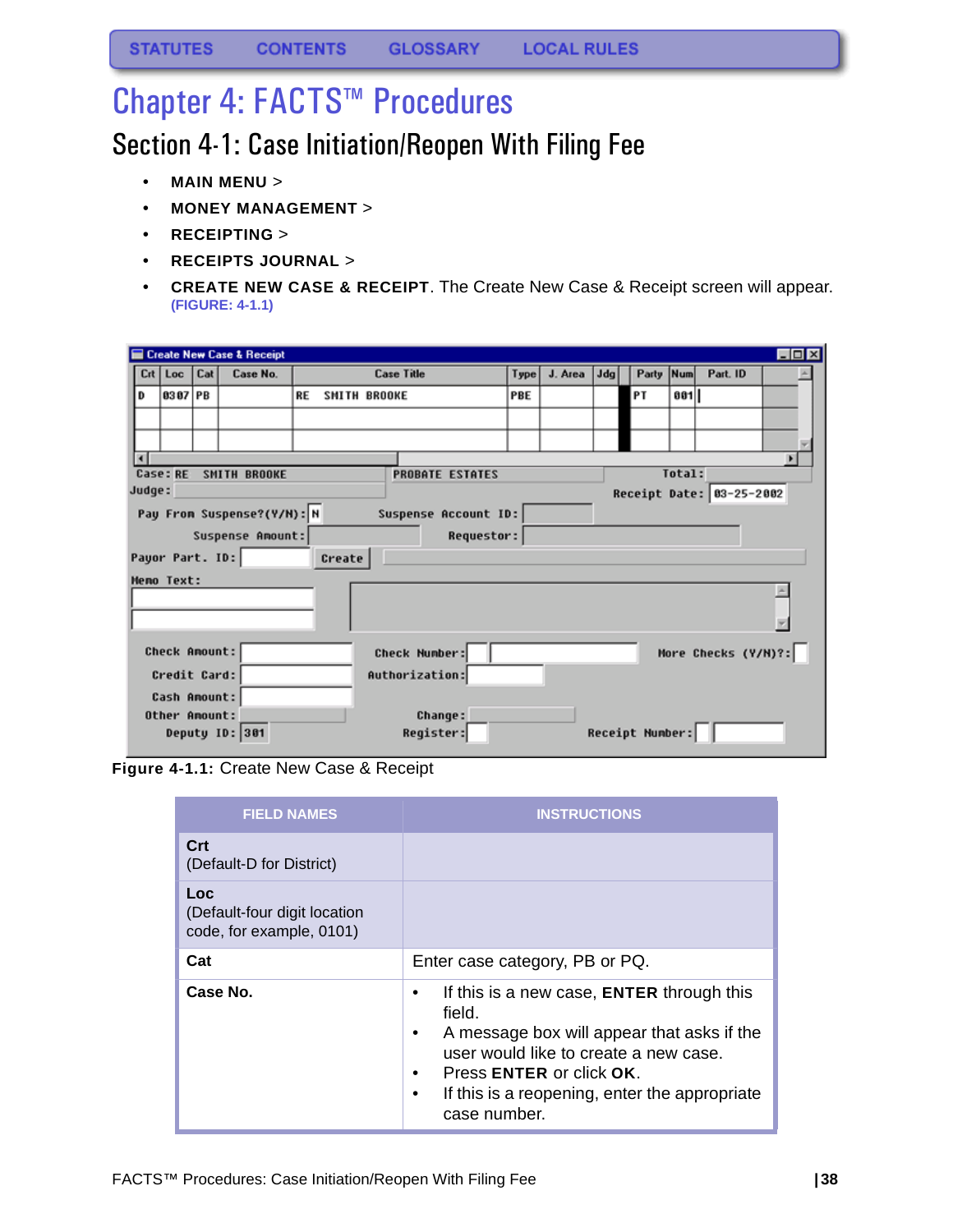| <b>STATUTES</b> | <b>CONTENTS</b>    | <b>GLOSSARY</b> | <b>LOCAL RULES</b>                  |  |
|-----------------|--------------------|-----------------|-------------------------------------|--|
|                 | <b>FIELD NAMES</b> |                 | <b>INSTRUCTIONS</b>                 |  |
|                 | <b>Case Title</b>  | Press ENTER.    | Enter Case Title (RE SMITH BROOKE). |  |

|    | Crt Loc Cat    | Case No. | <b>Case Title</b>          |     |  |            |     | Type J. Area Jdg Party Num Part. ID |  |
|----|----------------|----------|----------------------------|-----|--|------------|-----|-------------------------------------|--|
| ١D | <b>8387 PB</b> |          | <b>SMITH BROOKE</b><br> RE | PBE |  | <b>IPT</b> | 881 |                                     |  |
|    |                |          |                            |     |  |            |     |                                     |  |
|    |                |          |                            |     |  |            |     |                                     |  |

**Figure 4-1.2:** Create New Case & Receipt

| $\blacksquare$ Type | Enter Case Type from the list below. |
|---------------------|--------------------------------------|
|---------------------|--------------------------------------|

| <b>TYPE</b> | <b>DESCRIPTION</b>                    |
|-------------|---------------------------------------|
| PBE         | <b>Probate Estates</b>                |
| <b>PPP</b>  | <b>Probate Protective Proceedings</b> |
| <b>PSM</b>  | Probate Miscellaneous                 |

| J. Area.   |                                                                                                         |
|------------|---------------------------------------------------------------------------------------------------------|
| Jdg.       | FACTS™ randomly assigns a judge.                                                                        |
| Party      | Enter Party Type (generally new cases will<br>be PT for Petitioner or AP for Applicant).                |
| <b>Num</b> | FACTS™ assigns Party Number.                                                                            |
| PART ID.   | Press ENTER.<br>$\bullet$<br>The Participant Name Entry / Search<br>screen will pop-up. (FIGURE: 4-1.3) |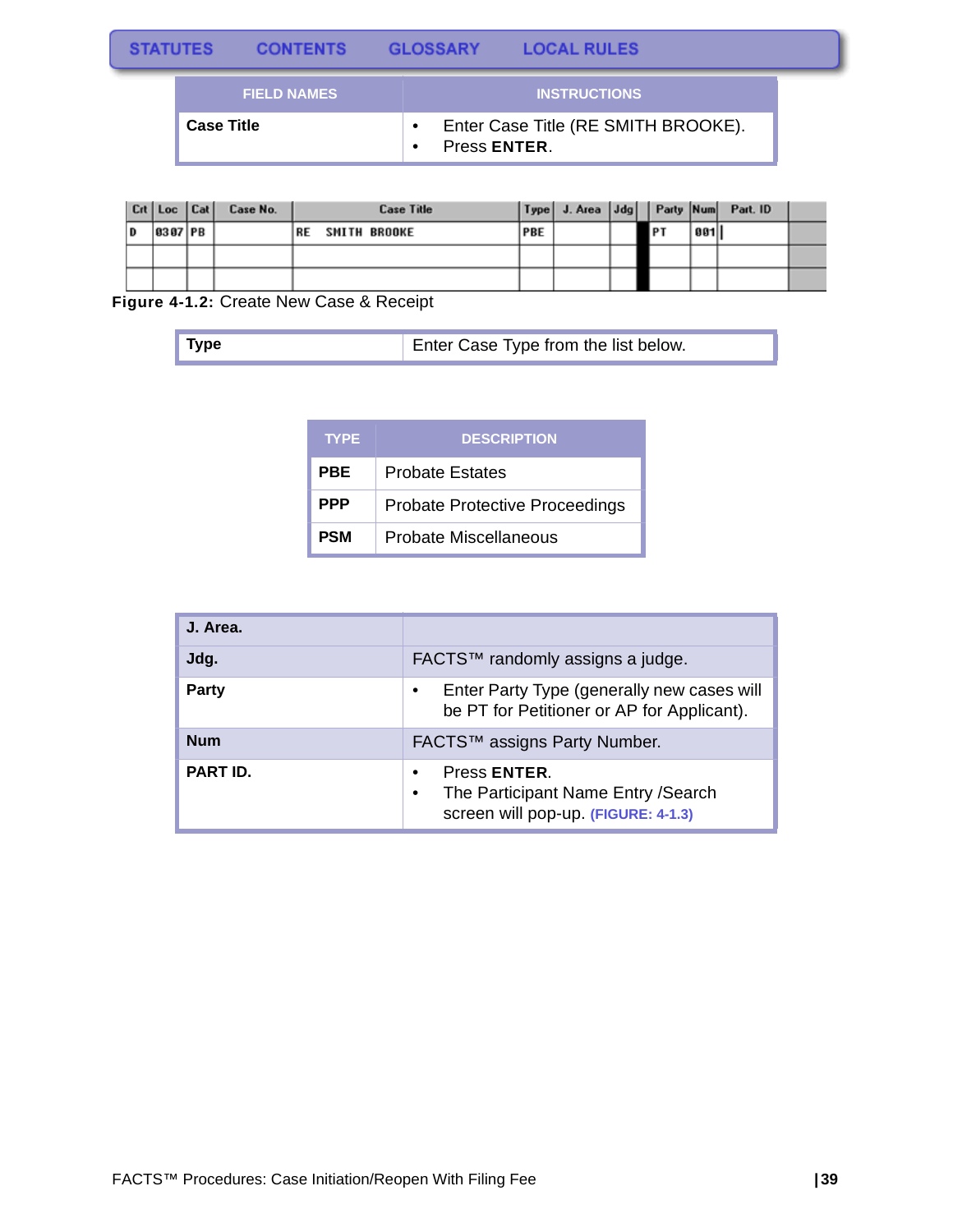| Participant Name Entry / Search                                  | $\mathsf{x}$ |
|------------------------------------------------------------------|--------------|
| Person? Y                                                        |              |
| Last: SMITH                                                      |              |
| Middle:<br>First: JORDAN                                         | Suffix:      |
| Identification: Drivers License No.:                             |              |
| Date of Birth: $\vert - - \vert$<br>Within<br>days               |              |
| Full: SMITH JORDAN                                               |              |
| Identification: 1: STATE TRACKING NUMBER                         |              |
| Also Search: Alias and Party Files v Search Type: Case-sensitive |              |
|                                                                  |              |
| Search                                                           | Create       |

<span id="page-41-0"></span>**Figure 4-1.3:** Participant Name Entry / Search



| Last:           | Enter the person's last name.                                                    |
|-----------------|----------------------------------------------------------------------------------|
| First:          | Enter the person's first name.                                                   |
| Middle:         | Enter the person's middle name                                                   |
| Suffix:         | This field supports the entry of suffixes such<br>as: JR, SR, III, MD, PHD, etc. |
| Identification: | Enter through this field.                                                        |
| Date of Birth:  | Optional                                                                         |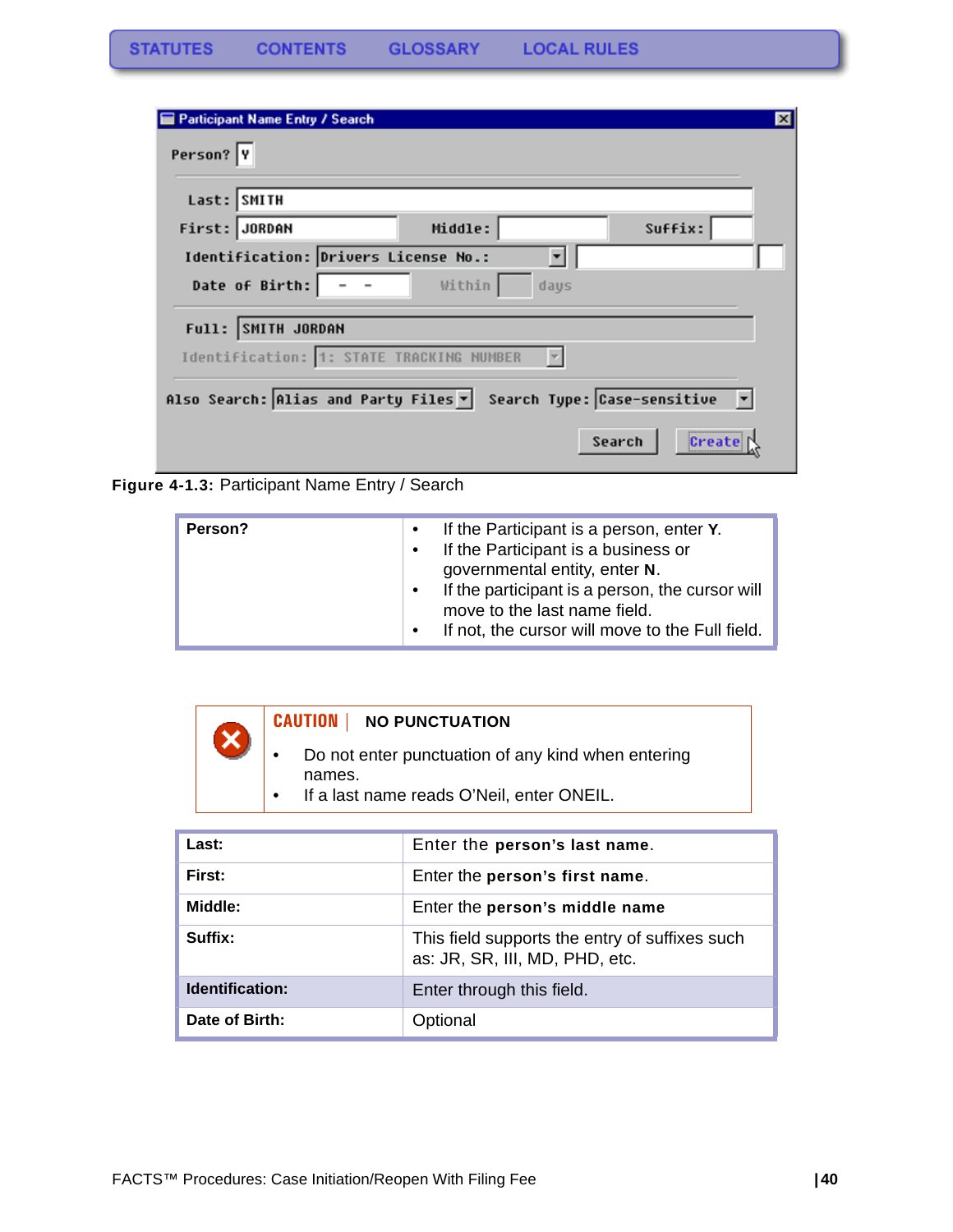| <b>Full</b>          | If the Participant is not a person, the cursor<br>$\bullet$<br>will automatically move to this field so you<br>can enter the name of the business or<br>state agency.<br>If the Participant is a person, FACTS™ will<br>$\bullet$<br>populate this field from the name data<br>entered above. |
|----------------------|-----------------------------------------------------------------------------------------------------------------------------------------------------------------------------------------------------------------------------------------------------------------------------------------------|
| <b>Search Button</b> | Tab past this field.                                                                                                                                                                                                                                                                          |
| <b>Create Button</b> | For PB/PQ cases, click this button.<br>$\bullet$<br>When this button is clicked, the New<br>$\bullet$<br>Participant Edit screen will pop-up.<br>(FIGURE: 4-1.4)                                                                                                                              |

| New Participant Edit                                 |         |                        |           |                                                    | EDX                   |
|------------------------------------------------------|---------|------------------------|-----------|----------------------------------------------------|-----------------------|
|                                                      |         | <b>New Participant</b> | Person? Y |                                                    |                       |
| Last: SMITH                                          |         |                        |           | DOB:<br>$\overline{\phantom{0}}$                   | Sex:                  |
| First: JORDAN                                        | Middle: |                        | Suffix:   | SSN:<br>$\overline{\phantom{a}}$<br>$\overline{a}$ |                       |
| Full: SMITH JORDAN                                   |         |                        |           | Drivers License No.:                               |                       |
| -Alternate ID's:                                     |         |                        |           |                                                    |                       |
| Address Information:<br>Correspondence Address Type: |         | Delivery Method:       |           |                                                    |                       |
| PT Party Address                                     | P       | <b>Postal Service</b>  |           |                                                    |                       |
| Current Address                                      |         |                        | ×         | Edit                                               |                       |
|                                                      |         |                        |           |                                                    | Continue <sup>1</sup> |

**Figure 4-1.4:** New Participant Edit



| Person: | If the Participant is a person, enter Y.<br>If the Participant is a business or<br>governmental entity, enter N. |
|---------|------------------------------------------------------------------------------------------------------------------|
|---------|------------------------------------------------------------------------------------------------------------------|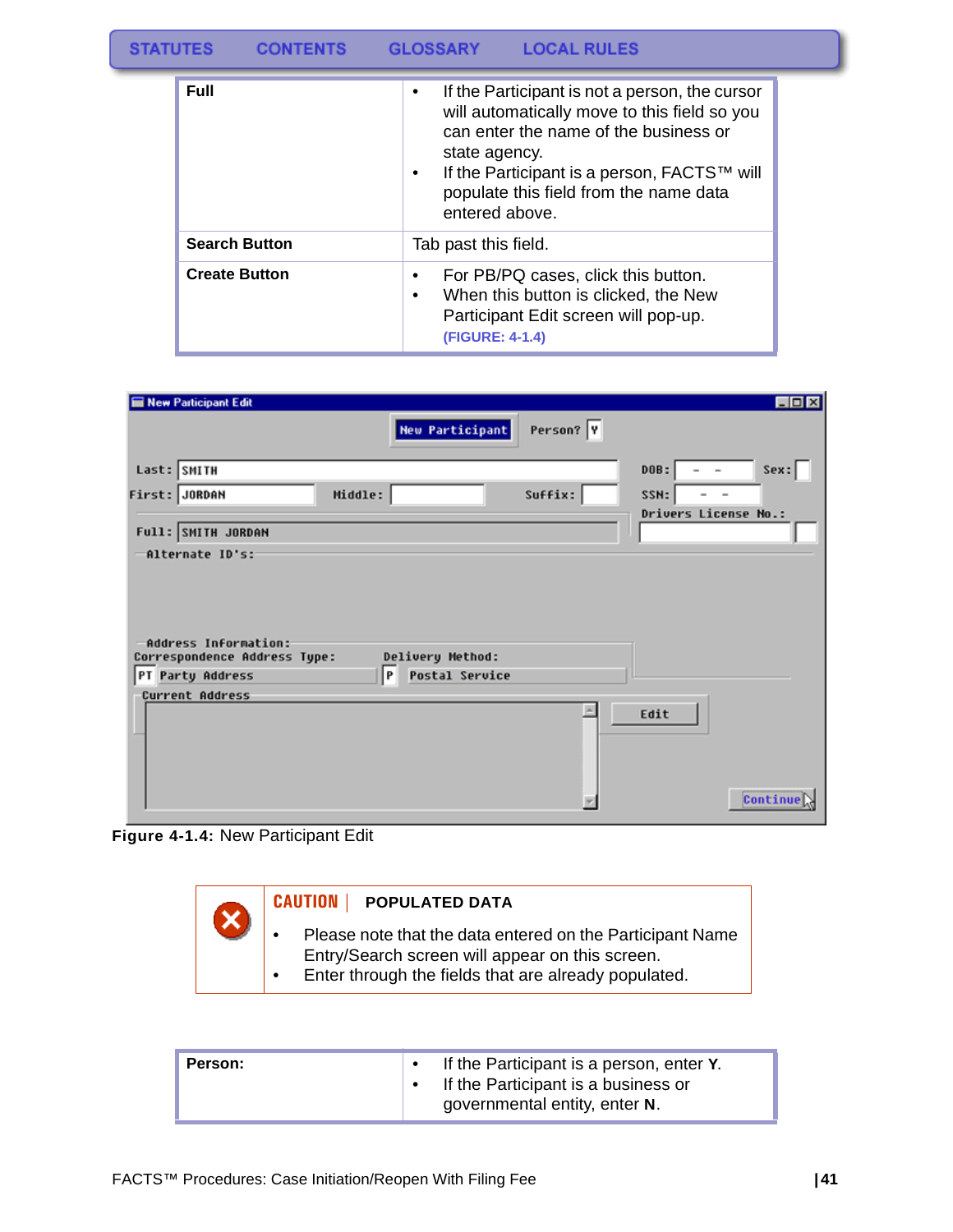**GLOSSARY CONTENTS** 

**LOCAL RULES** 

| Last:        | Enter the person's last name.<br>٠<br>Press ENTER.                                                    |
|--------------|-------------------------------------------------------------------------------------------------------|
| <b>First</b> | Enter the person's first name.<br>$\bullet$<br>Press ENTER.<br>٠                                      |
| Middle:      | Enter the person's middle name.<br>$\bullet$<br>Press ENTER.<br>$\bullet$                             |
| Suffix:      | This field supports the entry of suffixes<br>٠<br>such as: JR, SR, III, MD, PHD, etc.<br>Press ENTER. |

**CAUTION | DO NOT PUNCTUATE: "JR" NOT "JR."** x

| Continue Button | $\bullet$ | Click on the <b>CONTINUE</b> button to create a<br>new Participant ID.<br>The user will be taken back up a level to<br>the Create New Case & Receipt screen.<br>FACTS™ will return the cursor to the Part.<br>ID field in the Create New Case & Receipt<br>screen. (FIGURE: 4-1.5) |
|-----------------|-----------|------------------------------------------------------------------------------------------------------------------------------------------------------------------------------------------------------------------------------------------------------------------------------------|
|                 |           |                                                                                                                                                                                                                                                                                    |

|       |         |     | Create New Case & Receipt |          |                   |       |                                 |
|-------|---------|-----|---------------------------|----------|-------------------|-------|---------------------------------|
| I Crt | "Loc    | Cat | Case No.                  | Part. ID | <b>Party Name</b> | Event | <b>Event Code / Description</b> |
|       | 8387 PB |     |                           |          | SMITH JORDAN      | 184   | PMT: CIVIL FILING W/ ARBIT      |
|       |         |     |                           |          |                   |       |                                 |
|       |         |     |                           |          |                   |       |                                 |
|       |         |     |                           |          |                   |       |                                 |

**Figure 4-1.5:** Create New Case & Receipt

| Part. ID.                     | Tab through this field to populate.                                                          |
|-------------------------------|----------------------------------------------------------------------------------------------|
| <b>Party Name</b>             | This field will default to the name of the<br>participant that you entered.                  |
| Event                         | Enter the event payment code for a new case<br>filing fee.                                   |
| <b>Event Code/Description</b> | FACTS™ will automatically populate this field<br>with a description of the above event code. |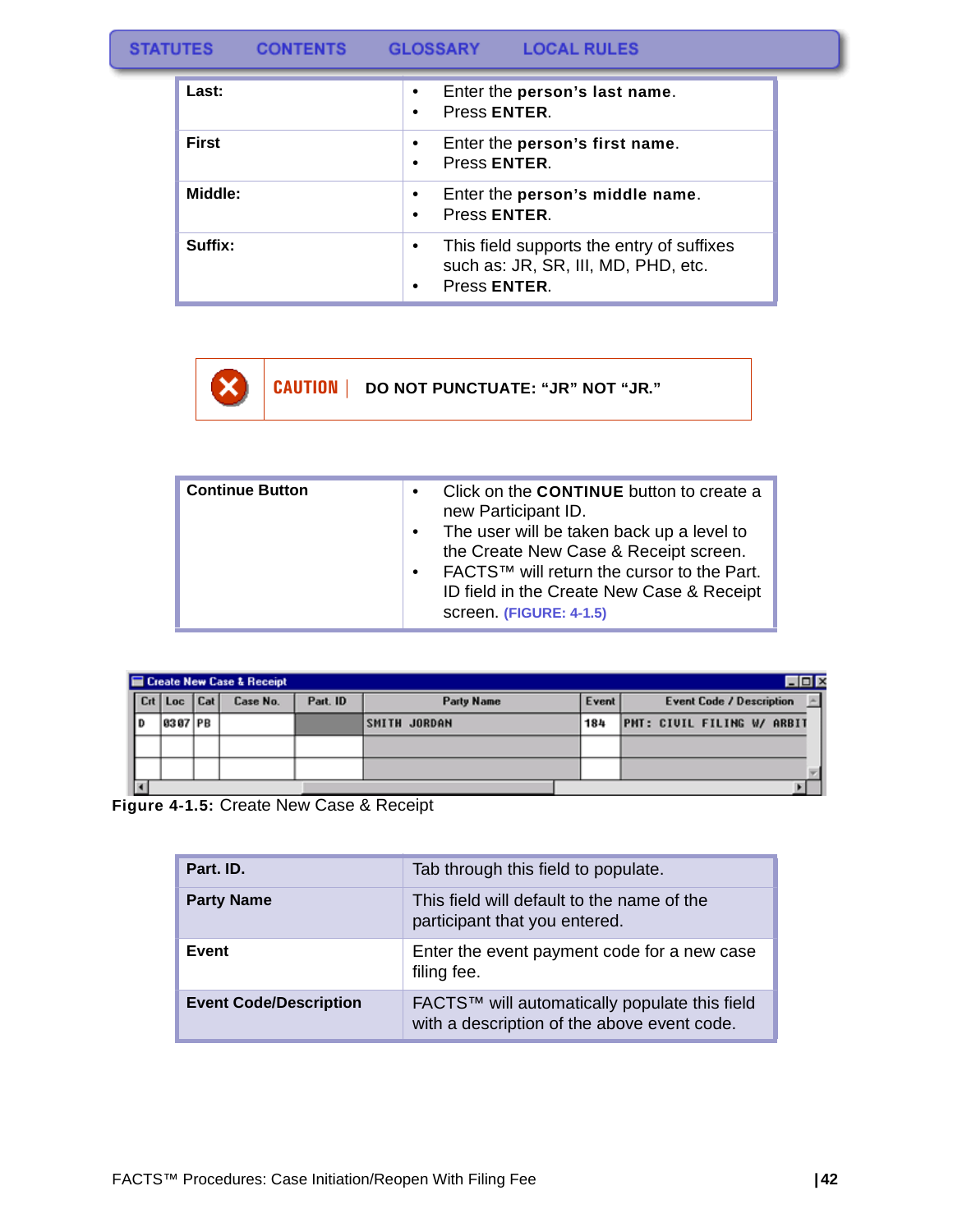| Create New Case & Receipt<br>$\Box$ |                     |  |          |        |                     |            |      |             |       |                  |  |
|-------------------------------------|---------------------|--|----------|--------|---------------------|------------|------|-------------|-------|------------------|--|
|                                     | $ $ Crt   Loc   Cat |  | Case No. | Amount | <b>Assess Event</b> | Assessment | Stat | Stat. Date  | FType | <b>File Date</b> |  |
|                                     | 8387 PB             |  |          | 88     | 284                 | \$122.00   | PN   | 03-25-2002N |       | $03 - 25 - 2002$ |  |
|                                     |                     |  |          |        |                     |            |      |             |       |                  |  |
|                                     |                     |  |          |        |                     |            |      |             |       |                  |  |
|                                     |                     |  |          |        |                     |            |      |             |       |                  |  |

**Figure 4-1.6:** Create New Case & Receipt

 $\boldsymbol{\mathsf{x}}$ 

| # Units                                     |                                                                                                                                                                                                                                        |
|---------------------------------------------|----------------------------------------------------------------------------------------------------------------------------------------------------------------------------------------------------------------------------------------|
| Amount                                      | FACTS™ will enter default amount based<br>on the event code you entered above.<br>Press ENTER.                                                                                                                                         |
| <b>Assess Event</b>                         |                                                                                                                                                                                                                                        |
| <b>Assessment</b>                           |                                                                                                                                                                                                                                        |
| Stat.<br>(Default PN)                       |                                                                                                                                                                                                                                        |
| <b>Stat. Date</b><br>(Default current date) |                                                                                                                                                                                                                                        |
| <b>FType</b><br>(Default N)                 |                                                                                                                                                                                                                                        |
| <b>File Date</b><br>(Default current date)  | <b>F6:</b> Press <b>F6</b> and the cursor will move to<br>the Receipt Date field of the screen.<br><b>F5:</b> If the party is paying another fee, for<br>example, a jury fee, then press F5 to add<br>this event on the line provided. |



- It is easy to press **ENTER** too many times and to find the cursor on the next line.
- If this happens, press **F7** and you will delete the **extra line**.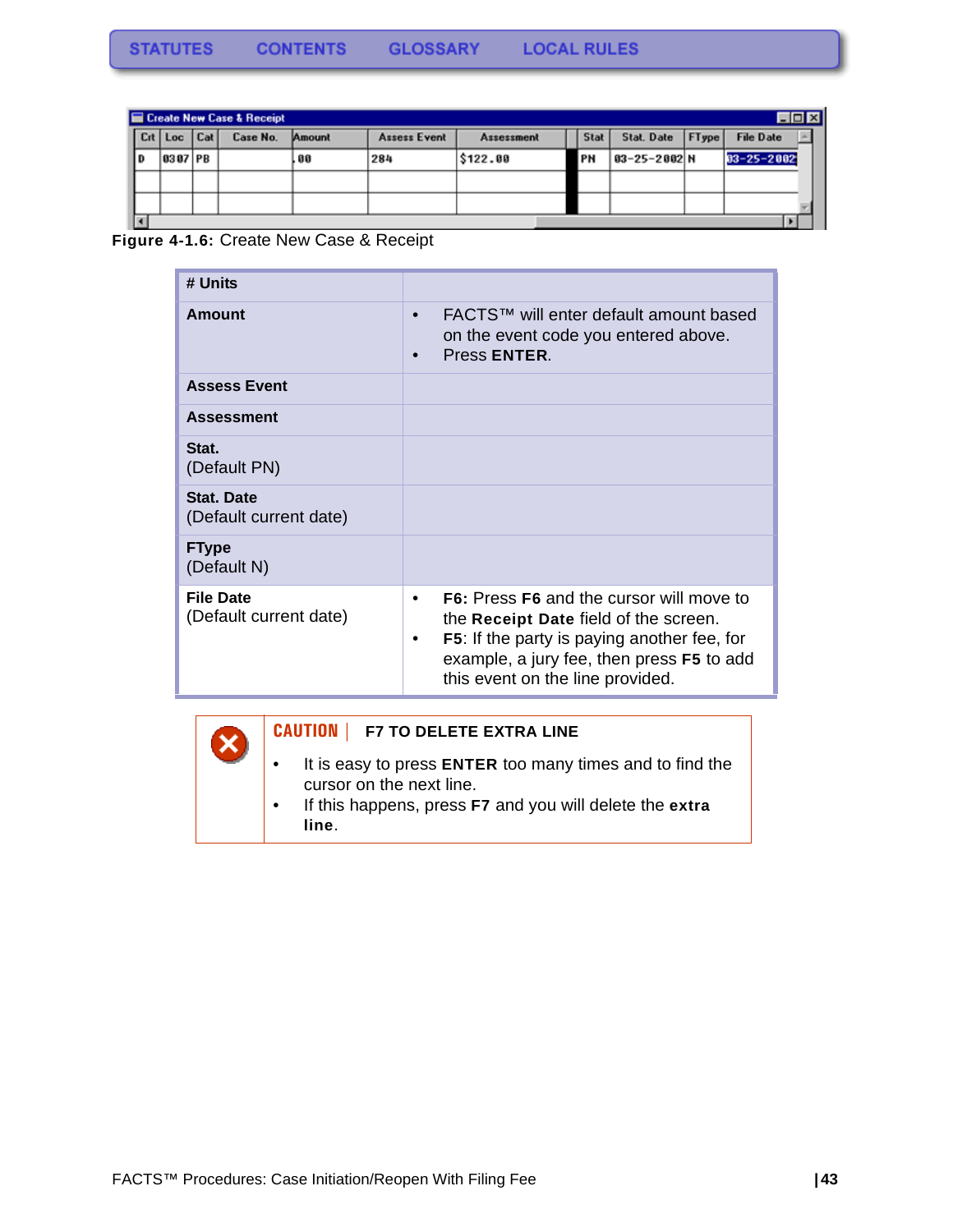|   |                   |     | Create New Case & Receipt  |        |                            |                              |      |                             |       |                       | $-10x$ |
|---|-------------------|-----|----------------------------|--------|----------------------------|------------------------------|------|-----------------------------|-------|-----------------------|--------|
|   | Crt   Loc         | Cat | Case No.                   | Amount | <b>Assess Event</b>        | Assessment                   | Stat | Stat. Date                  | FType | <b>File Date</b>      |        |
| D | 8387 PB           |     | 009900001                  | 88     | 284                        | \$122.00                     | PN   | 03-25-2002 N                |       | $03 - 25 - 2002$      |        |
|   |                   |     |                            |        |                            |                              |      |                             |       |                       |        |
|   |                   |     |                            |        |                            |                              |      |                             |       |                       |        |
|   |                   |     |                            |        |                            |                              |      |                             |       |                       |        |
|   | <b>Case: RE</b>   |     | <b>SMITH BROOKE</b>        |        | <b>PROBATE ESTATES</b>     |                              |      | Total:                      |       | \$122.00              |        |
|   |                   |     | Judge: ROBERT E ROBLES     |        |                            |                              |      | Receipt Date: 03-25-2002    |       |                       |        |
|   |                   |     | Pay Fron Suspense?(Y/N): N |        | Suspense Account ID:       |                              |      |                             |       |                       |        |
|   |                   |     | Suspense Amount:           |        |                            | Requestor:                   |      |                             |       |                       |        |
|   |                   |     | Payor Part. ID: 24344      | Edit   |                            | LAW OFFICE OF PERKAL & JONES |      |                             |       |                       |        |
|   | <b>Memo Text:</b> |     |                            |        | <b>πτtorney Address</b>    |                              |      |                             |       |                       |        |
|   |                   |     |                            |        | 1012 LOMAS NW              |                              |      |                             |       |                       |        |
|   |                   |     |                            |        | ALBUQUERQUE, NM 87102-1945 |                              |      |                             |       |                       |        |
|   |                   |     |                            |        |                            |                              |      |                             |       |                       |        |
|   |                   |     | Check Amount: \$122.00     |        | Check Number: B            | 1234                         |      |                             |       | More Checks (Y/N)?: N |        |
|   |                   |     | Credit Card: \$0.00        |        | Authorization:             |                              |      |                             |       |                       |        |
|   |                   |     | Cash Amount: \$0.00        |        |                            |                              |      | ĥ,                          |       |                       |        |
|   | Other Amount:     |     |                            |        |                            | Change: \$0.00               |      |                             |       |                       |        |
|   |                   |     | Deputy ID: 301             |        | Register: 1                |                              |      | Receipt Number: A 000006704 |       |                       |        |
|   |                   |     |                            |        |                            |                              |      |                             |       |                       |        |

**Figure 4-1.7:** Create New Case & Receipt

X

| <b>Receipt Date</b><br>(Default-current date) | <b>ENTER</b> through this field.                                                                                                                                                   |
|-----------------------------------------------|------------------------------------------------------------------------------------------------------------------------------------------------------------------------------------|
| <b>Pay from Suspense</b>                      | <b>ENTER</b> through this field.                                                                                                                                                   |
| Payor Part ID.                                | When appropriate, delete Petitioner ID,<br>$\bullet$<br>input Attorney Participant ID.<br>To make the receipt out to the Petitioner,<br>$\bullet$<br>tab twice through this field. |

#### **CAUTION | ATTORNEY PARTICIPANT ID**

- Please use the **Attorney Participant ID** number.
- Do not use the **Attorney Code** number.
- You will enter inaccurate information (someone else's Participant ID) if you use the attorney code number in this field.

| <b>Memo Text</b> | Enter appropriate text for your district. |
|------------------|-------------------------------------------|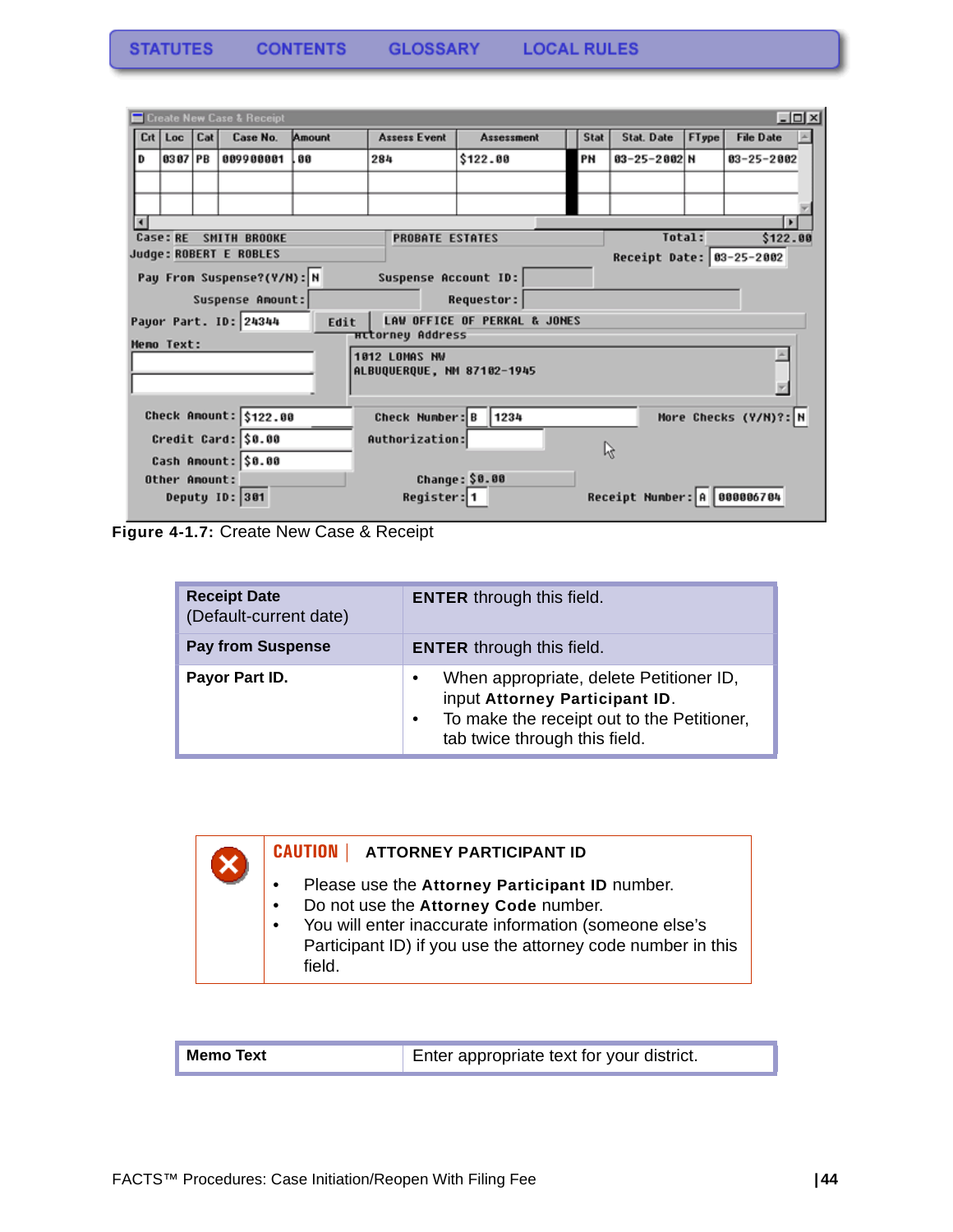

#### **CAUTION | NO TEXT WRAPPING**

- The text does not wrap to the next line.
- Press **ENTER** to go to the next line.

| <b>Check Amount</b> | Enter amount of check.<br>$\bullet$<br>If this field becomes populated, the cursor<br>٠<br>will skip to the Check Number field.<br>Otherwise, the cursor will advance to the<br>$\bullet$<br>Credit Card field.<br>Press ENTER.  |
|---------------------|----------------------------------------------------------------------------------------------------------------------------------------------------------------------------------------------------------------------------------|
| <b>Check Number</b> | This field has two parts, the check type<br>٠<br>and the check number.<br>The check number part of the field can fit<br>$\bullet$<br>traveler's checks and money order<br>numbers.<br>The choices for check type are as follows: |



#### **CAUTION | PERSONAL CHECKS ARE NOT ACCEPTED IN NEW MEXICO DISTRICT COURTS.**

| в   | <b>Business Check</b>   |
|-----|-------------------------|
| CC  | Cashier's Check         |
| МO  | Money Order             |
| PO. | Postal Order            |
| TC. | <b>Traveler's Check</b> |

| More Checks (Y/N) | If you have more checks, enter Y for yes.<br>The Multiple Checks screen will pop-up.<br>(FIGURE: 4-1.8)<br>You can then enter up to four more<br>checks. |
|-------------------|----------------------------------------------------------------------------------------------------------------------------------------------------------|
|-------------------|----------------------------------------------------------------------------------------------------------------------------------------------------------|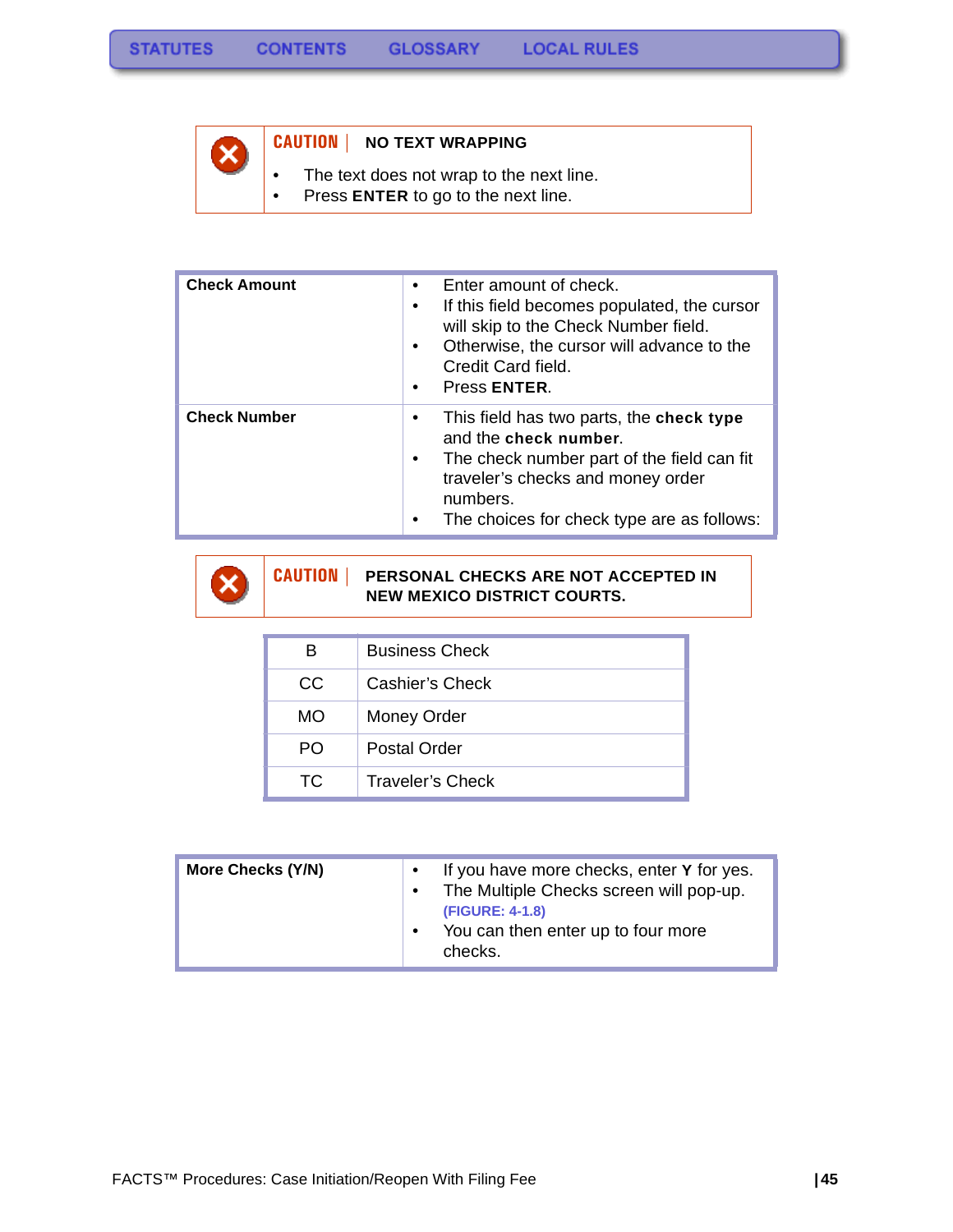| <b>Multiple Checks</b> |                      |
|------------------------|----------------------|
| Amount:                | <b>Check Number:</b> |
| Anount:                | <b>Check Number:</b> |
| Amount:                | <b>Check Number:</b> |
| Amount:                | <b>Check Number:</b> |
|                        |                      |

**Figure 4-1.8:** Multiple Checks

| $\Box$ olxi<br>Create New Case & Receipt |                                                                            |  |                            |                                                                                                |                                                    |                              |    |                               |                  |  |
|------------------------------------------|----------------------------------------------------------------------------|--|----------------------------|------------------------------------------------------------------------------------------------|----------------------------------------------------|------------------------------|----|-------------------------------|------------------|--|
|                                          | Crt   Loc   Cat                                                            |  | Case No.                   | <b>Assess Event</b><br>Stat, Date<br>FType<br><b>File Date</b><br>Stat<br>Amount<br>Assessment |                                                    |                              |    |                               |                  |  |
| D                                        | 8387 PB                                                                    |  | 889988881                  | 88                                                                                             | 284                                                | \$122.00                     | PN | 03-25-2002 N                  | $03 - 25 - 2002$ |  |
|                                          |                                                                            |  |                            |                                                                                                |                                                    |                              |    |                               |                  |  |
|                                          |                                                                            |  |                            |                                                                                                |                                                    |                              |    |                               |                  |  |
|                                          |                                                                            |  |                            |                                                                                                |                                                    |                              |    |                               |                  |  |
|                                          | <b>Case: RE</b>                                                            |  | SMITH BROOKE               |                                                                                                | <b>PROBATE ESTATES</b>                             |                              |    | Total:                        | \$122.00         |  |
|                                          |                                                                            |  | Judge: ROBERT E ROBLES     |                                                                                                |                                                    |                              |    | Receipt Date: 03-25-2002      |                  |  |
|                                          |                                                                            |  | Pay From Suspense?(Y/H): N |                                                                                                | Suspense Account ID:                               |                              |    |                               |                  |  |
|                                          |                                                                            |  | Suspense Amount:           |                                                                                                |                                                    | Requestor:                   |    |                               |                  |  |
|                                          |                                                                            |  | Payor Part. ID: 24344      | Edit                                                                                           | <b>πτtorney Address</b>                            | LAW OFFICE OF PERKAL & JONES |    |                               |                  |  |
|                                          | <b>Memo Text:</b>                                                          |  |                            |                                                                                                |                                                    |                              |    |                               |                  |  |
|                                          |                                                                            |  |                            |                                                                                                | <b>1012 LOMAS NW</b><br>ALBUQUERQUE, NM 87102-1945 |                              |    |                               |                  |  |
|                                          |                                                                            |  |                            |                                                                                                |                                                    |                              |    |                               |                  |  |
|                                          |                                                                            |  |                            |                                                                                                |                                                    |                              |    |                               |                  |  |
|                                          | Check Amount: \$122.00<br>Check Number: B<br>1234<br>More Checks (Y/N)?: N |  |                            |                                                                                                |                                                    |                              |    |                               |                  |  |
|                                          | Credit Card: \$0.00<br>Authorization:<br>R)                                |  |                            |                                                                                                |                                                    |                              |    |                               |                  |  |
|                                          |                                                                            |  | Cash Amount: \$0.00        |                                                                                                |                                                    |                              |    |                               |                  |  |
|                                          | Other Amount:                                                              |  |                            |                                                                                                |                                                    | Change: \$0.00               |    |                               |                  |  |
|                                          |                                                                            |  | Deputy ID: 301             |                                                                                                | Register: 1                                        |                              |    | Receipt Number: A   000006704 |                  |  |

**Figure 4-1.9:** Create New Case & Receipt

| <b>Credit Card</b>    | Not used at this time.                                                                                                                                                                                                                                                    |
|-----------------------|---------------------------------------------------------------------------------------------------------------------------------------------------------------------------------------------------------------------------------------------------------------------------|
| <b>Authorization</b>  |                                                                                                                                                                                                                                                                           |
| <b>Cash Amount</b>    | Enter the amount of cash collected.                                                                                                                                                                                                                                       |
| <b>Deputy ID</b>      | This will default to the Deputy ID of the user<br>who is currently logged on the computer.                                                                                                                                                                                |
| <b>Register</b>       | Enter the number of the register that you are<br>using.                                                                                                                                                                                                                   |
| <b>Receipt Number</b> | The receipt number field has two parts.<br>٠<br>In the first box, enter the appropriate<br>$\bullet$<br>receipt prefix (this indicates the bank<br>account where the money will go) and<br>In the second box, FACTS™ will assign a<br>$\bullet$<br>number to the receipt. |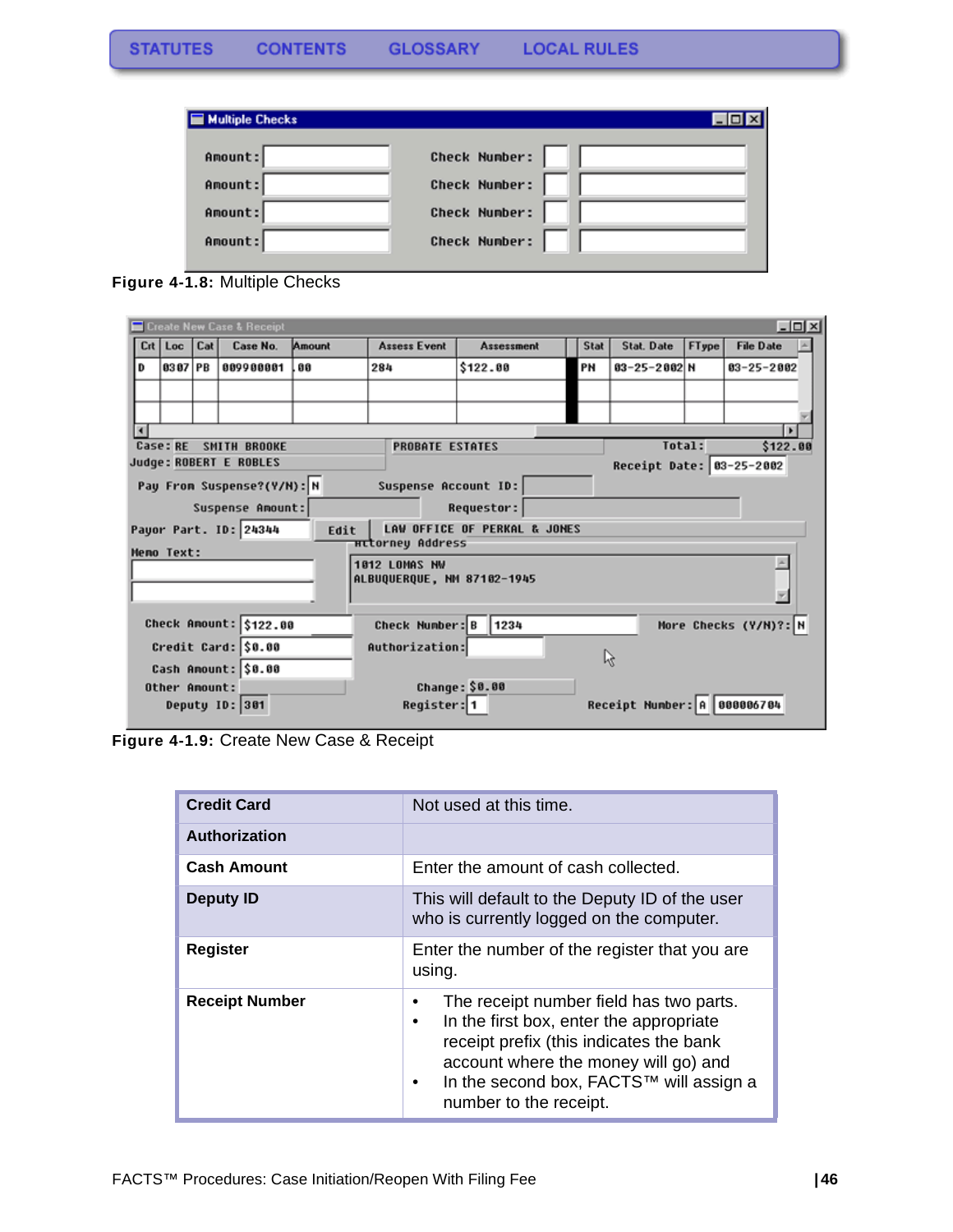#### **STATUTES LOCAL RULES CONTENTS GLOSSARY**

| <b>Completing the Create a</b><br><b>New Case &amp; Receipt Screen</b> | Upon entry of the receipt prefix, FACTS™<br>randomly assigns:<br>A new case number when appropriate,<br>$\bullet$                                                                          |
|------------------------------------------------------------------------|--------------------------------------------------------------------------------------------------------------------------------------------------------------------------------------------|
|                                                                        | A judge, (FIGURE: 4-1.10)<br>$\bullet$<br>A new Participant ID number (if the party<br>$\bullet$<br>is a new participant),<br>A receipt number, (FIGURE: 4-1.11)<br>$\bullet$<br>Click OK. |



#### **Figure 4-1.10:** Case Number and Judge Assignment

| FACTS Version 5 for Windows                                    |  |
|----------------------------------------------------------------|--|
| The following participants were created with this transaction: |  |
| 32170: SMITH JORDAN                                            |  |
| Receipt A-000006704 created.<br><b>OK</b>                      |  |

**Figure 4-1.11:** 

| <b>Completing the Create a</b><br><b>New Case &amp; Receipt Screen</b><br>data. | FACTS™ gives the user the option of<br>printing the receipt, and saves ALL the |
|---------------------------------------------------------------------------------|--------------------------------------------------------------------------------|
|---------------------------------------------------------------------------------|--------------------------------------------------------------------------------|

| <b>PRINTER DIALOG BOX</b> |  | Click the <b>PRINT</b> button.<br>Click OK or press ENTER. |
|---------------------------|--|------------------------------------------------------------|
|---------------------------|--|------------------------------------------------------------|

**수수 수**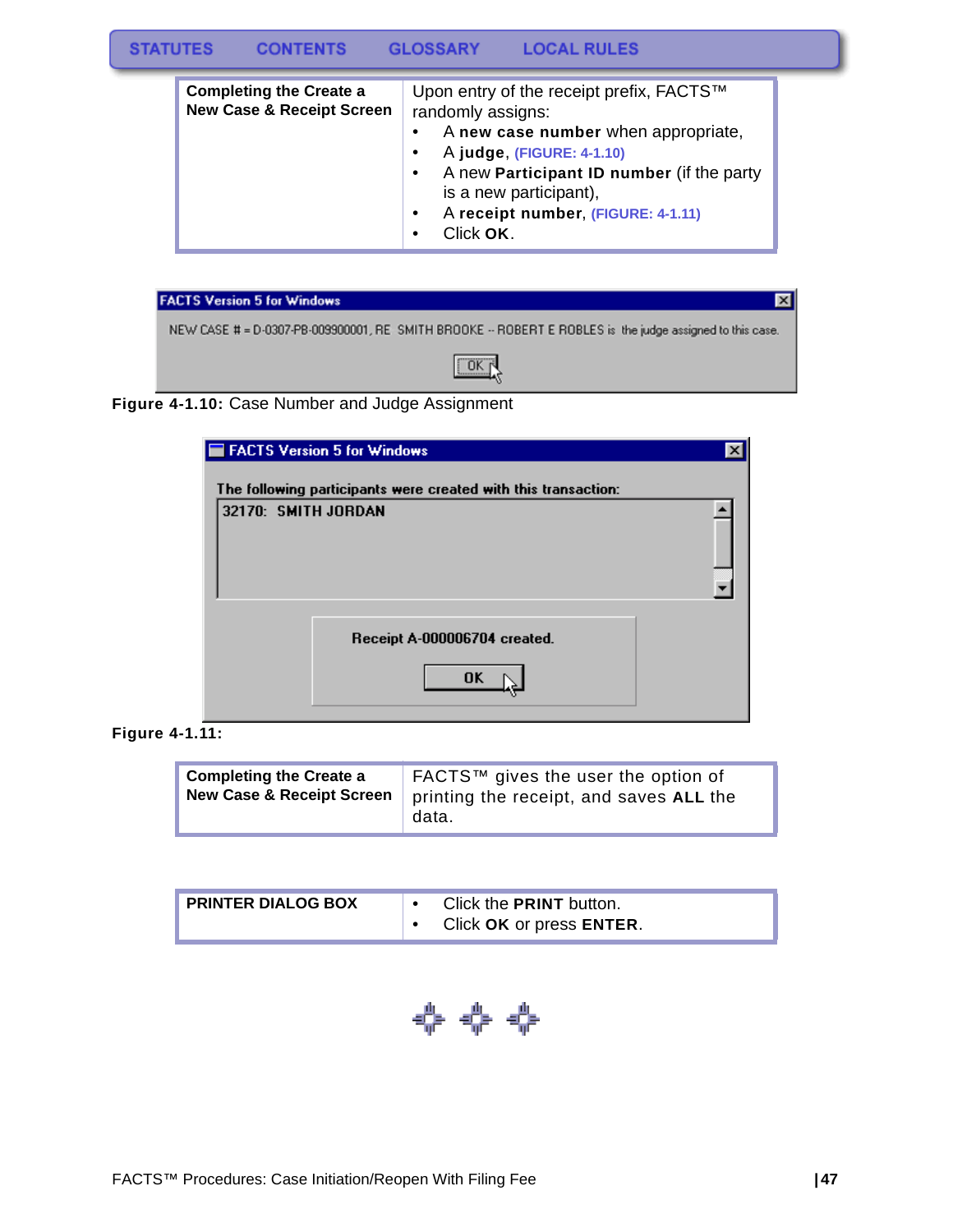## Section 4-2: Case Initiation/Reopen Without Filing Fee

Initiating a new case **WITHOUT** a filing fee.

- **MAIN MENU** >
- **CASE MANAGEMENT** >
- **CASE MASTER**. The Case Master screen will appear. **(FIGURE: 4-2.1)**

| Case Master                            |                                                                  | $\Box$                                                   |
|----------------------------------------|------------------------------------------------------------------|----------------------------------------------------------|
|                                        | Case Number: 0 0307 PB 0009900002                                |                                                          |
|                                        | Case Status: PN PN PENDING                                       | Status Date: 03-29-2002                                  |
| Type of Filing: N NEW FILING           |                                                                  | Filing Date: 03-29-2002                                  |
|                                        | Title: RE SMITH JORDAN                                           | <b>Caption:</b>                                          |
|                                        | Case Type: PBE PROBATE ESTATES                                   |                                                          |
| Jurisdiction Area:                     |                                                                  | Sealed/Expunged Case?  N                                 |
|                                        | Judge: JUB JERALD A VALENTINE                                    |                                                          |
|                                        | Refiled?<br>Alt. Case Ref.                                       | Original Court:                                          |
|                                        | Consolidated with Other Cases? Iransferred case? Prev. Case #: □ |                                                          |
| Criminal/Traffic<br><b>Prosecutor:</b> |                                                                  | Uictin? (Y/N):                                           |
| LEA Case #:                            |                                                                  | Appear By: $\vert$ - -<br>Arresting Agency:              |
| Citation Issued?                       |                                                                  | Citation Signed?   Vehicle Type:   Owner Responsibility? |
| Civil                                  | Will Date: $\vert - - \vert$                                     | Child Support Payments Required?                         |
|                                        | <b><i>Uieu Schedule</i></b><br>Save                              | Related Cases                                            |

**Figure 4-2.1:** Case Master

| <b>FIELD NAME</b>                                                    | <b>INSTRUCTIONS</b>                                                                                                                                            |
|----------------------------------------------------------------------|----------------------------------------------------------------------------------------------------------------------------------------------------------------|
| <b>Case Number:</b>                                                  | FACTS™ will enter default Court and Location<br>Codes.                                                                                                         |
| Court<br>(Default-D for District)                                    |                                                                                                                                                                |
| Location<br>(Default-four digit location<br>code, for example, 0101) |                                                                                                                                                                |
| Category                                                             | Enter case category, PB or PQ.<br>٠<br>Press ENTER.<br>٠                                                                                                       |
| <b>Number</b>                                                        | FACTS™ will ask: "Do you want to enter a<br>٠<br>new Case?"<br>Press <b>ENTER</b> or<br>٠<br>Click on YES to indicate that you want to<br>٠<br>add a new case. |
| <b>Case Status:</b><br>(Default PN for Pending)                      | Press ENTER.                                                                                                                                                   |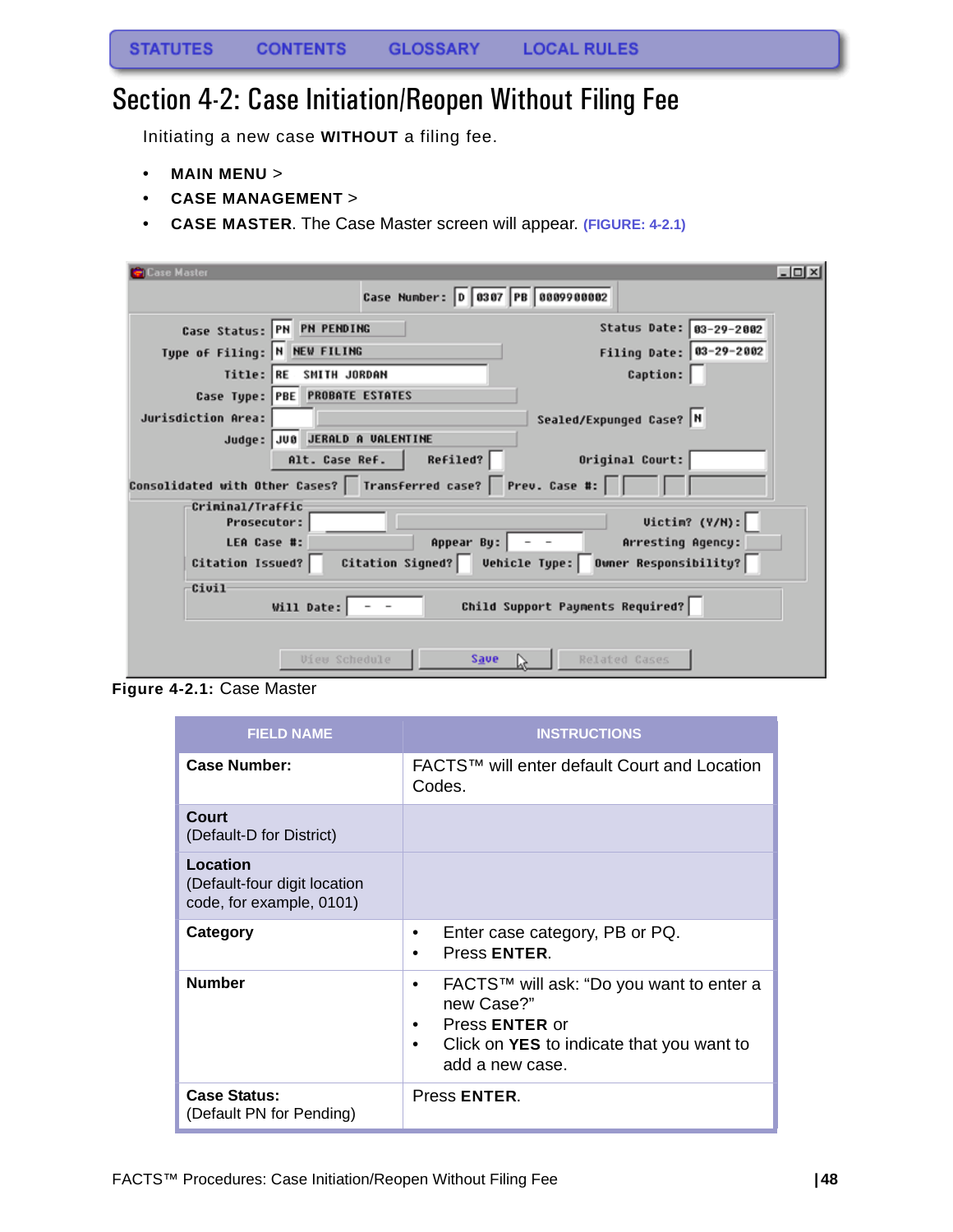#### **STATUTES GLOSSARY LOCAL RULES CONTENTS**

| <b>FIELD NAME</b>                                | <b>INSTRUCTIONS (CONTINUED)</b>                                              |
|--------------------------------------------------|------------------------------------------------------------------------------|
| <b>Status Date:</b><br>(Default-current date)    | Press <b>ENTER</b> or<br>Delete and enter appropriate date.<br>٠             |
| <b>Type of Filing</b><br>(Default N for New)     | Press ENTER.                                                                 |
| <b>Filing Date:</b><br>(Default to current date) | Press <b>ENTER</b> or<br>٠<br>Delete and enter file stamp date.<br>٠         |
| Title                                            | Enter Case Title from opening pleading<br>(RE SMITH JORDAN).<br>Press ENTER. |
| <b>Case Type</b>                                 | Enter appropriate Case Type from the list<br>below:                          |

| <b>PBE</b> | <b>Probate Estates</b>             |
|------------|------------------------------------|
| <b>PPP</b> | <b>Probate Protective Services</b> |
| PSM        | Probate Miscellaneous              |

| <b>Jurisdiction Area:</b>    |                                                                                                                                                                                                                                                                                                                                     |
|------------------------------|-------------------------------------------------------------------------------------------------------------------------------------------------------------------------------------------------------------------------------------------------------------------------------------------------------------------------------------|
| <b>Sealed/Expunged Case?</b> | If the case category is PQ, enter Y for yes.                                                                                                                                                                                                                                                                                        |
| <b>Save Button</b>           | Click button or press ENTER.<br>Mouse click on <b>SAVE</b> button.<br>The system will generate new case<br>number and assign a judge;<br>Screen prompt will show case number and<br>judge assignment; press ENTER key to<br>save data.<br>A message box will appear that states data<br>has been saved.<br>Press ENTER or click OK. |

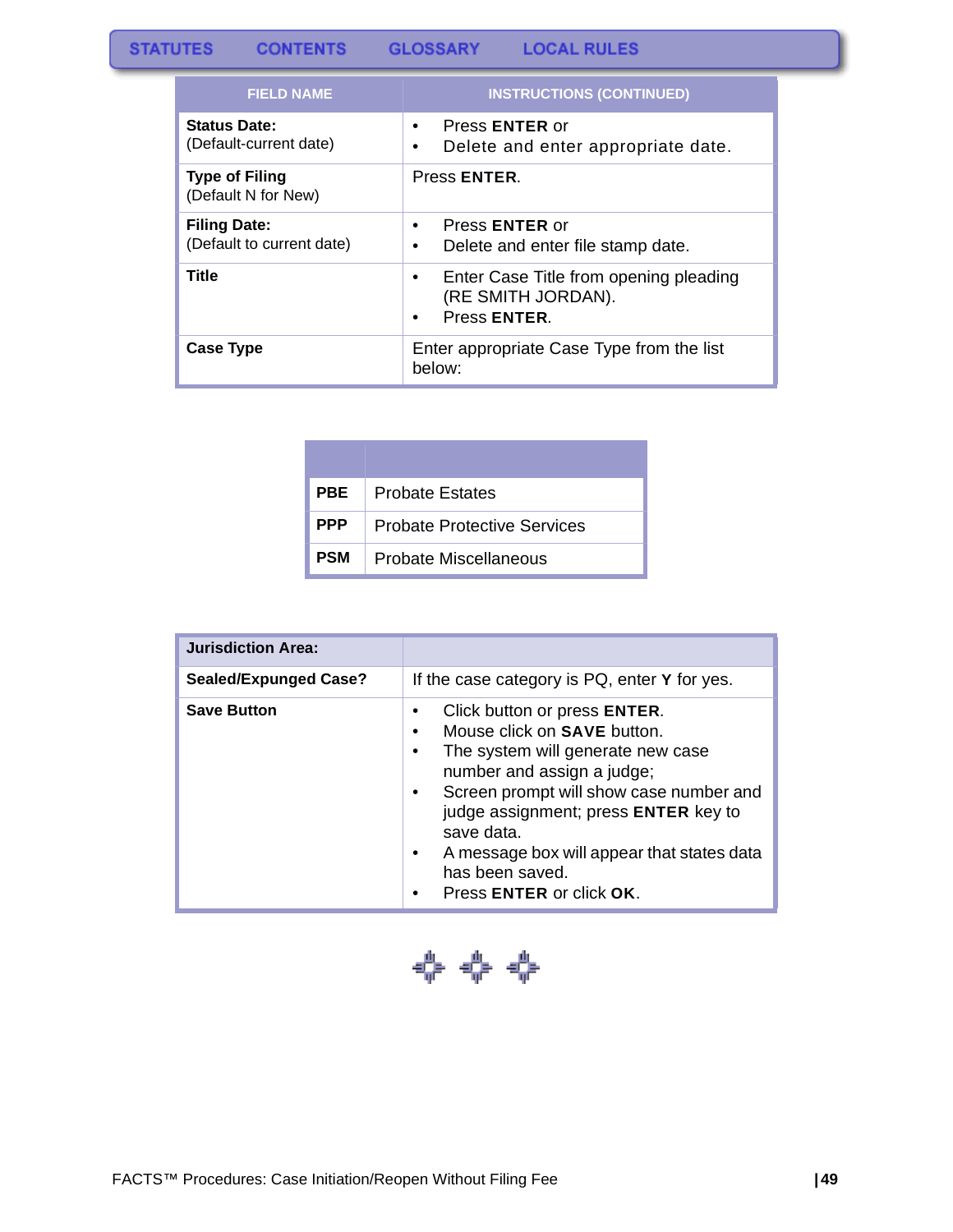### Section 4-3: Attach Parties to Case

After the case has been initiated, the **PARTY NAMES** screen will automatically pop-up or can be accessed by making the following menu choices:

- **MAIN MENU** >
- **CASE MANAGEMENT** >
- **PARTY NAMES**. The Party Names screen will appear. **(FIGURE: 4-3.1)**

| Party Names                                           |                                                                                      | $\Box$ olx          |
|-------------------------------------------------------|--------------------------------------------------------------------------------------|---------------------|
| Case Number:  D   0307   PB  <br>Party Type/No.: PT 1 | 0009900002<br><b>RE</b><br>SMITH JORDAN<br>Party Status/Date: 0 03-29-2002<br>ACTIVE |                     |
| Participant ID:                                       | <b>SHITH BROOKE</b><br>Edit                                                          |                     |
| Person?  Y                                            | Last Name: SMITH                                                                     |                     |
|                                                       | Middle:<br>First: BROOKE                                                             | Suffix:             |
|                                                       | Full Name: SMITH BROOKE                                                              |                     |
| Birth Date:                                           | Juvenile?                                                                            | SSN:                |
| Height:                                               | Feet<br>Inches<br>Sex:                                                               | Weight:<br>Lbs      |
| Origin:                                               | Eye:                                                                                 | Hair:               |
| Ending Date:                                          | Driver License:                                                                      | State:              |
| Date of Death:                                        | Filing Address: PT 1                                                                 | Edit                |
| Alias Name? N                                         | Military?<br>Attorney? Y<br>Edit<br>Edit                                             |                     |
| In Custody?                                           | Security Required?<br>Interpreter:<br>Restricted? N                                  |                     |
|                                                       | Save                                                                                 | This is a new party |

**Figure 4-3.1:** Party Names

| <b>FIELD NAMES</b>                                                                             | <b>INSTRUCTIONS</b>                                                                                                               |
|------------------------------------------------------------------------------------------------|-----------------------------------------------------------------------------------------------------------------------------------|
| <b>Case Number:</b><br>(Default-last case number, if<br>coming from the Case Master<br>screen) | If you are beginning a new session or need to<br>enter data from a different case, enter the<br>Category and Number for the case. |
| Court<br>(Default-D for District)                                                              |                                                                                                                                   |
| Location<br>(Default-four digit location<br>code, for example, 0101)                           |                                                                                                                                   |
| Category                                                                                       | Enter category, PB or PQ.                                                                                                         |
| <b>Number</b>                                                                                  | Enter case number.                                                                                                                |
| <b>Party Type:</b>                                                                             | Enter appropriate party type from the list below<br>and press ENTER.                                                              |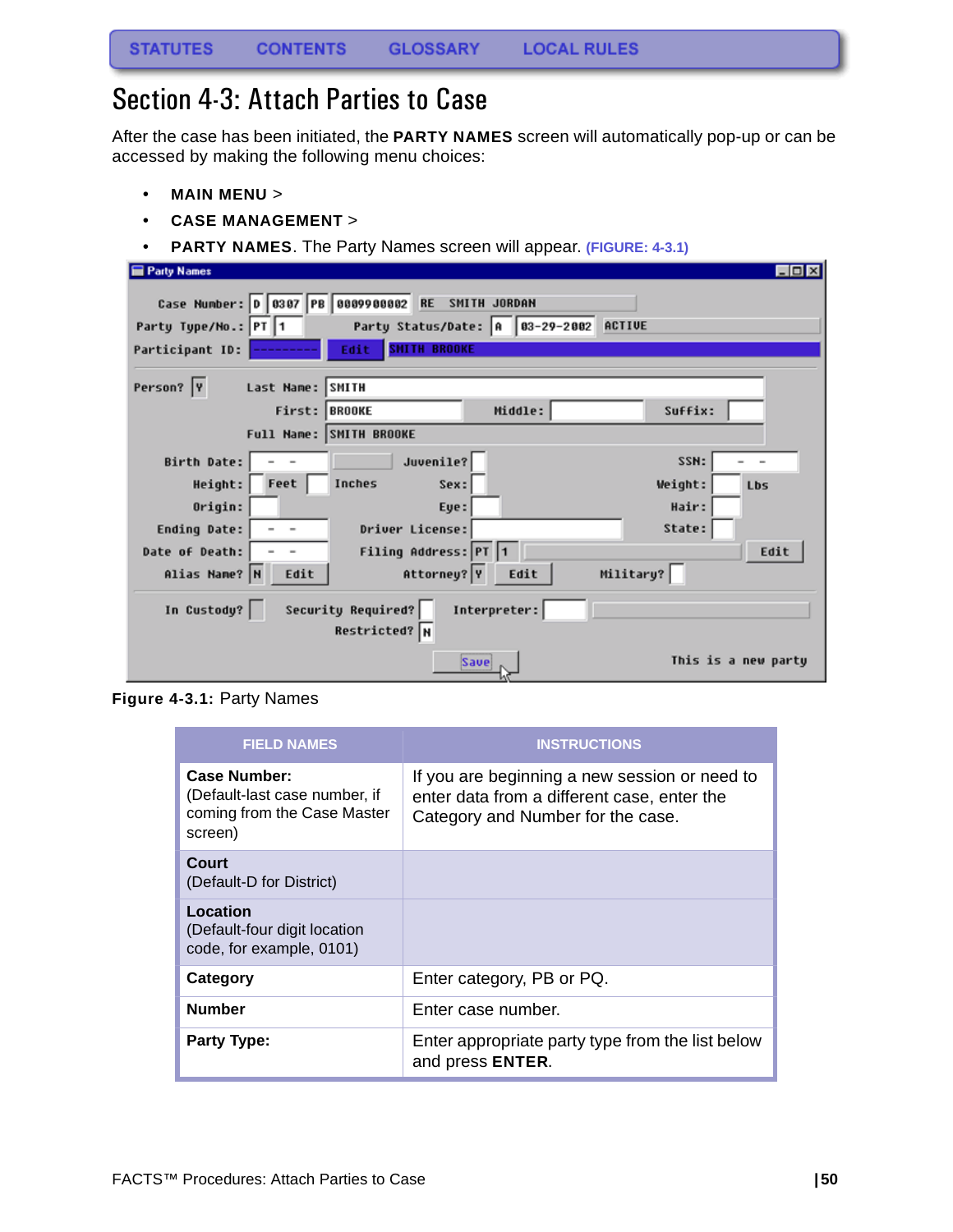| <b>CD</b>     | <b>Counter Defendant</b> | ΙT        | <b>Interested Party</b>        |
|---------------|--------------------------|-----------|--------------------------------|
| CЕ            | Contestee                | МC        | Matter of the Child            |
| CL            | <b>Counter Claimant</b>  | PR.       | Personal Representative        |
| <b>CO</b>     | <b>Will Contestor</b>    | PТ        | Petitioner                     |
| <b>CP</b>     | <b>Counter Plaintiff</b> | QH        | <b>Qualified Health Expert</b> |
| $\mathsf{cs}$ | Conservator              | <b>RC</b> | Receiver                       |
| DC            | Deceased                 | <b>RE</b> | In the Matter of               |
| EX            | <b>Expert Witness</b>    | <b>RS</b> | Respondent                     |
| <b>GC</b>     | Guardian Conservator     | SF        | <b>Settlement Facilitator</b>  |
| GD            | Guardian                 | VS        | Visitor                        |
| GL            | Guardian Ad Litem        | XW        | Rule 706 Witness               |
| <b>GP</b>     | Grandparent              |           |                                |

 $\boldsymbol{\mathsf{x}}$ 

#### **CAUTION | PARTY TYPE CE AND IT**

You must indicate the attorney(s) of record for party types, CE (contestee) and IT (interested party).

| <b>Party No.:</b>                           | FACTS™ will assign party number.                                                                                                                                                                                                     |  |  |
|---------------------------------------------|--------------------------------------------------------------------------------------------------------------------------------------------------------------------------------------------------------------------------------------|--|--|
| <b>Party Status</b>                         | Enter "A" (active) and press ENTER.                                                                                                                                                                                                  |  |  |
| <b>Party Date</b><br>(Default-current date) | <b>ENTER</b> through or delete and type correct<br>date.<br>Press ENTER.<br>$\bullet$                                                                                                                                                |  |  |
| <b>Participant ID:</b>                      | In this field, enter the Participant ID<br>number and tab.<br>If the user does not have a <b>Participant ID</b><br>٠<br>Number for the participant, press ENTER<br>and the Party Name / Entry screen will<br>pop-up. (FIGURE: 4-3.2) |  |  |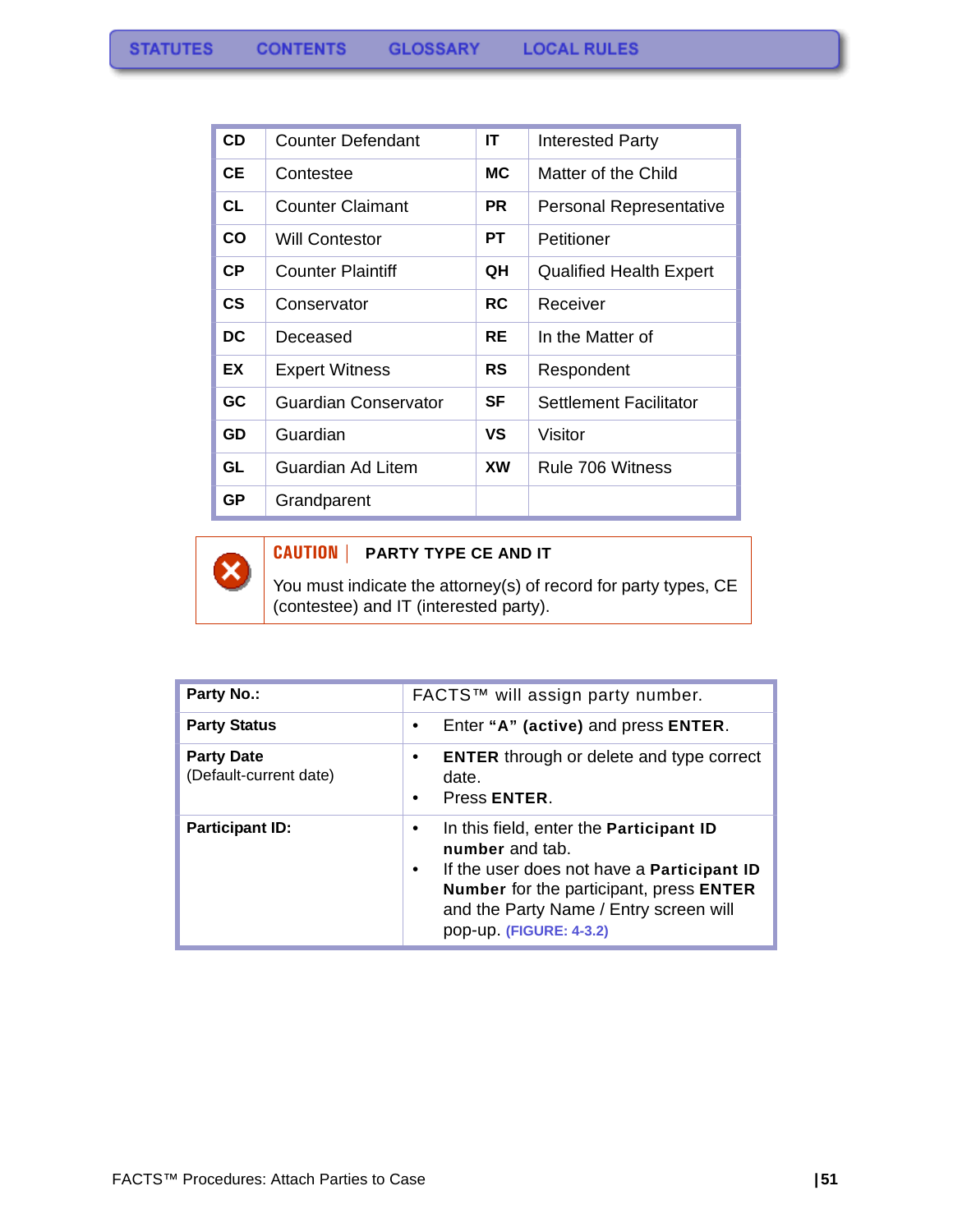| <b>Participant Name Entry / Search</b>                           | $\mathsf{x}$ |
|------------------------------------------------------------------|--------------|
| Person? Y                                                        |              |
| Last: SMITH                                                      |              |
| Middle:<br>Suffix:<br>First: BROOKE                              |              |
| Identification: Drivers License No.:                             |              |
| Date of Birth:<br>Within<br>days                                 |              |
| Full: SMITH BROOKE                                               |              |
| Identification: 1: STATE TRACKING NUMBER                         |              |
| Also Search: Alias and Party Files v Search Type: Case-sensitive |              |
| Search<br>Create                                                 |              |

**Figure 4-3.2:** Party Name Entry / Search

| <b>CAUTION   POPULATED DATA</b>                                                                                                         |
|-----------------------------------------------------------------------------------------------------------------------------------------|
| Please note that the data you enter in the Participant Name /<br>Entry Search screen will appear on the New Participant Edit<br>screen. |

| CAUTION   NO PUNCTUATION                                                                                  |
|-----------------------------------------------------------------------------------------------------------|
| Do not enter punctuation of any kind when entering<br>names.<br>If a last name reads O'Neil, enter ONEIL. |

| Person? | Enter Y, if the Participant is a person.<br>Enter N, if the Participant is a business or<br>governmental entity.<br>If the participant is a person, the cursor will<br>move to the last name field,<br>If not, the cursor will move to the Full field.<br>$\bullet$ |
|---------|---------------------------------------------------------------------------------------------------------------------------------------------------------------------------------------------------------------------------------------------------------------------|
| Last:   | Enter the person's last name.<br>Press ENTER.                                                                                                                                                                                                                       |
| First:  | Enter the person's first name.<br>Press ENTER.                                                                                                                                                                                                                      |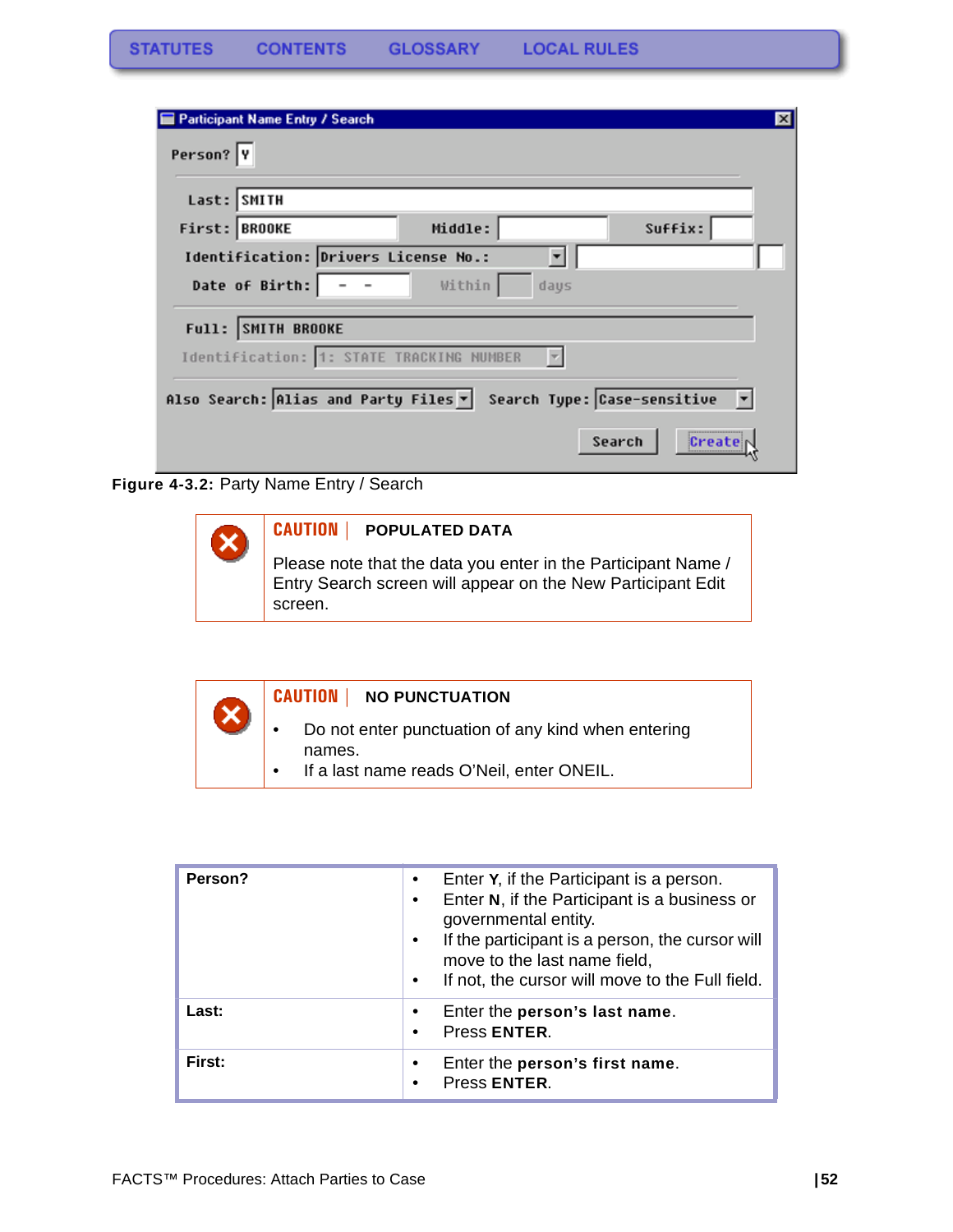| Middle:              | Enter the person's middle name.<br>٠<br>Press ENTER.<br>٠                                                                                                                                                                                                                     |
|----------------------|-------------------------------------------------------------------------------------------------------------------------------------------------------------------------------------------------------------------------------------------------------------------------------|
| Suffix:              | This field supports the entry of suffixes<br>$\bullet$<br>such as: JR, SR, III, MD, PHD, etc.<br>Enter the suffix and press ENTER or<br>٠<br>Press ENTER.<br>٠                                                                                                                |
| Identification:      | Enter through this field.                                                                                                                                                                                                                                                     |
| Date of Birth:       | Optional                                                                                                                                                                                                                                                                      |
| Full                 | If the Participant is not a person, the cursor<br>٠<br>will automatically move to this field so you<br>can enter the name of the business or<br>state agency.<br>If the Participant is a person, FACTS™ will<br>٠<br>populate this field from the name data<br>entered above. |
| <b>Search Button</b> | Do not use this field.                                                                                                                                                                                                                                                        |
| <b>Create Button</b> | For PB/PQ cases, click this button.<br>٠<br>When this button is clicked, the New<br>٠<br>Participant Edit screen will pop-up.<br>(FIGURE: 4-3.3)                                                                                                                              |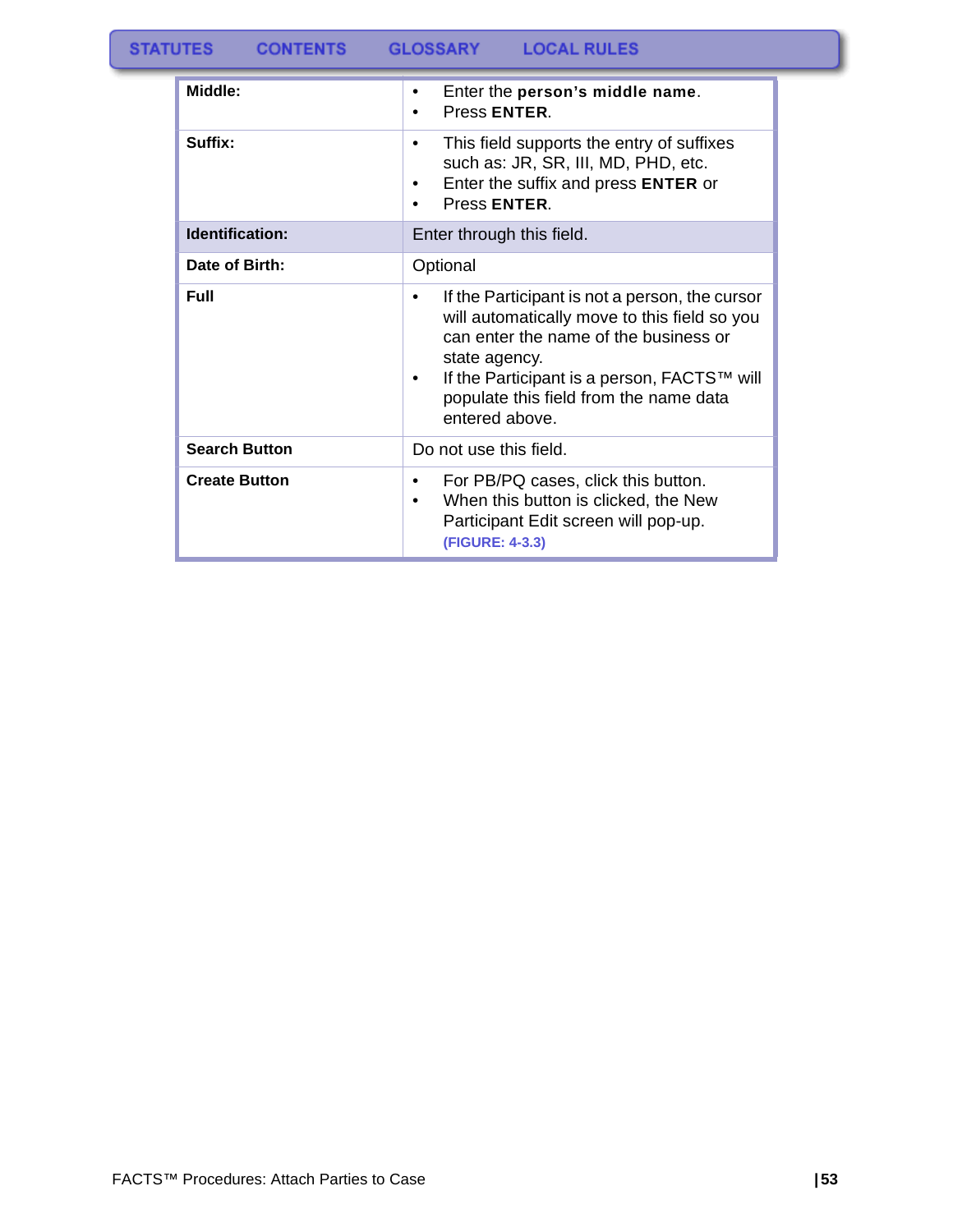**STATUTES CONTENTS GLOSSARY LOCAL RULES** 

| New Participant Edit                                          |         |                        |           |                                  | $\Box$ DIX |
|---------------------------------------------------------------|---------|------------------------|-----------|----------------------------------|------------|
|                                                               |         | <b>New Participant</b> | Person? Y |                                  |            |
| Last: SMITH                                                   |         |                        |           | DOB:<br>$\overline{\phantom{a}}$ | Sex:       |
| First: BROOKE                                                 | Middle: |                        | Suffix:   | SSN:<br>$\blacksquare$           | $\sim$     |
| Full: SMITH BROOKE                                            |         |                        |           | Drivers License No.:             |            |
| -Alternate ID's:                                              |         |                        |           |                                  |            |
| Address Information:<br>Correspondence Address Type:          |         | Delivery Method:       |           |                                  |            |
| PT Party Address                                              | P       | <b>Postal Service</b>  |           |                                  |            |
| Current Address<br>1244 PRINCETON NE<br>ALBUQUERQUE, NM 87106 |         |                        |           | Edit                             |            |
|                                                               |         |                        |           |                                  | Continue   |

**Figure 4-3.3:** New Participant Edit

| <b>CAUTION   POPULATED DATA</b>                                                                                                                                                                                                                                      |
|----------------------------------------------------------------------------------------------------------------------------------------------------------------------------------------------------------------------------------------------------------------------|
| Please note that the data you entered on the Participant<br>Name / Entry Search screen will appear on this screen in<br>the appropriate fields and does not need to be reentered.<br>You may ENTER through the fields already populated<br>$\bullet$<br>(filled-in). |

| Person: | Enter Y if the Participant is a person.<br>$\bullet$<br>Enter N if the Participant is a business or<br>٠<br>governmental entity.                          |
|---------|-----------------------------------------------------------------------------------------------------------------------------------------------------------|
| Last:   | Enter the person's last name.<br>Press ENTER.<br>$\bullet$                                                                                                |
| First:  | Enter the person's first name.<br>Press ENTER.<br>$\bullet$                                                                                               |
| Middle: | Enter the person's middle name.<br>Press ENTER.<br>$\bullet$                                                                                              |
| Suffix: | This field supports the entry of suffixes<br>$\bullet$<br>such as: JR, SR, III, MD, PHD, etc.<br>Enter the suffix and press ENTER or<br>٠<br>Press ENTER. |
| DOB:    | Enter Date of Birth if available.                                                                                                                         |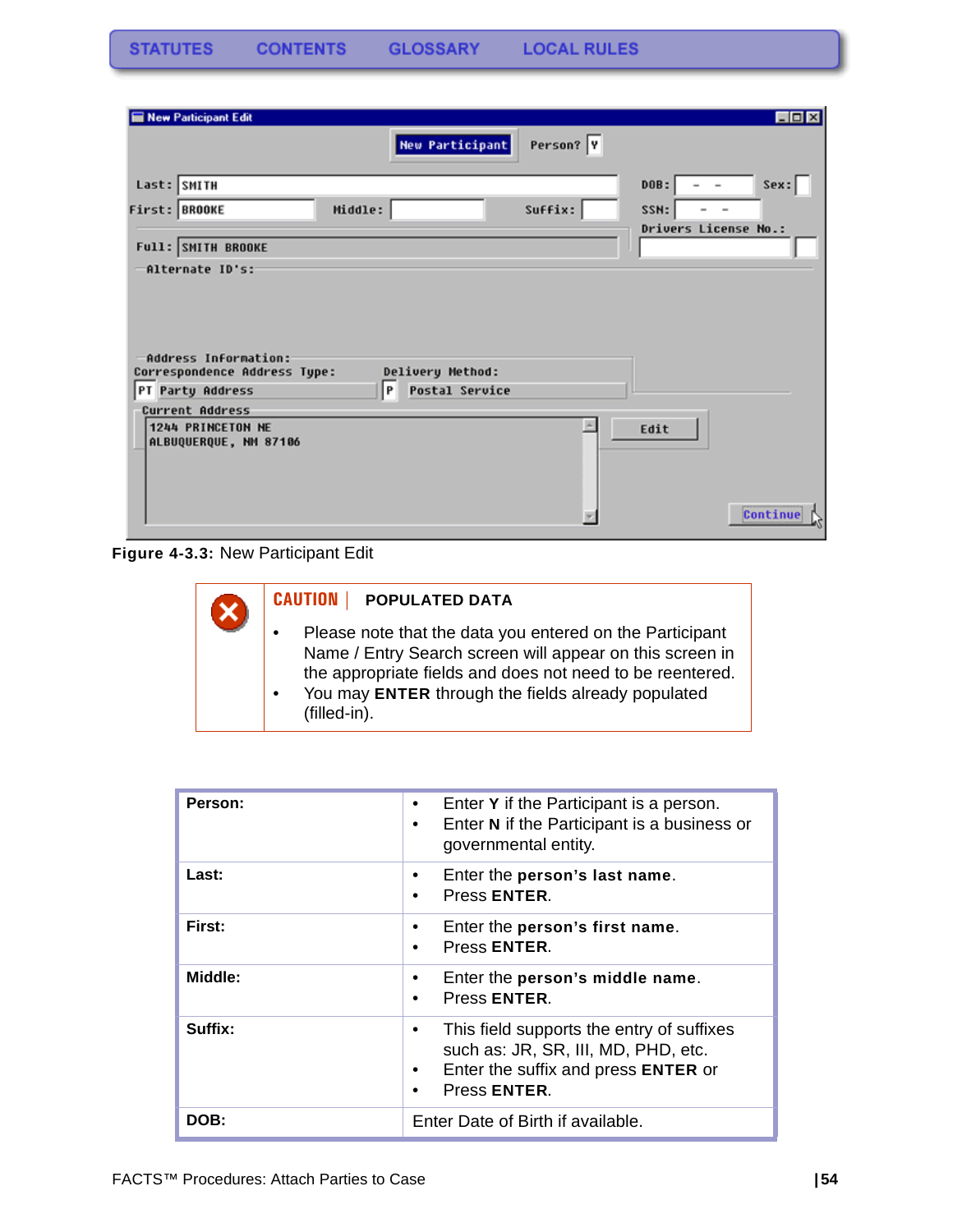#### **STATUTES GLOSSARY LOCAL RULES CONTENTS**

| Sex:                        | Enter <b>F</b> for female or <b>M</b> for male if the data<br>is available. |
|-----------------------------|-----------------------------------------------------------------------------|
| SSN:                        | Enter the participant's social security<br>number if available.             |
| <b>Drivers License No.:</b> | Enter the participant's driver's license<br>number if available.            |

| Address Information:<br>Correspondence Address Type: | Delivery Method:           |      |          |
|------------------------------------------------------|----------------------------|------|----------|
| PT Party Address                                     | P<br><b>Postal Service</b> |      |          |
| <b>Current Address</b>                               |                            |      |          |
| 1244 PRINCETON NE<br>ALBUQUERQUE, NM 87106           |                            | Edit |          |
|                                                      |                            |      | Continue |

**Figure 4-3.4:** New Participant Edit

| <b>Correspondence Address</b><br>Type: | $\mathbf{r} \cdot \mathbf{0}$ .<br>$\bullet$<br>$\bullet$ | Enter appropriate Correspondence<br>Address Type from the list below.<br><b>PT</b> (Party Address) is the most frequent<br>choice.<br>This indicates the address where notices<br>are sent. |
|----------------------------------------|-----------------------------------------------------------|---------------------------------------------------------------------------------------------------------------------------------------------------------------------------------------------|
|----------------------------------------|-----------------------------------------------------------|---------------------------------------------------------------------------------------------------------------------------------------------------------------------------------------------|



#### **CAUTION | CORRESPONDENCE ADDRESS TYPE**

**DO NOT** leave this field blank or any notices that are generated will not have addresses.

| <b>CODE</b> | <b>DESCRIPTION</b>      | <b>CODE</b> | <b>DESCRIPTION</b>        |
|-------------|-------------------------|-------------|---------------------------|
| AG          | <b>Attorney Address</b> | HO          | Home Address              |
| BU          | <b>Business Address</b> | PТ          | Party Address             |
| ЕM          | <b>Employer Address</b> | RL          | <b>Relative's Address</b> |

| <b>Delivery Method:</b>                      |                                                                                                                                             |
|----------------------------------------------|---------------------------------------------------------------------------------------------------------------------------------------------|
| <b>Current Address Edit</b><br><b>Button</b> | Click on the <b>EDIT</b> button to type address<br>information.<br>The New Participant Address Entry / Edit<br>will pop-up. (FIGURE: 4-3.5) |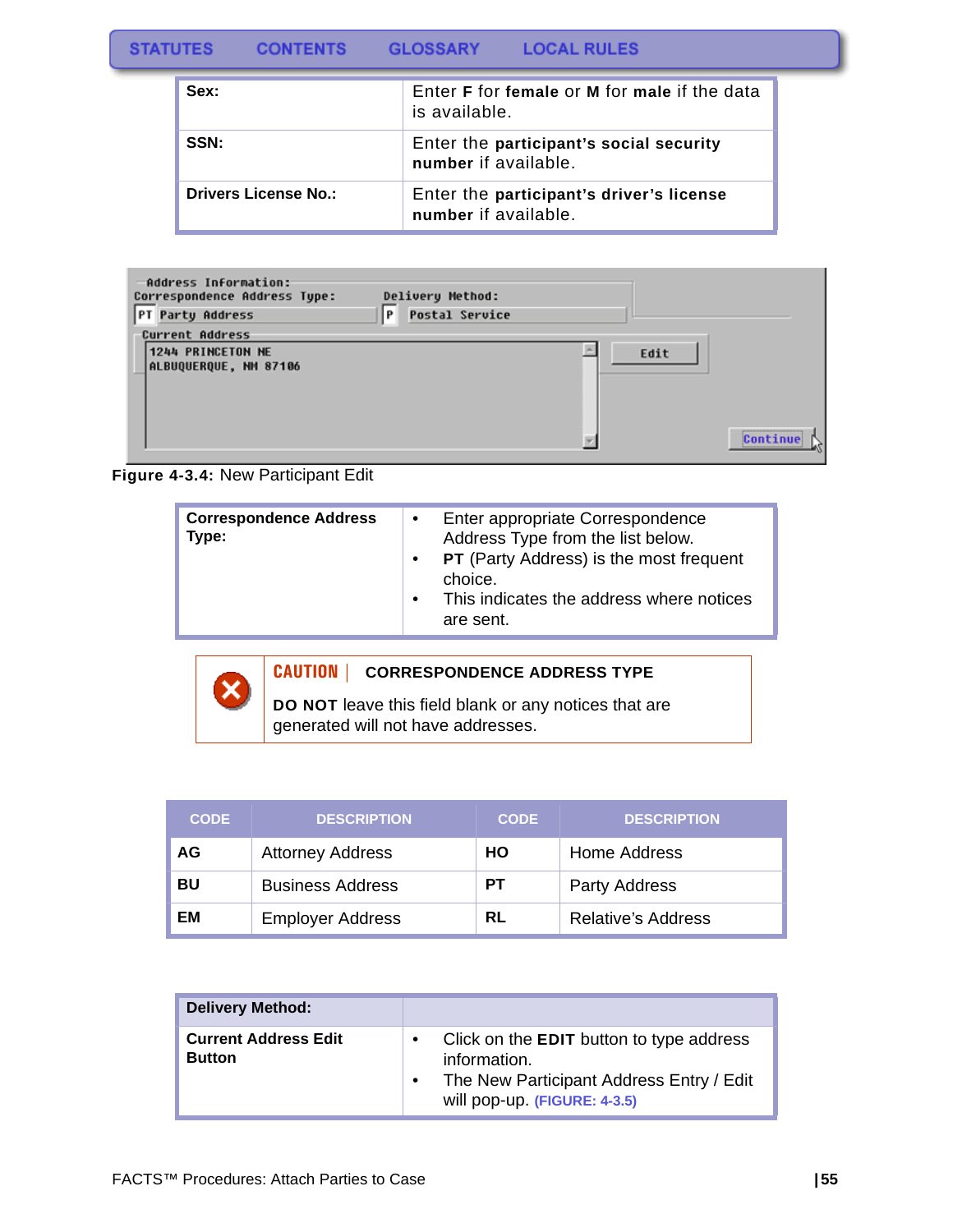

### **CAUTION | CURRENT ADDRESS**

Please note the information indicated under Current Address is where notices get mailed.

| New Participant Address Entry / Edit |                                                                                      | $\Box$ D $\times$ |
|--------------------------------------|--------------------------------------------------------------------------------------|-------------------|
|                                      | New Participant: SMITH BROOKE                                                        |                   |
|                                      | Correspondence Address Type: PT Party Address                                        | Restricted? N     |
|                                      | Line 1: 1244 PRINCETON NE                                                            | Mail Drop:        |
| Line 2:                              |                                                                                      |                   |
| Line 3:                              |                                                                                      |                   |
|                                      | City: ALBUQUERQUE<br>Business Phone (505) 266-1234                                   |                   |
| Town./Municip.:                      |                                                                                      |                   |
| State: NM                            | <b>NEW MEXICO</b>                                                                    |                   |
| Zip Code: 87106-                     |                                                                                      |                   |
| County:                              |                                                                                      |                   |
| Country:                             |                                                                                      |                   |
| $E-mail:$                            |                                                                                      |                   |
| Web Page URL:                        |                                                                                      |                   |
|                                      |                                                                                      |                   |
| Misc.:                               |                                                                                      |                   |
| Current From:                        | Entry Date: 03-29-2002<br>to<br>$\overline{\phantom{a}}$<br>$\overline{\phantom{a}}$ | Continuer         |

**Figure 4-3.5:** New Participant Address Entry / Edit

#### **CAUTION | INFORMATION ON CHILDREN IS ALWAYS DESIGNATED AS RESTRICTED.**

| <b>Restricted:</b>     | Enter Y for yes, or N for no.                                            |
|------------------------|--------------------------------------------------------------------------|
| Line $1:$ /Line $2:$   | Enter the Participant's street address.<br>٠<br>Press ENTER.             |
| City:                  | Enter the Participant's city.<br>Press ENTER.<br>$\bullet$               |
| State:                 | Enter the Participant's state.<br>Press ENTER.<br>$\bullet$              |
| <b>Zip Code:</b>       | Enter the Participant's zip code.<br>Press ENTER.<br>٠                   |
| <b>Business Phone:</b> | Enter the Participant's Business Phone, if<br>available.<br>Press ENTER. |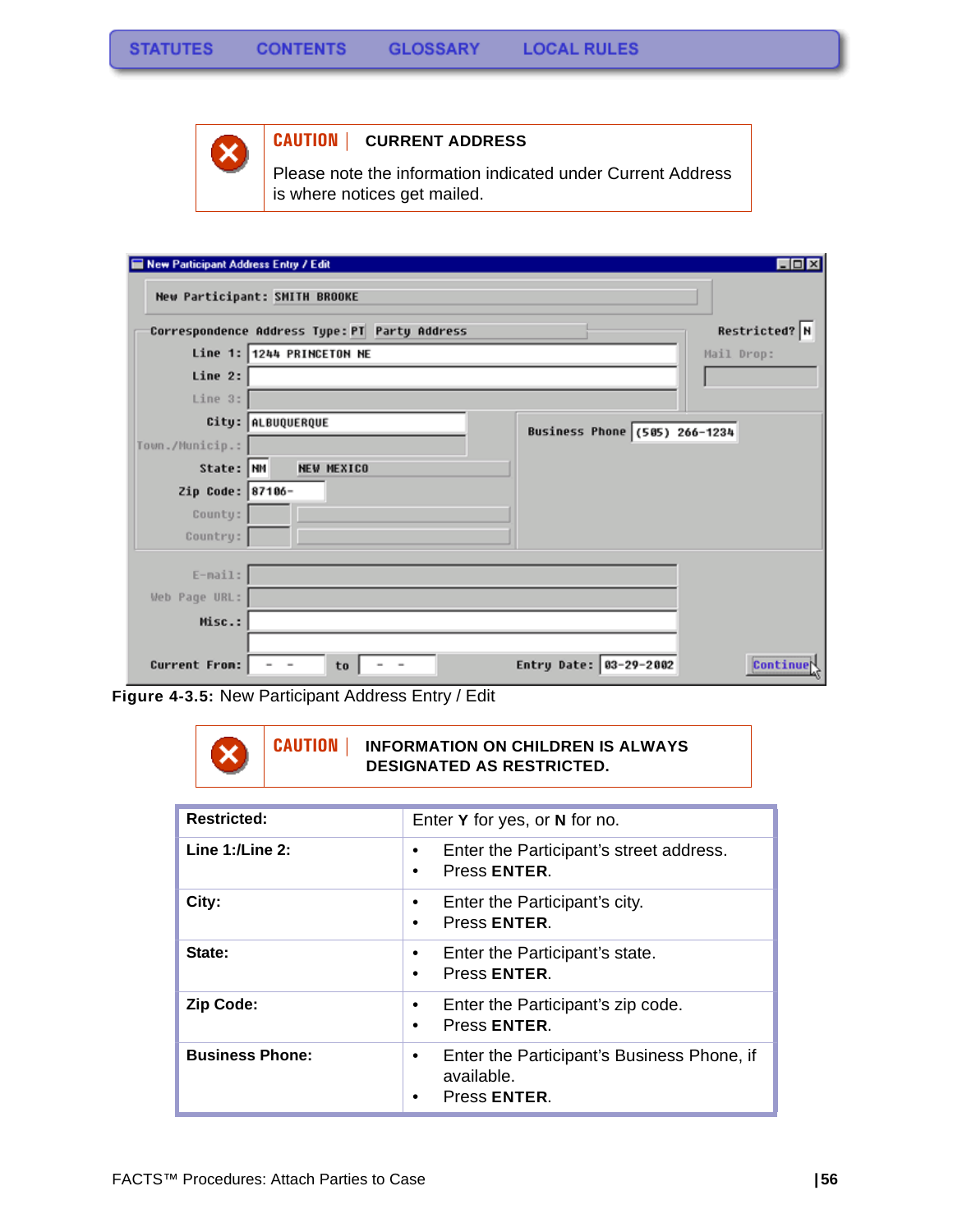#### **STATUTES CONTENTS GLOSSARY LOCAL RULES**

| <b>Current From:</b>   | Press <b>ENTER</b> twice.                                                                                                          |
|------------------------|------------------------------------------------------------------------------------------------------------------------------------|
| <b>Entry Date:</b>     |                                                                                                                                    |
| <b>Continue Button</b> | Click on the <b>CONTINUE</b> button.<br>FACTS™ will return you to the New<br>$\bullet$<br>Participant Edit screen. (FIGURE: 4-3.6) |

| Address Information:<br>Correspondence Address Type:<br>PT Party Address | Delivery Method:<br>P<br><b>Postal Service</b> |      |          |
|--------------------------------------------------------------------------|------------------------------------------------|------|----------|
| <b>Current Address</b>                                                   |                                                |      |          |
| 1244 PRINCETON NE                                                        |                                                | Edit |          |
| ALBUQUERQUE, NM 87106                                                    |                                                |      |          |
|                                                                          |                                                |      |          |
|                                                                          |                                                |      |          |
|                                                                          |                                                |      |          |
|                                                                          |                                                |      | Continue |
|                                                                          |                                                |      |          |

**Figure 4-3.6:** New Participant Edit Screen

| <b>Continue Button</b> | Click on the <b>CONTINUE</b> button.<br>FACTS™ will return you to the Party<br>Names screen. (FIGURE:) |
|------------------------|--------------------------------------------------------------------------------------------------------|
|------------------------|--------------------------------------------------------------------------------------------------------|

| Participant ID:                | Edit<br><b>TH BROOKE</b>                   |              |           |                     |
|--------------------------------|--------------------------------------------|--------------|-----------|---------------------|
| Person?  Y<br>Last Name: SMITH |                                            |              |           |                     |
|                                | First: BROOKE                              | Middle:      | Suffix:   |                     |
|                                | Full Name: SMITH BROOKE                    |              |           |                     |
| Birth Date:                    | Juvenile?                                  |              | SSN:      |                     |
| Height:<br>Feet                | <b>Inches</b><br>Sex:                      |              | Weight:   | Lbs                 |
| Origin:                        | Eye:                                       |              | Hair:     |                     |
| Ending Date:                   | Driver License:                            |              | State:    |                     |
| Date of Death:                 | Filing Address: PT 1                       |              |           | Edit                |
| Alias Name? N<br>Edit          | Attorney? Y                                | Edit         | Military? |                     |
| In Custody?                    | <b>Security Required?</b><br>Restricted? N | Interpreter: |           |                     |
|                                |                                            | Save         |           | This is a new party |

**Figure 4-3.7:** Party Names

| <b>Participant ID:</b> | Tab twice.<br>As a result of tabbing, FACTS™ will fill in<br>the name and personal information fields.<br>Enter through these fields or fill in the<br>information if available. |
|------------------------|----------------------------------------------------------------------------------------------------------------------------------------------------------------------------------|
|------------------------|----------------------------------------------------------------------------------------------------------------------------------------------------------------------------------|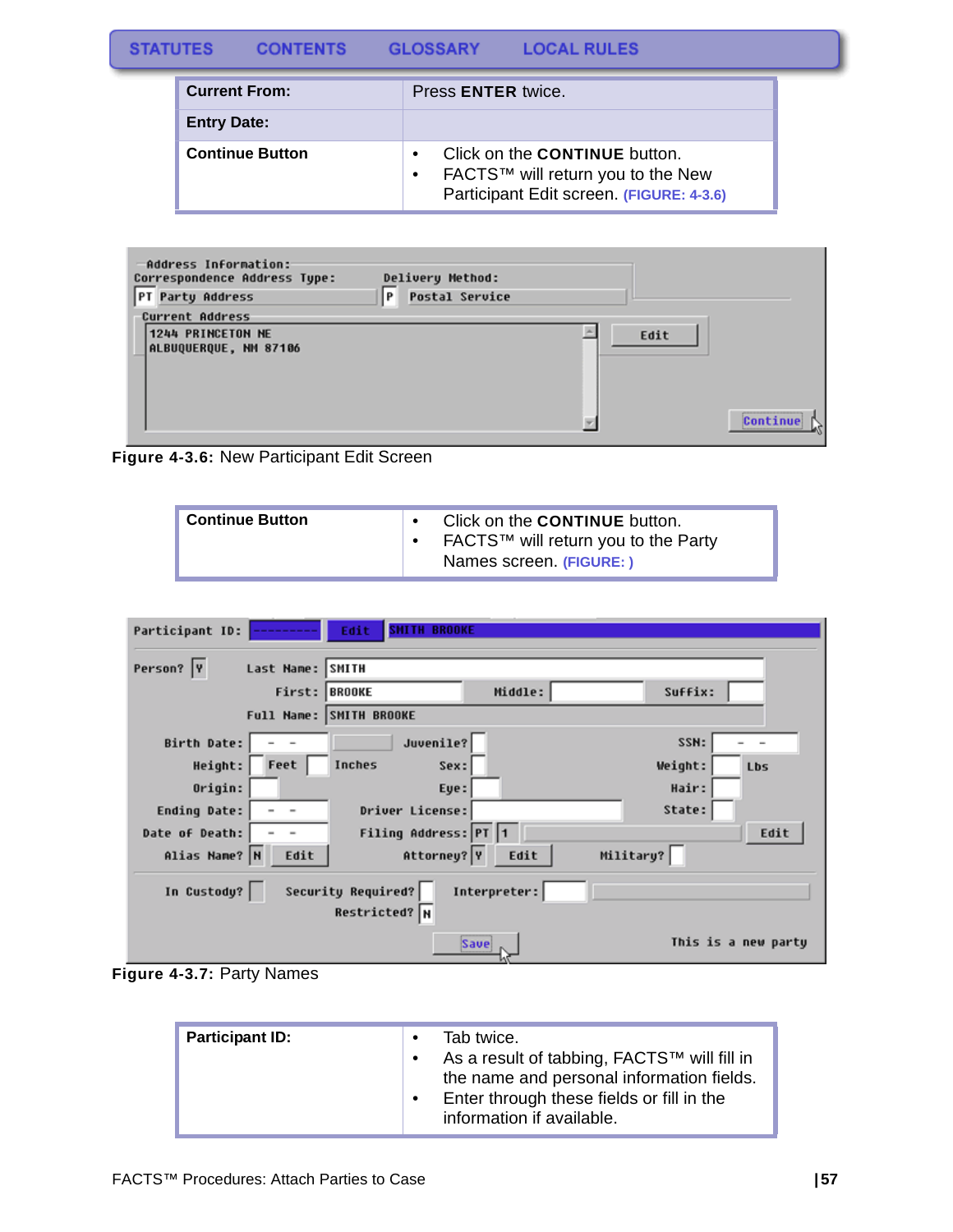### STATUTES CONTENTS GLOSSARY LOCAL RULES

| Date of Death                     | When entering the decedent, enter the date of<br>death (if available).                                                                                                                                                                                                               |  |
|-----------------------------------|--------------------------------------------------------------------------------------------------------------------------------------------------------------------------------------------------------------------------------------------------------------------------------------|--|
| <b>Filing Address Edit Button</b> | If you have already entered the Participant<br>٠<br>Address, tab past this button or<br>If you want to edit the address or enter an<br>address, click this button and the New<br>Participant Address Entry/Edit screen will<br>pop-up.<br>Follow the directions above to enter data. |  |
| <b>Alias Name? Edit Button</b>    | If answer is no, then tab past this button.<br>If answer is yes, then click the button and<br>the Party Aliases screen will pop-up.<br>(FIGURE: 4-3.8)                                                                                                                               |  |

| Party Aliases                             |                     |            |            |              | <b>EDX</b> |
|-------------------------------------------|---------------------|------------|------------|--------------|------------|
| Participant ID:<br>Edit                   | <b>SMITH BROOKE</b> |            |            |              |            |
| <b>Alias Name</b>                         |                     | Alias Type | <b>DBA</b> | <b>DOB</b>   |            |
| <b>SAMSON BROOKE</b>                      |                     | F.K.A.     | N          |              |            |
|                                           |                     |            |            |              |            |
|                                           |                     |            |            |              |            |
|                                           |                     |            |            |              |            |
|                                           |                     |            |            |              |            |
| п                                         |                     |            |            |              |            |
|                                           |                     |            |            | Save Aliases |            |
| Doing Business As? N<br>Last Name: SAMSON |                     |            |            |              |            |
| First: BROOKE                             | Middle:             |            |            | Suffix:      |            |
|                                           | Full: SAMSON BROOKE |            |            |              |            |
| <b>Birth Date</b>                         | SSN:                |            |            |              |            |
| Driver License No.:                       |                     | State:     |            |              |            |
| Alias Type: F                             | F.K.A.              |            |            | Done Editing |            |

**Figure 4-3.8:** Party Aliases

|                                                 | Press the F2 key to add a new alias.                                                                                                                                        |
|-------------------------------------------------|-----------------------------------------------------------------------------------------------------------------------------------------------------------------------------|
| <b>Doing Business As?</b><br>(Default-N for No) | If the answer is yes, enter Y and the cursor<br>٠<br>will move to the Full Name field.<br>If the answer is no, the cursor will move to<br>$\bullet$<br>the Last Name field. |
| Last Name:                                      | Enter the alias last name.<br>$\bullet$<br>Press ENTER.<br>٠                                                                                                                |
| <b>First Name:</b>                              | Enter the alias first name.<br>$\bullet$<br>Press <b>ENTER</b> .<br>٠                                                                                                       |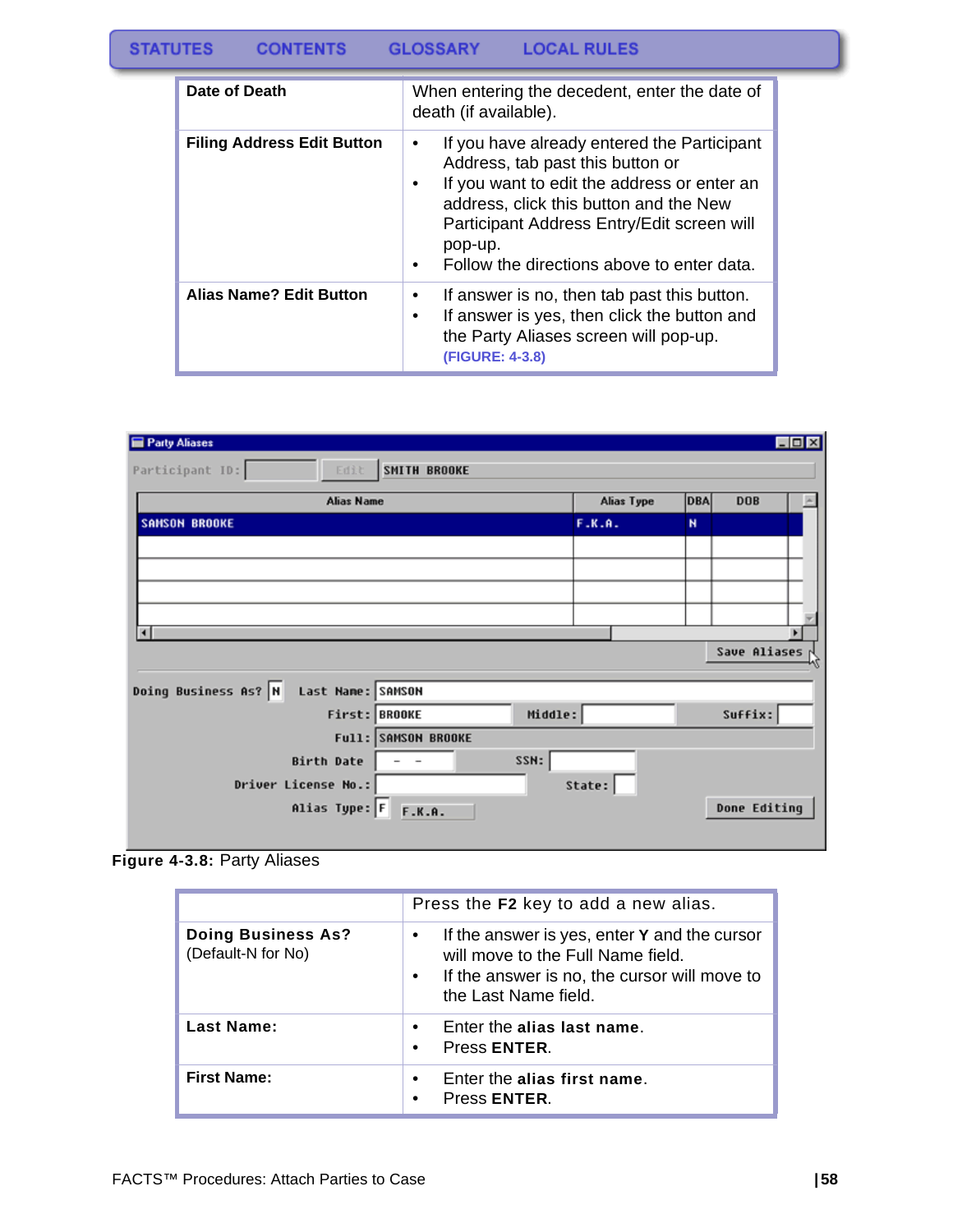| <b>Middle Name:</b>          | Enter the alias middle name if there is<br>$\bullet$<br>one.<br>Press ENTER.                                                                                                                |
|------------------------------|---------------------------------------------------------------------------------------------------------------------------------------------------------------------------------------------|
| Suffix:                      | Enter the alias suffix if there is one.<br>٠<br>Press ENTER.                                                                                                                                |
| Full                         | If the alias is a person, this field will<br>$\bullet$<br>populate automatically.<br>If you entered Y in the "Doing Business"<br>As" field, enter the name of the business.<br>Press ENTER. |
| <b>Birth Date</b>            | Enter the alias birth date if one exists.<br>٠<br>Press ENTER.                                                                                                                              |
| SSN:                         | Enter the alias social security number if<br>$\bullet$<br>one exists.<br>Press ENTER.                                                                                                       |
| <b>Driver's License No.:</b> | Enter the alias driver's license number if<br>$\bullet$<br>one exists.<br>Press ENTER                                                                                                       |
| State:                       | Enter the state of the alias driver's license<br>$\bullet$<br>number if available.<br>Press ENTER.<br>٠                                                                                     |
| <b>Alias Type</b>            | Enter the appropriate code from the<br>٠<br>following table.<br>Press ENTER.                                                                                                                |

| <b>CODE</b> | <b>TYPE</b> | <b>DESCRIPTION</b> |
|-------------|-------------|--------------------|
| А           | AKA         | Also known as      |
|             | FKA         | Formerly known as  |
| N           | NKA         | Now known as       |
|             | NRN         | On behalf of       |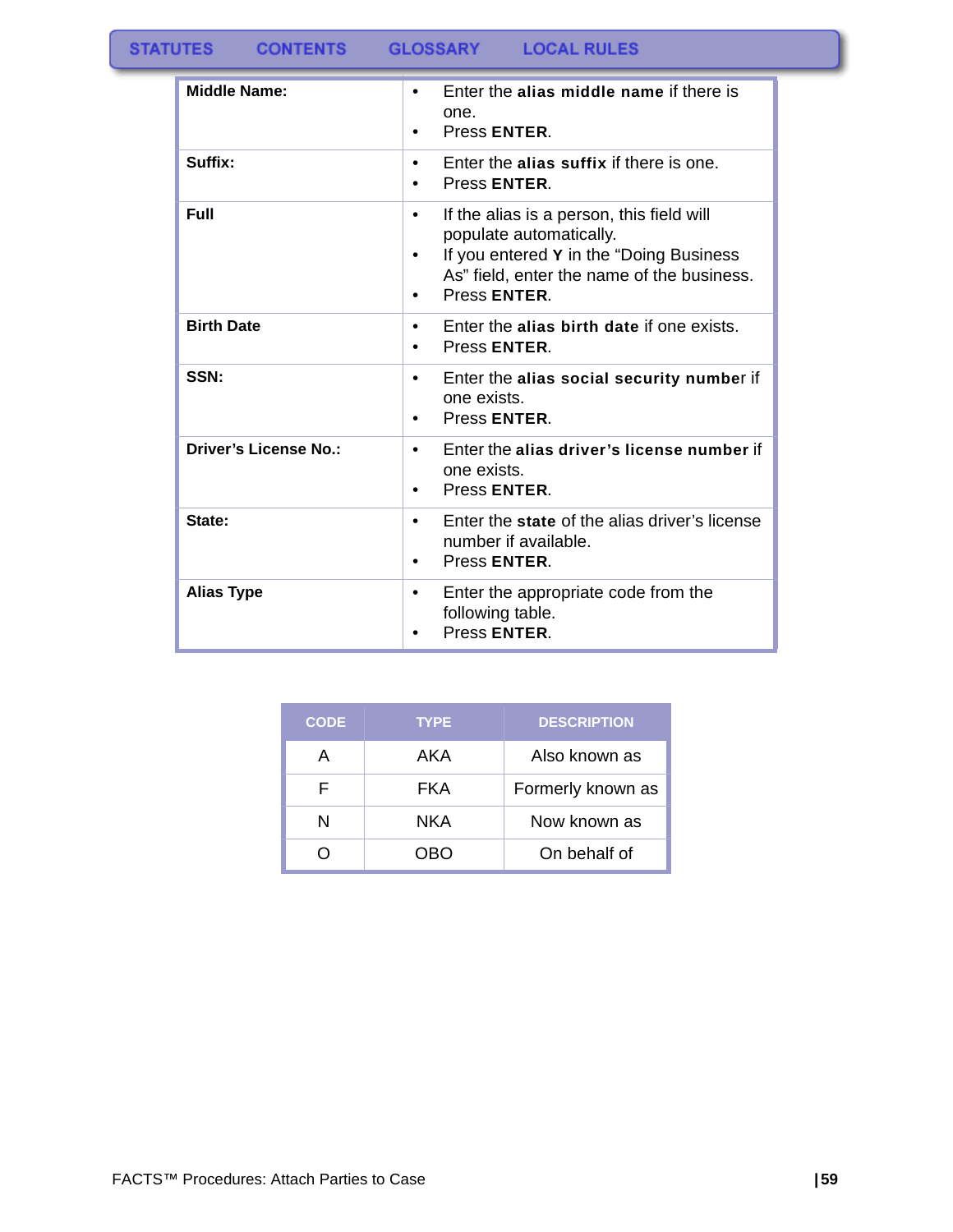| Party Aliases                                   |            | EDX                      |
|-------------------------------------------------|------------|--------------------------|
| Participant ID:<br>Edit.<br><b>SMITH BROOKE</b> |            |                          |
| <b>Alias Name</b>                               | Alias Type | <b>DBA</b><br><b>DOB</b> |
| <b>SAMSON BROOKE</b>                            | F.K.A.     | N                        |
|                                                 |            |                          |
|                                                 |            |                          |
|                                                 |            |                          |
|                                                 |            |                          |
| ∣∢                                              |            | Save Aliases N           |
|                                                 |            |                          |
| Doing Business As? N<br>Last Name: SAMSON       |            |                          |
| Middle:<br>First: BROOKE                        |            | Suffix:                  |
| Full: SAMSON BROOKE                             |            |                          |
| SSN:<br>Birth Date                              |            |                          |
| Driver License No.:                             | State:     |                          |
| Alias Type: F F.K.A.                            |            | Done Editing             |
|                                                 |            |                          |

**Figure 4-3.9:** Party Aliases

| <b>Done Editing Button</b> | Click on the DONE EDITING button when<br>$\bullet$<br>you have entered ALL the data for that<br>alias.<br>Verify that the data entered on the grid is<br>$\bullet$<br>correct.<br>Press <b>F2</b> to enter another alias.<br>$\bullet$ |
|----------------------------|----------------------------------------------------------------------------------------------------------------------------------------------------------------------------------------------------------------------------------------|
| <b>Save Alias Button</b>   | Click the <b>SAVE ALIASES</b> button to save<br>$\bullet$<br>the data.<br>You will return to the Party Names screen.<br>$\bullet$<br>(FIGURE: 4-3.10)                                                                                  |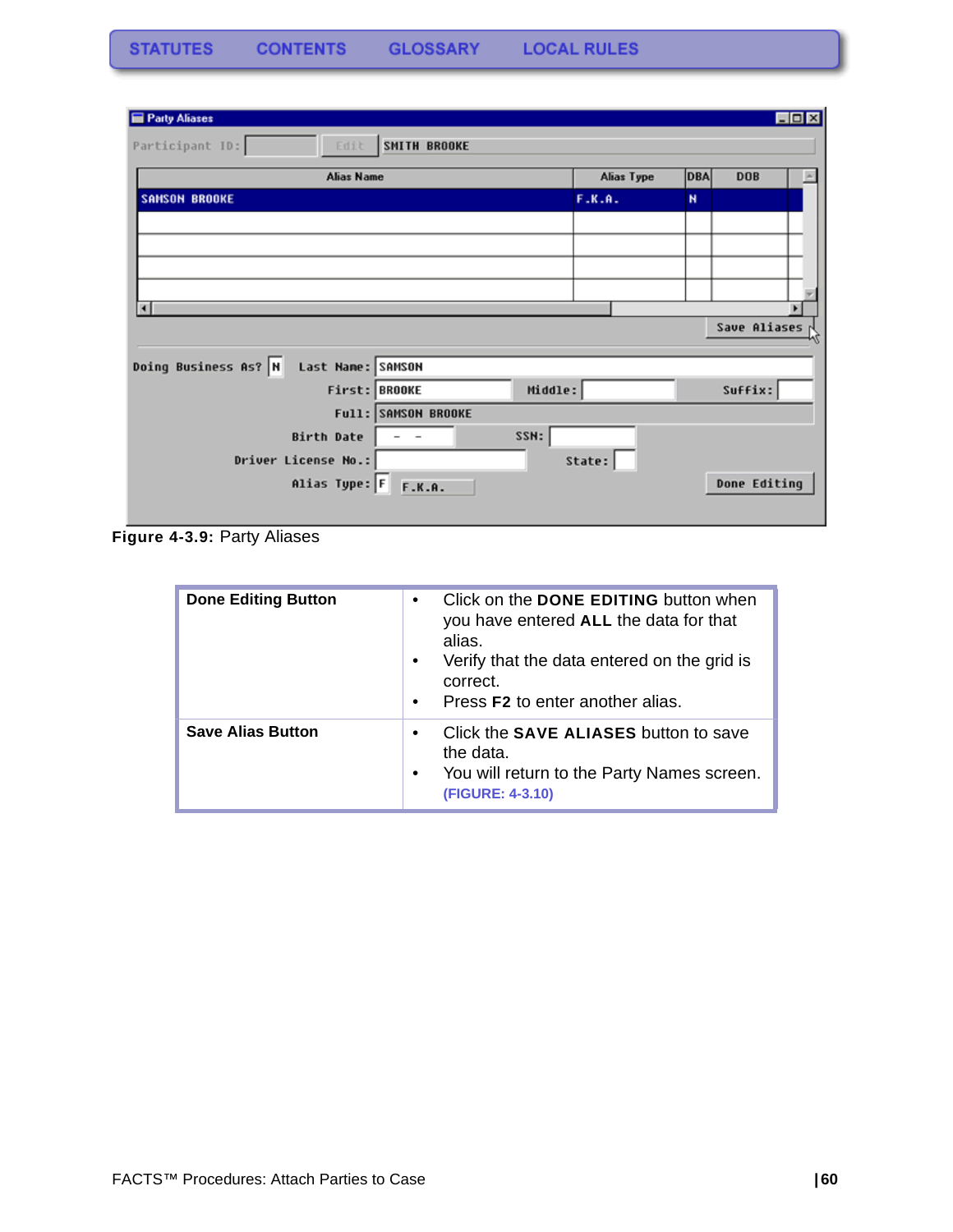| <b>Party Names</b>                       |                                     |                                        |           | $\Box$ o $\times$   |
|------------------------------------------|-------------------------------------|----------------------------------------|-----------|---------------------|
| Case Number: 0 0307 PB 0009900002        | <b>RE</b>                           | SMITH JORDAN                           |           |                     |
| Party Type/No.: PT 1                     |                                     | Party Status/Date: A 83-29-2002 ACTIVE |           |                     |
| Participant ID:                          | <b>SHITH BROOKE</b><br>Edit         |                                        |           |                     |
| Person? Y<br>Last Name: SMITH            |                                     |                                        |           |                     |
|                                          | First: BROOKE                       | Middle:                                | Suffix:   |                     |
|                                          | Full Name: SMITH BROOKE             |                                        |           |                     |
| Birth Date:                              | Juvenile?                           |                                        | SSN:      |                     |
| Feet<br>Height:                          | Inches<br>Sex:                      |                                        | Weight:   | Lbs                 |
| Origin:                                  | Eye:                                |                                        | Hair:     |                     |
| Ending Date:<br>$\overline{\phantom{a}}$ | Driver License:                     |                                        | State:    |                     |
| Date of Death:                           | Filing Address: PT 1                |                                        |           | Edit                |
| Alias Name? N<br>Edit                    | Attorney? Y                         | Edit                                   | Military? |                     |
| In Custody?                              | Security Required?<br>Restricted? N | Interpreter:                           |           |                     |
|                                          |                                     | Save                                   |           | This is a new party |

**Figure 4-3.10:** Party Names

| <b>Alias Name? Edit Button</b> | Tab past this button                                                                                                                      |  |  |
|--------------------------------|-------------------------------------------------------------------------------------------------------------------------------------------|--|--|
| <b>Attorney? Edit Button</b>   | To add an attorney for this party, click this<br>$\bullet$<br>button.<br>The Party Attorney Menu screen will pop-<br>up. (FIGURE: 4-3.11) |  |  |

| <b>Party Attorney Menu</b> | $\Box$ o |
|----------------------------|----------|
| Party Attorney Edit        |          |
| Party Attorney Delete      |          |
| Party Attorney Uiew        |          |
|                            |          |

Figure 4-3.11: Party Attorney Menu

| <b>Party Attorney Edit</b> |  | Click this button to enter a party attorney.<br>The Party Attorney Edit screen will pop-up.<br>(FIGURE: 4-3.12) |
|----------------------------|--|-----------------------------------------------------------------------------------------------------------------|
|----------------------------|--|-----------------------------------------------------------------------------------------------------------------|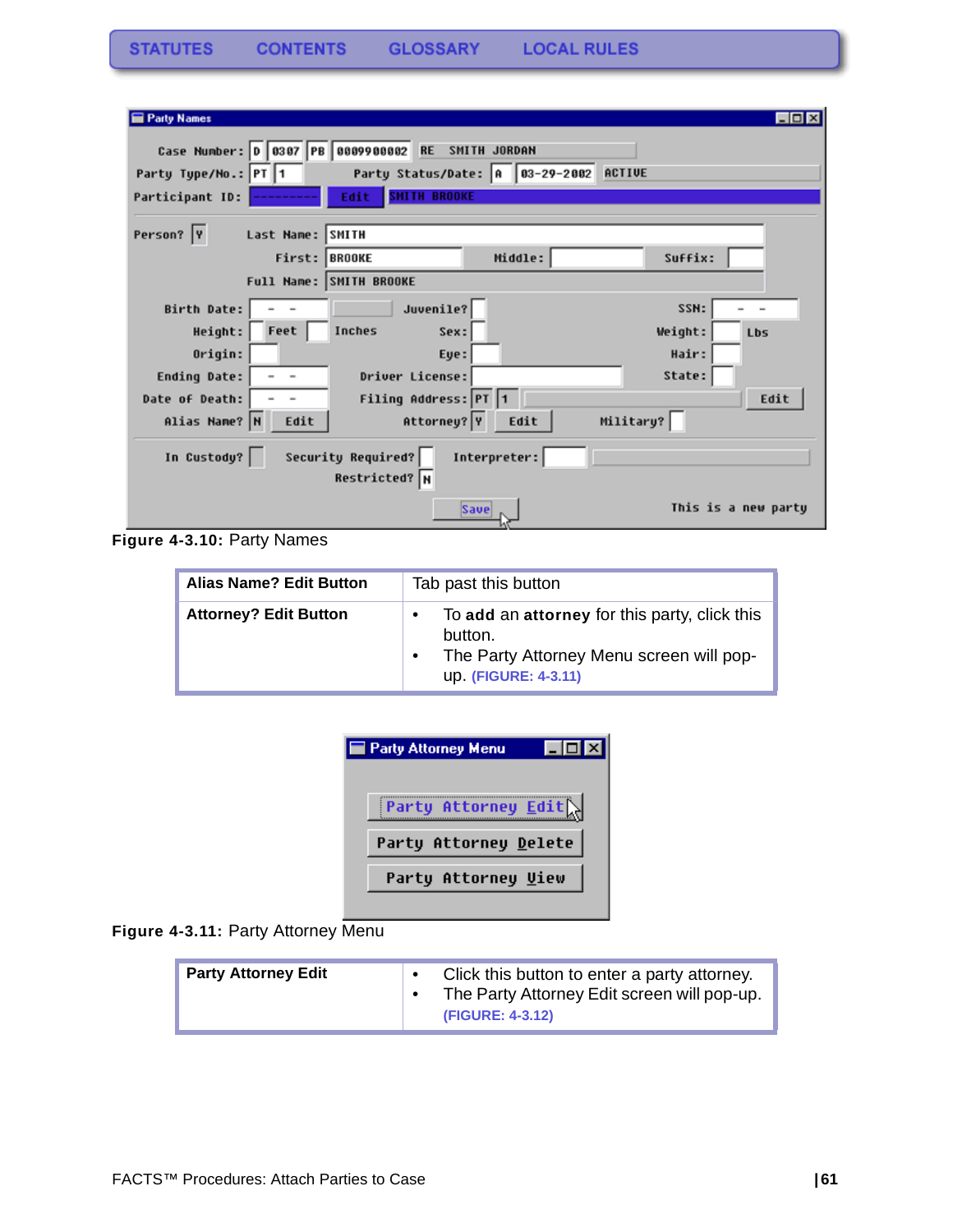| <b>Party Attorney Edit</b>                                                                                                |  |
|---------------------------------------------------------------------------------------------------------------------------|--|
| Case Data<br>Case Number: 0 0307 PB 0009900002 RE SMITH JORDAN<br>Party Type:<br> PT<br>1 SMITH BROOKE<br>Party Number:   |  |
| Attorney Data<br>Attorney Code: F1414<br>RHODES HIERONYMUS JONES TUCKER<br>Attorney Type:                                 |  |
| Attorney Status:<br>Attorney Inactive (Y/N)? N<br>Party/Attorney Status Date: 03-29-2002<br>l٧<br>Contact Attorney (Y/N)? |  |
| This is a new case                                                                                                        |  |

**Figure 4-3.12:** Party Attorney Edit

| <b>Case Number</b>   | You MUST ENTER through this field.                                                                                                       |
|----------------------|------------------------------------------------------------------------------------------------------------------------------------------|
| <b>Party Type</b>    | You MUST ENTER through this field.                                                                                                       |
| <b>Party Number</b>  | You MUST ENTER through this field.                                                                                                       |
| <b>Attorney Code</b> | Enter attorney code and press ENTER or,<br>$\bullet$<br>Press F1 for the Attorney Select look-up<br>$\bullet$<br>table. (FIGURE: 4-3.13) |

| Attorney Starting Code:<br>Name to Search For: JONES            |                                     |        |  |  |
|-----------------------------------------------------------------|-------------------------------------|--------|--|--|
| Bin No. $\blacktriangle$<br><b>Name</b><br><b>Attorney Code</b> |                                     |        |  |  |
|                                                                 | <b>JONES DAY REAUIS &amp; POGUE</b> |        |  |  |
|                                                                 |                                     |        |  |  |
| F1411                                                           | RHODES HIERONYMUS JONES TUCKER      |        |  |  |
| F1414<br>SDJW                                                   | S. DOUG JONES WITT, A.D.A.          | 061298 |  |  |

**Figure 4-3.13:** Attorney Select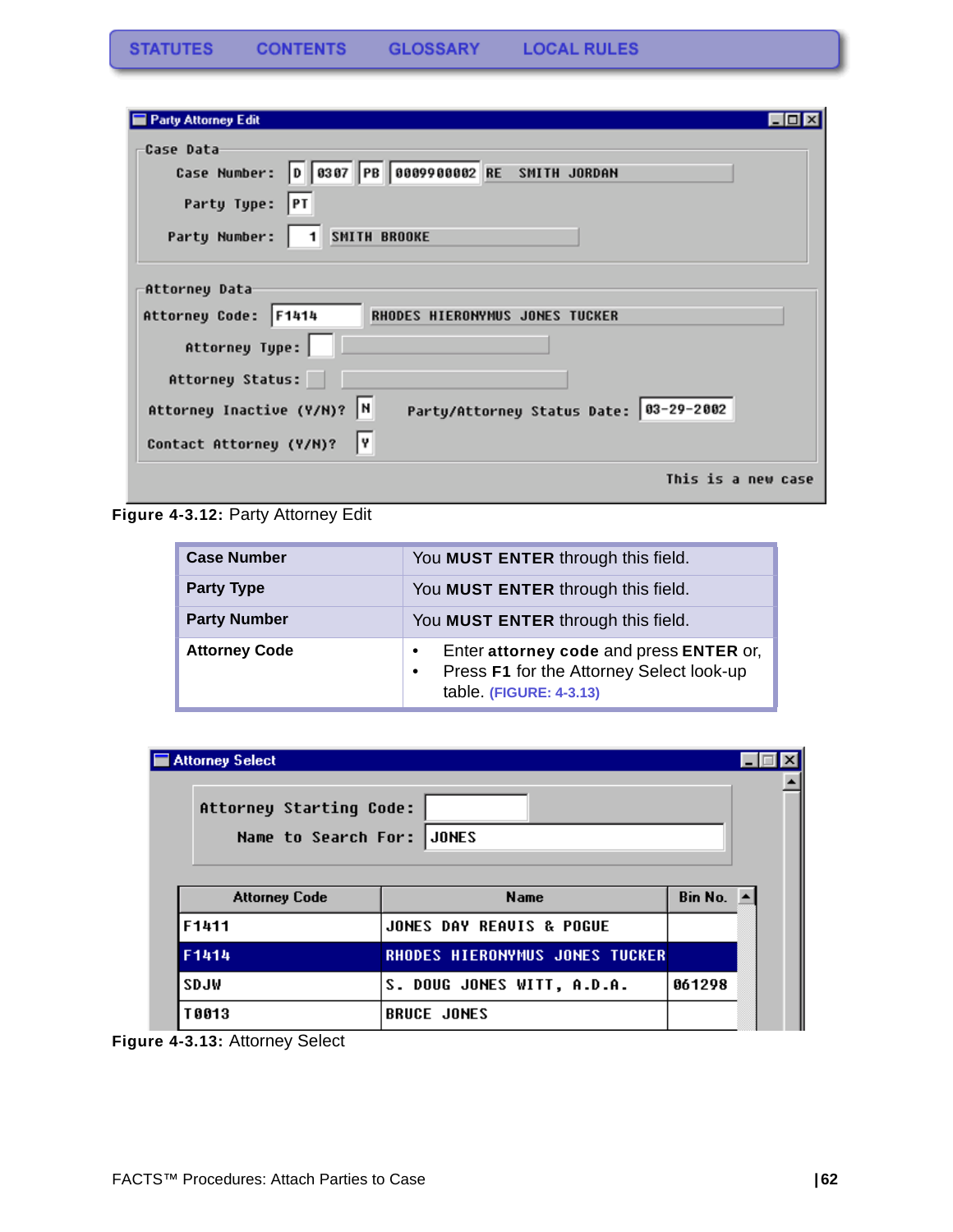#### **TIP |** FASTER SEARCHING

- Tab through the **ATTORNEY STARTING CODE** field.
- Type the attorney's last name in the **NAME TO SEARCH FOR:** field and press **ENTER**.
- Highlight the appropriate attorney with the arrow keys and press **ENTER**.
- You will return to the party Attorney Edit screen. **(FIGURE: 4-3.14)**

| -Attorney Data              |                                        |
|-----------------------------|----------------------------------------|
| Attorney Code: F1414        | RHODES HIERONYMUS JONES TUCKER         |
| Attorney Type:              |                                        |
| Attorney Status:            |                                        |
| Attorney Inactive (Y/M)?  N | Party/Attorney Status Date: 03-29-2002 |
| Contact Attorney (Y/N)?     |                                        |
|                             | This is a new case                     |



| <b>Attorney Type:</b>                          |                                                                                                                                                                                                                                                                                                      |  |
|------------------------------------------------|------------------------------------------------------------------------------------------------------------------------------------------------------------------------------------------------------------------------------------------------------------------------------------------------------|--|
| <b>Attorney Inactive (Y/N)?</b>                |                                                                                                                                                                                                                                                                                                      |  |
| <b>Party/Attorney Status Date.</b>             |                                                                                                                                                                                                                                                                                                      |  |
| <b>Contact Attorney (Y/N)?</b>                 | Enter Y if notices are to be sent to this<br>$\bullet$<br>attorney or<br>N if nothing is to be sent to this attorney.                                                                                                                                                                                |  |
| <b>Press Enter Key</b>                         | Press ENTER, while cursor is in the<br>Contact Attorney field to save the data on<br>this screen.<br>A message box will pop-up that says:<br>"GOOD JOB. DATA SAVED."                                                                                                                                 |  |
| <b>Enter Other Attorneys</b>                   | To enter another attorney, press the <b>ESC</b> key<br>once to be taken to the top of the screen.                                                                                                                                                                                                    |  |
| <b>Go Back to Party Names</b><br><b>Screen</b> | To exit the Attorney Names screen, press<br>٠<br>the ESC key twice. You will return to the<br>Party Attorney Menu screen.<br>To close this screen, press the <b>ESC</b> key or<br>click on the "X" in the upper right-hand<br>corner. You will return to the Party Names<br>screen. (FIGURE: 4-3.15) |  |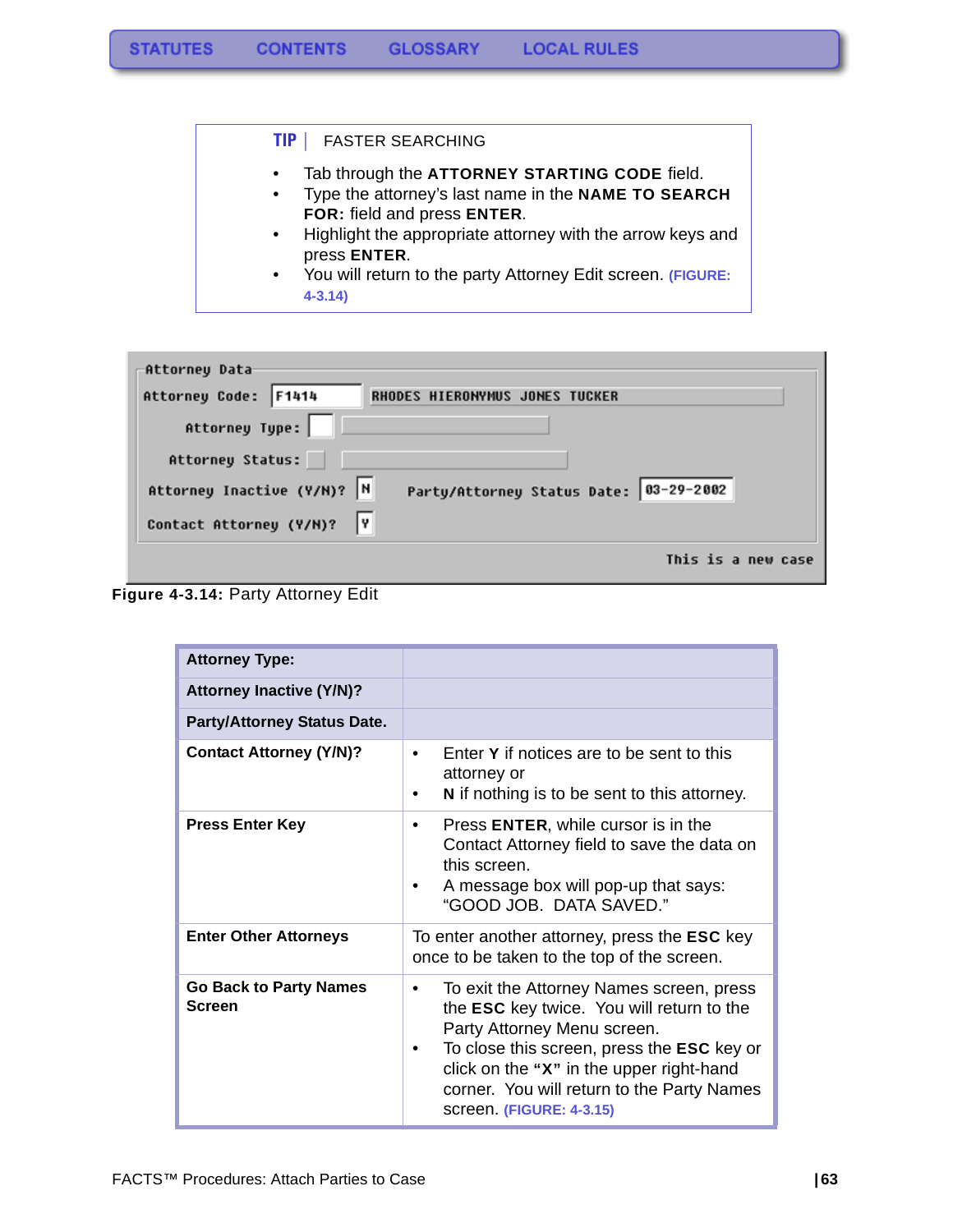

### **CAUTION | ESCAPE (ESC) KEY**

- Do not press the **ESC** key four times in a row from the Party Attorney Edit screen.
- You will lose the data you entered on the Party Names screen.

| <b>Party Names</b>                                                 |                                        | -101                |
|--------------------------------------------------------------------|----------------------------------------|---------------------|
| Case Number: 0 0307 PB 0009900002                                  | <b>RE</b><br>SMITH JORDAN              |                     |
| Party Type/No.: PT 1                                               | Party Status/Date: A 83-29-2002 ACTIVE |                     |
| Participant ID:                                                    | <b>SHITH BROOKE</b><br>Edit            |                     |
| Person?  Y<br>Last Name: SMITH                                     |                                        |                     |
|                                                                    | First: BROOKE<br>Suffix:<br>Middle:    |                     |
|                                                                    | Full Name: SMITH BROOKE                |                     |
| Birth Date:                                                        | Juvenile?<br>SSN:                      |                     |
| Feet<br>Height:                                                    | Inches<br>Sex:<br>Weight:              | Lbs                 |
| Origin:                                                            | Hair:<br>Eye:                          |                     |
| Ending Date:<br>$\overline{\phantom{a}}$                           | State:<br>Driver License:              |                     |
| Date of Death:                                                     | Filing Address: PT 1                   | Edit                |
| Alias Name? N<br>Edit                                              | Attorney? Y<br>Military?<br>Edit       |                     |
| Security Required?<br>In Custody?<br>Interpreter:<br>Restricted? N |                                        |                     |
|                                                                    | Save                                   | This is a new party |

**Figure 4-3.15:** Party Names

| <b>Attorney Edit? Button</b> | Tab past this button to continue.                                                  |
|------------------------------|------------------------------------------------------------------------------------|
| <b>Restricted?</b>           | If this is a PQ case, enter Y for yes in this field.                               |
| <b>Save Button</b>           | Tab to <b>SAVE</b> button and click button to save<br>and to properly attach data. |

\*\*\*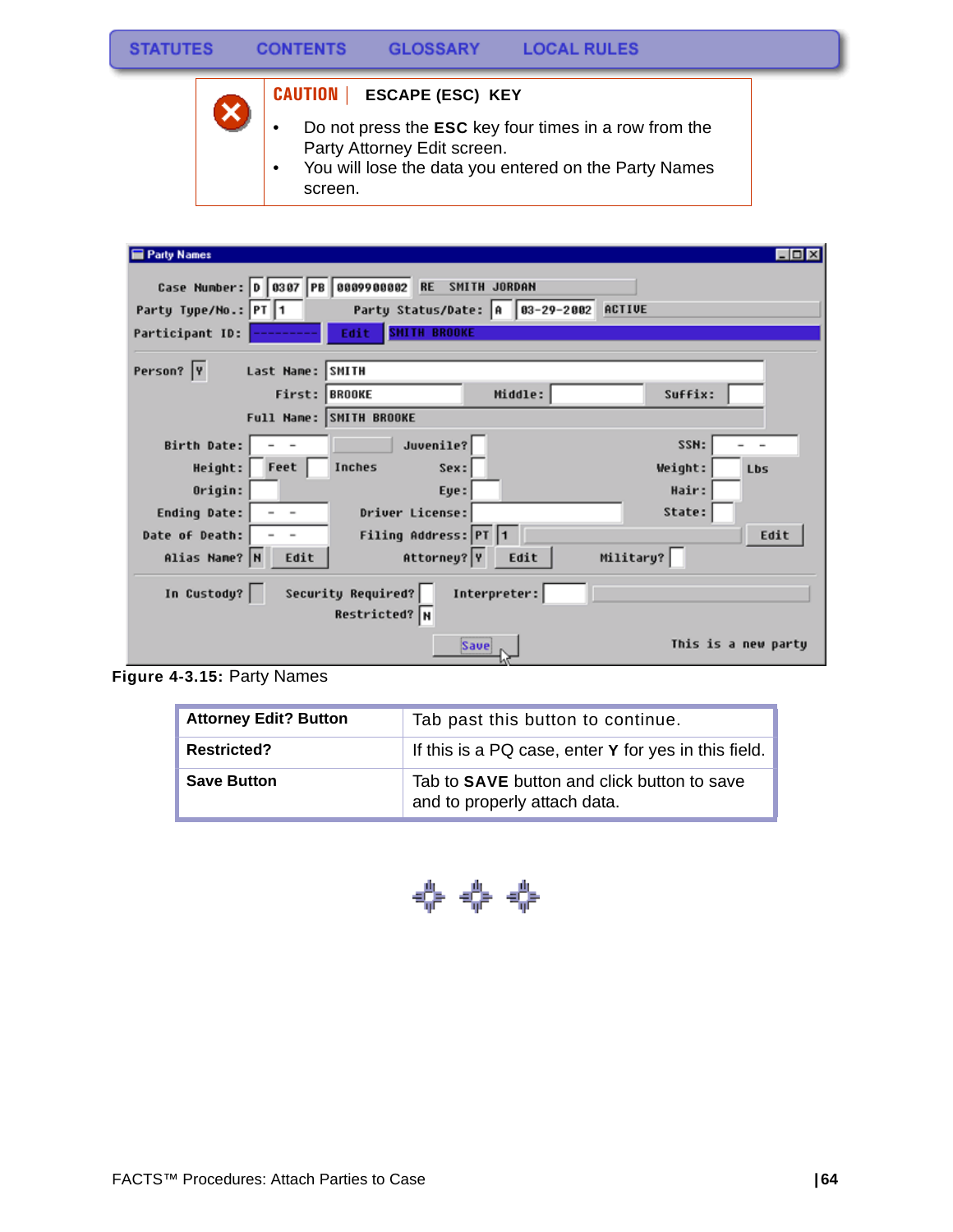### Section 4-4: Entering a Civil Complaint/Petition

The Civil Complaint/Petition screen is used to open and close civil complaints.

- **MAIN MENU** >
- **CASE MANAGEMENT** >
- **CIVIL COMPLAINT/PETITIONS**. The following screen will appear: **(FIGURE: 4-4.1)**

| $\Box$ o $\mathbf{x}$<br><b>Civil Complaint/Petitions</b>                                                                                                                     |  |
|-------------------------------------------------------------------------------------------------------------------------------------------------------------------------------|--|
| Case Number: 0 0307 PB 0009900002<br><b>RE</b><br>SMITH JORDAN                                                                                                                |  |
| Complaint Date:<br>83-29-2002                                                                                                                                                 |  |
| Complaint Sequence:<br>01                                                                                                                                                     |  |
| 1500 OPN: APPLICATION<br>Complaint Event Code:                                                                                                                                |  |
| I۲<br>Jury(Y/N):                                                                                                                                                              |  |
| Identify Party(s)<br>on the event comments? (Y/N):<br>I۷<br>Party? (Y/N):<br>I۷<br>Cause of Actions? (Y/N):<br>I٧<br>I۲<br>Relief Code(s)? (Y/N):<br><b>Disposition Code:</b> |  |
| Date:                                                                                                                                                                         |  |
| Disposition/Judgment Event:                                                                                                                                                   |  |
| Judgment Code(s)? (Y/N):                                                                                                                                                      |  |
| Related Cases<br><b>Save</b><br>Updated<br>Bu<br>At 0 :                                                                                                                       |  |
|                                                                                                                                                                               |  |

**Figure 4-4.1:** Civil Complaint/Petitions

| <b>FIELDS</b>                                                        | <b>INSTRUCTIONS</b>                                                                                                                                                                                              |
|----------------------------------------------------------------------|------------------------------------------------------------------------------------------------------------------------------------------------------------------------------------------------------------------|
| <b>Case Number:</b><br>(Default last case number)                    | FACTS™ will enter default Court and<br>$\bullet$<br>Location Codes.<br>If you are beginning a new session or need<br>٠<br>to enter data from a different case, fill in<br>each of the four subfields as follows: |
| Court<br>(Default-D for District)                                    |                                                                                                                                                                                                                  |
| Location<br>(Default-four digit location<br>code, for example, 0101) |                                                                                                                                                                                                                  |
| Category                                                             | Enter case category, PB or PQ.<br>٠<br>Press ENTER.<br>$\bullet$                                                                                                                                                 |
| <b>Complaint Date</b><br>(Default-current date)                      | Enter file stamp date.<br>٠<br>Press <b>ENTER</b> .                                                                                                                                                              |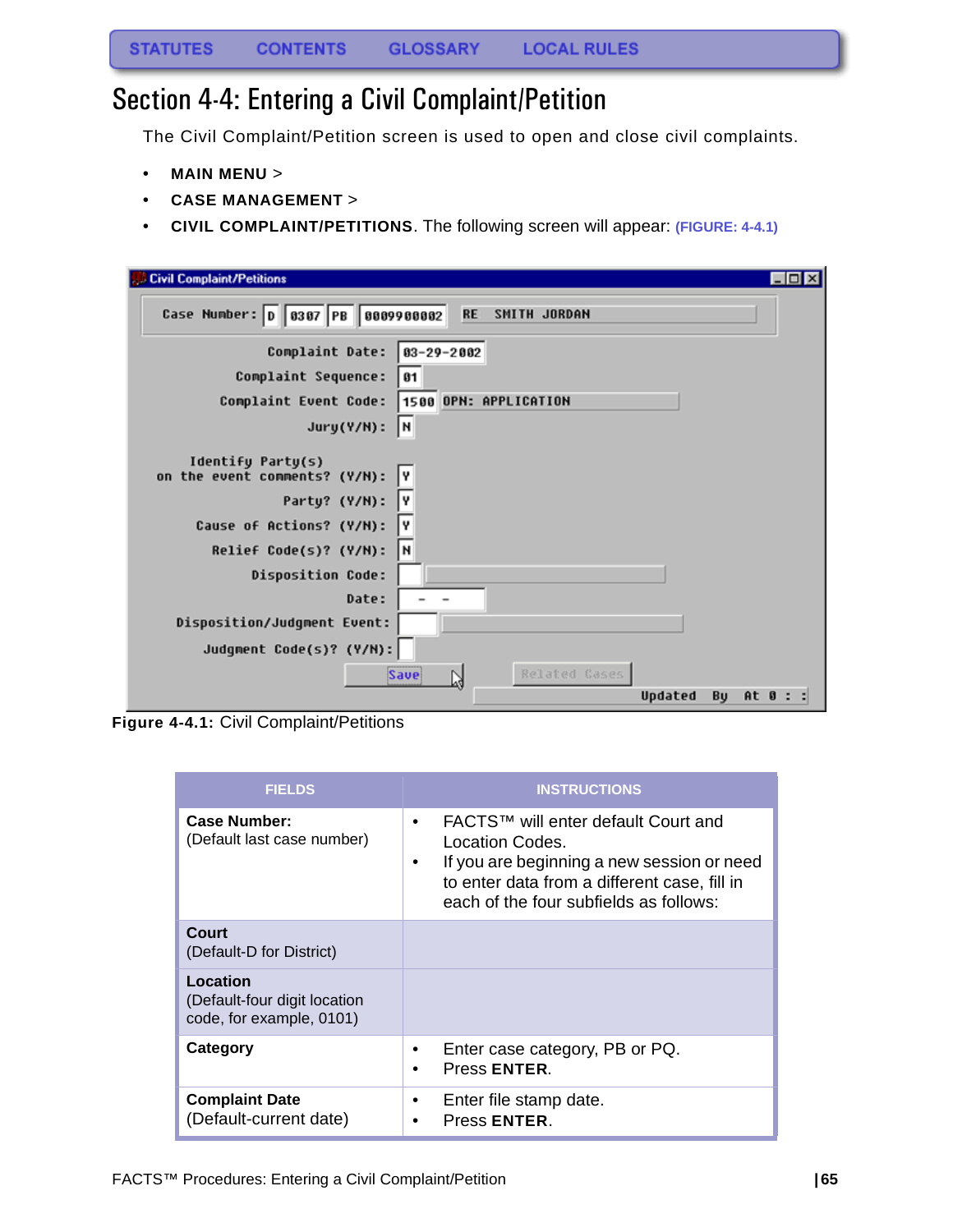| <b>FIELDS</b>               | <b>INSTRUCTIONS</b>                                                                                                     |
|-----------------------------|-------------------------------------------------------------------------------------------------------------------------|
| <b>Complaint Sequence</b>   | Type in the sequence number (how many<br>complaints on this case).<br>If you ENTER through, the number will<br>default. |
| <b>Complaint Event Code</b> | Type in the opening or reopening event code<br>from the list below:                                                     |

|      | <b>DESCRIPTION</b>             | <b>CODE</b> | <b>DESCRIPTION</b>                         |
|------|--------------------------------|-------------|--------------------------------------------|
| 1500 | <b>OPN: Application</b>        | 2507        | <b>RPN: Petition to Reopen</b>             |
| 1501 | OPN: Change of Venue           | 2509        | RPN: Reopen Fee/Paid                       |
| 1508 | <b>OPN: Misc/Other Open</b>    | 2502        | <b>RPN: Mandate/Reopen</b>                 |
| 1509 | OPN: Motion (MTN)              | 2506        | RPN: Order to Reopen                       |
| 1512 | OPN: Order to Open             | 2511        | RPN: Reopen/Misc/Other                     |
| 1513 | <b>OPN: Petition</b>           | 2512        | RPN: Reopen No Fee<br>Required             |
| 1515 | <b>OPN: Proof of Authority</b> | 2515        | RPN: Notice of Appeal                      |
|      |                                | 2518        | RPN: Motion to Dismiss<br>Protective Order |

#### **CAUTION | REOPENING PLEADING**

The pleading that reopens a PQ case should be an Order to Appoint Alternate Guardian/Conservator or a Petition to Dissolve Guardianship.

| Jury                                                     | Enter N for no.                                                                                                                                                                 |  |
|----------------------------------------------------------|---------------------------------------------------------------------------------------------------------------------------------------------------------------------------------|--|
| <b>Identify Parties on the event</b><br>comments? (Y/N): | Enter Y for yes.                                                                                                                                                                |  |
| Party:                                                   | Enter Y for yes and press ENTER.<br>The Complaint Party Screen will pop-up.<br>$\bullet$<br>(FIGURE: 4-4.2)<br>Complete the following screen as directed<br>$\bullet$<br>below. |  |

 $\mathbf x$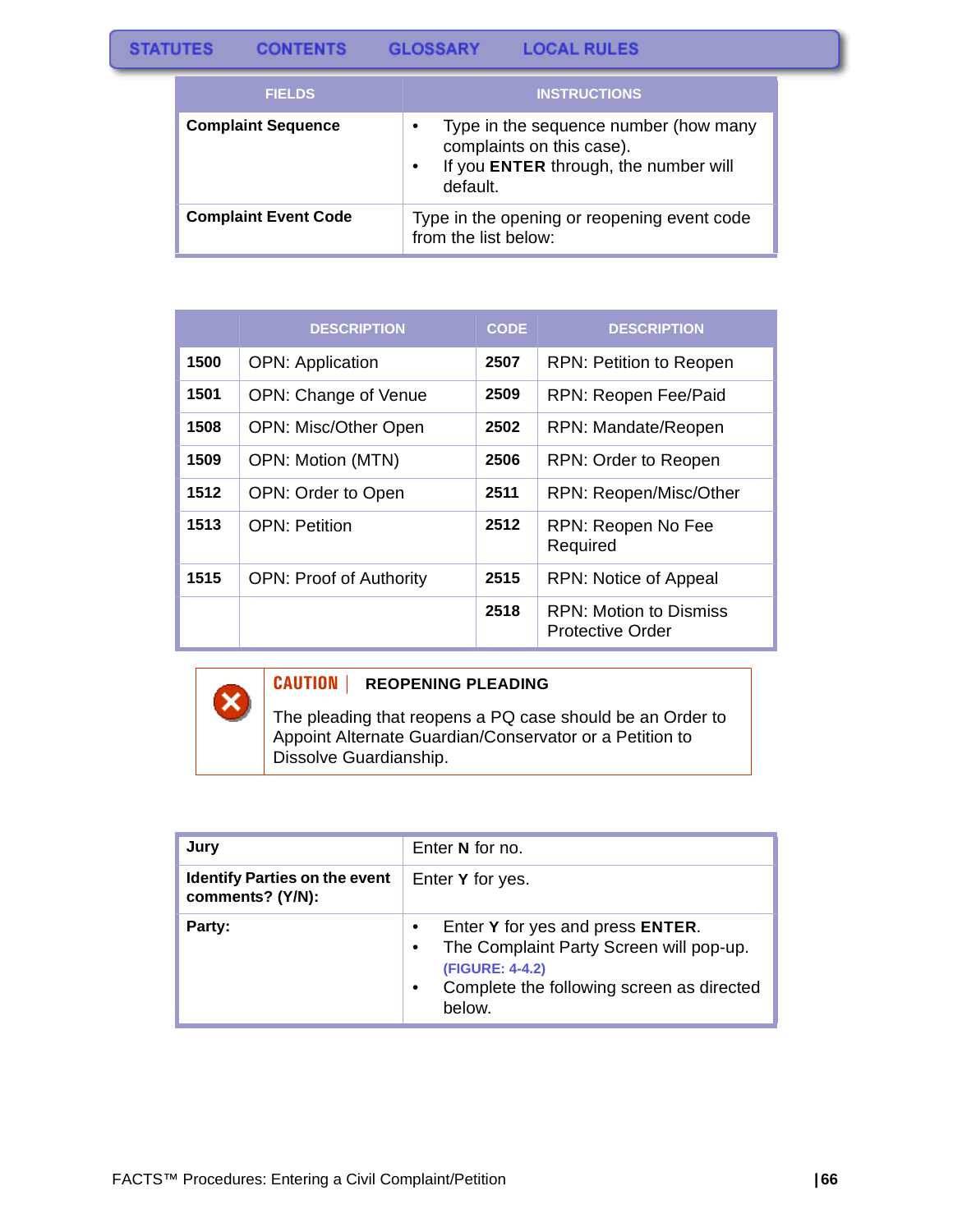

**Figure 4-4.2:** Complaint Party Screen

| <b>Complaint Party Screen</b><br>(Default-any parties<br>already entered.) | $\bullet$ | Verify that the parties are correct.<br>If you have any missing parties, exit this<br>screen.<br>Go to CASE MANAGEMENT > PARTY<br><b>NAMES</b> and enter missing parties. |
|----------------------------------------------------------------------------|-----------|---------------------------------------------------------------------------------------------------------------------------------------------------------------------------|
|----------------------------------------------------------------------------|-----------|---------------------------------------------------------------------------------------------------------------------------------------------------------------------------|

| Identify Party(s)<br>on the event comments? (Y/N): | I۷                    |
|----------------------------------------------------|-----------------------|
| Party? (Y/N):                                      | l٧                    |
| Cause of Actions? (Y/N):                           | I٧                    |
| Relief Code(s)? (Y/N):                             | l٢                    |
| <b>Disposition Code:</b>                           |                       |
| Date:                                              |                       |
| Disposition/Judgment Event:                        |                       |
| Judgment Code(s)? (Y/N):                           |                       |
|                                                    | Related Cases<br>Save |
|                                                    | Updated<br>Bu<br>At 0 |



| <b>Cause of Actions: (Y/N)</b> |  | Enter Y for yes.<br>The Cause of Actions screen will appear.<br>(FIGURE: 4-4.4) |
|--------------------------------|--|---------------------------------------------------------------------------------|
|--------------------------------|--|---------------------------------------------------------------------------------|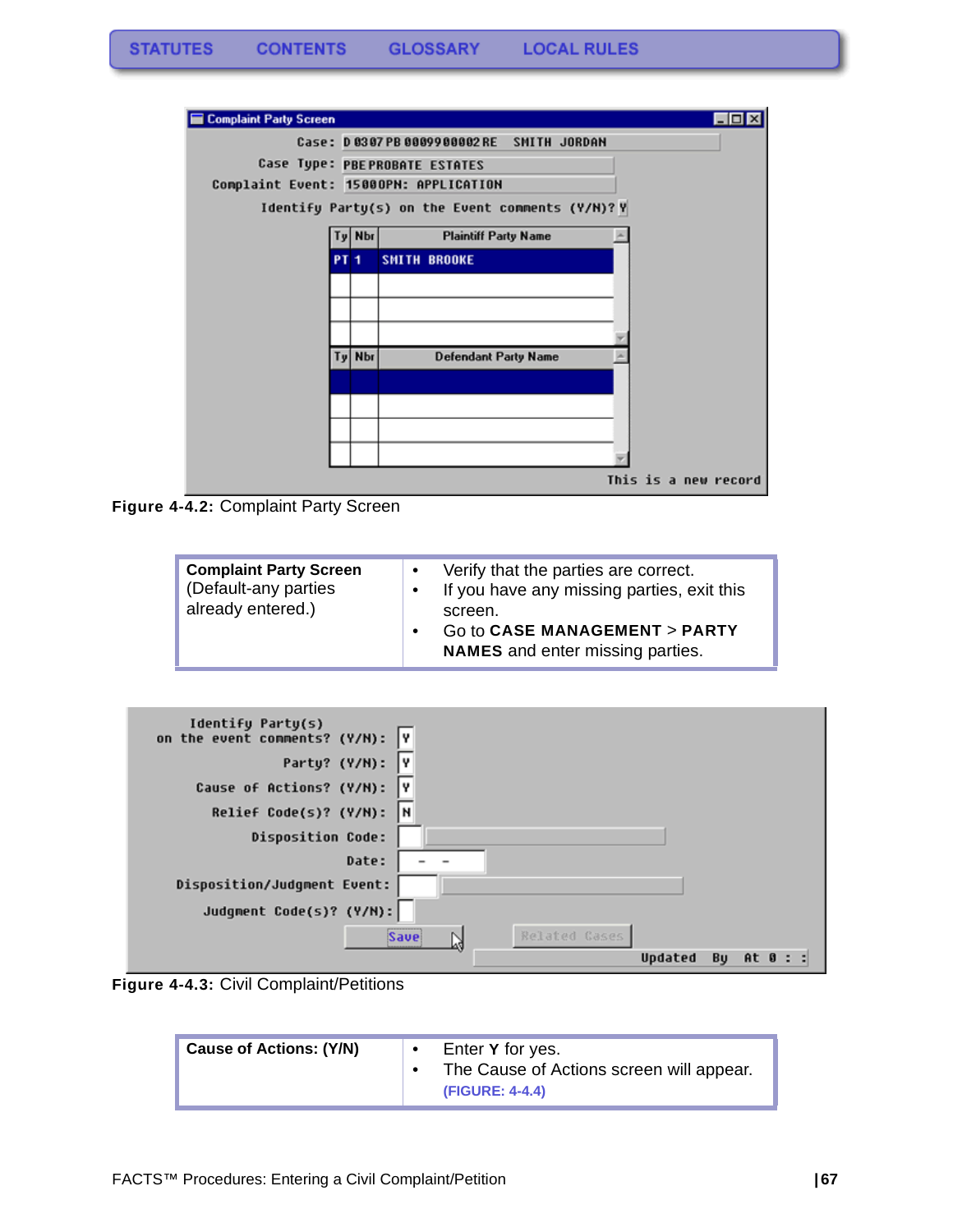| <b>Cause of Actions</b> |       |                                                                              |                                     |       |              |                             | EOX |
|-------------------------|-------|------------------------------------------------------------------------------|-------------------------------------|-------|--------------|-----------------------------|-----|
|                         |       | Case: D 0307PB                                                               | 0009900002<br><b>RE</b>             |       | SMITH JORDAN |                             |     |
|                         |       | Complaint Event: 15000PN: APPLICATION<br>Event Date: 03-29-2002<br>Sequence: | Case Type: PBEPROBATE ESTATES<br>61 |       |              |                             |     |
|                         |       | Cause of Actions sequence: 0001 Cause of Actions: PWI WILL INFORMAL          |                                     |       |              |                             |     |
|                         |       |                                                                              | Contested: C Yes G No               |       |              |                             |     |
|                         |       |                                                                              | Jury: @ Yes @ No                    |       |              |                             |     |
|                         |       | <b>Disposition Code:</b>                                                     |                                     |       |              |                             |     |
|                         |       | <b>Disposition Date:</b>                                                     |                                     |       |              |                             |     |
|                         |       | Disposition Event Code:                                                      |                                     |       |              |                             |     |
|                         | PT No | <b>Plaintiff Party Name</b>                                                  |                                     | PT No |              | <b>Defendant Party Name</b> |     |
|                         |       | <b>PT 001 SMITH BROOKE</b>                                                   |                                     |       |              |                             |     |
|                         |       |                                                                              |                                     |       |              |                             |     |
|                         |       |                                                                              |                                     |       |              |                             |     |
|                         |       |                                                                              |                                     |       |              |                             |     |
|                         |       |                                                                              |                                     |       | Updated      | By At                       |     |

**Figure 4-4.4:** Cause of Actions

| <b>Cause of Action</b> | Press F1 to look up code or type in the<br>correct code. |
|------------------------|----------------------------------------------------------|
|------------------------|----------------------------------------------------------|

### **PROBATE CAUSES OF ACTION (PB)**

| <b>PEM</b> | Estates Miscellaneous                                |
|------------|------------------------------------------------------|
| <b>PIA</b> | Intestate Ancillary                                  |
| <b>PIN</b> | Intestate                                            |
|            | Adjudication of Intestacy                            |
| <b>PNF</b> | Formal, No Will                                      |
|            | Petition for Determination of Heirship               |
| <b>PNI</b> | Informal, No Will                                    |
|            | Petition for Appointment of Special<br>Administrator |
| <b>PWA</b> | <b>Will Ancillary</b>                                |
| <b>PWF</b> | Will Informal                                        |
| <b>PWI</b> | Will Informal                                        |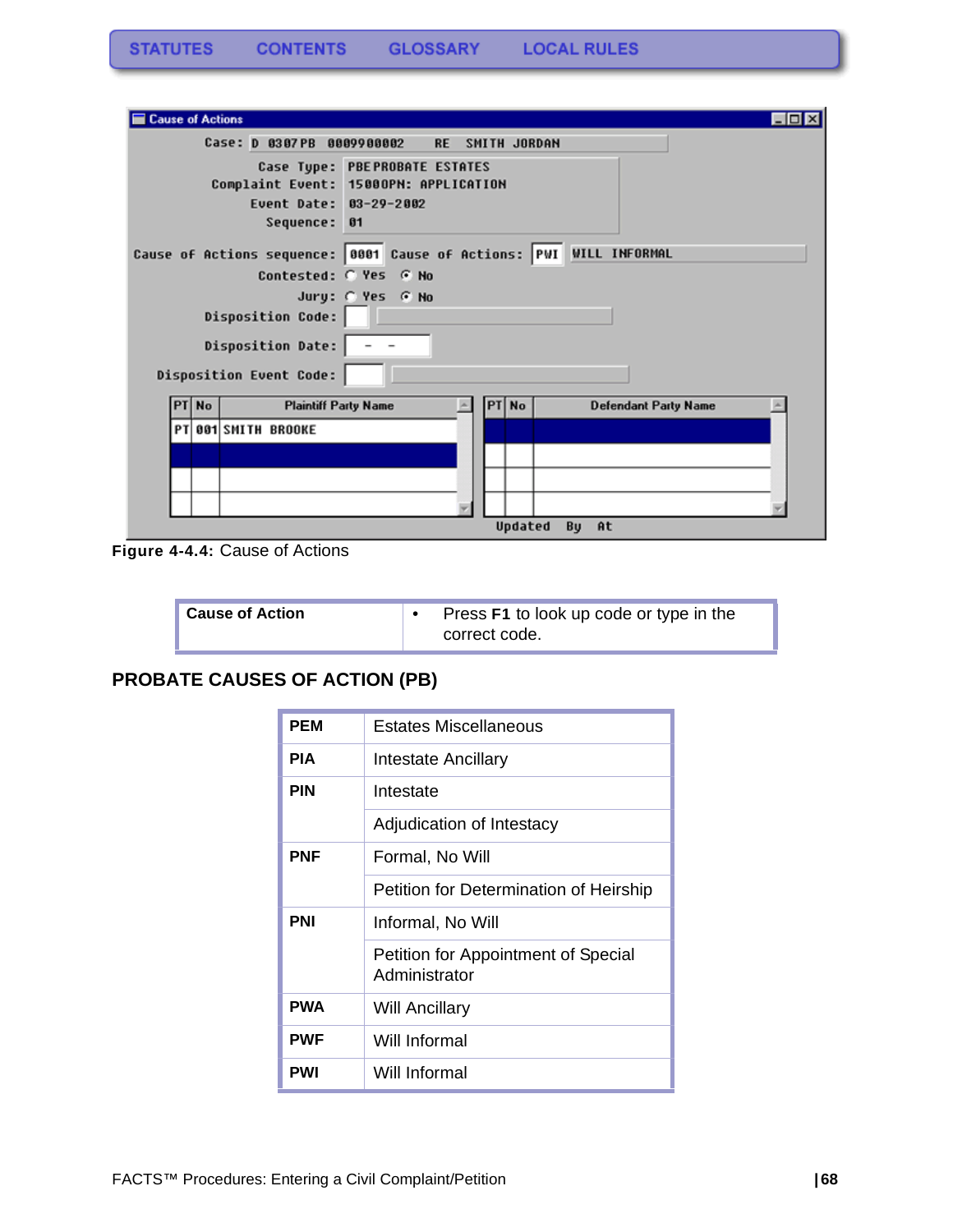#### **GUARDIANSHIP OR CONSERVATORSHIP CAUSES OF ACTION (PQ)**

| <b>PBA</b> | Conservator and Guardian Adult       |
|------------|--------------------------------------|
| <b>PBM</b> | Conservator and Guardian Minor       |
| <b>PCA</b> | Conservator Adult                    |
| <b>PCM</b> | Conservator Minor                    |
| <b>PGA</b> | Guardian Adult                       |
| <b>PGM</b> | Guardian Minor                       |
| <b>PKG</b> | * Kinship/Guardianship               |
| PPM        | Protective Proceedings Miscellaneous |

**CAUTION | \* KINSHIP/GUARDIANSHIP ACT**

- Use the code PKG, when it has been added to the cause of action table for Kinship/Guardianship cases.
- The Petition or Application will state the reason for filing as the Kinship/Guardianship Act.
- Until the code is added, use any of the above causes of action which are applicable.

| <b>Contested</b><br>(Default No)<br>Jury<br><b>Disposition code</b><br><b>Disposition Date</b> |                                                                                                                                                                                                                                                                                                 |
|------------------------------------------------------------------------------------------------|-------------------------------------------------------------------------------------------------------------------------------------------------------------------------------------------------------------------------------------------------------------------------------------------------|
| <b>Disposition Event Code</b>                                                                  |                                                                                                                                                                                                                                                                                                 |
| <b>Plaintiff Party Name:</b><br>(Default-any plaintiff data<br>already entered.)               | The cursor will rest in the PT field and<br>٠<br>flash.<br>Press the F1 key and a list of parties will<br>٠<br>pop-up.<br>Highlight the correct choice with the arrow<br>٠<br>keys and press ENTER.<br>Press <b>F3</b> to move cursor to the PT field on<br>٠<br>the Defendant Party Name side. |
| <b>Defendant Party Name:</b>                                                                   |                                                                                                                                                                                                                                                                                                 |

 $\mathbf x$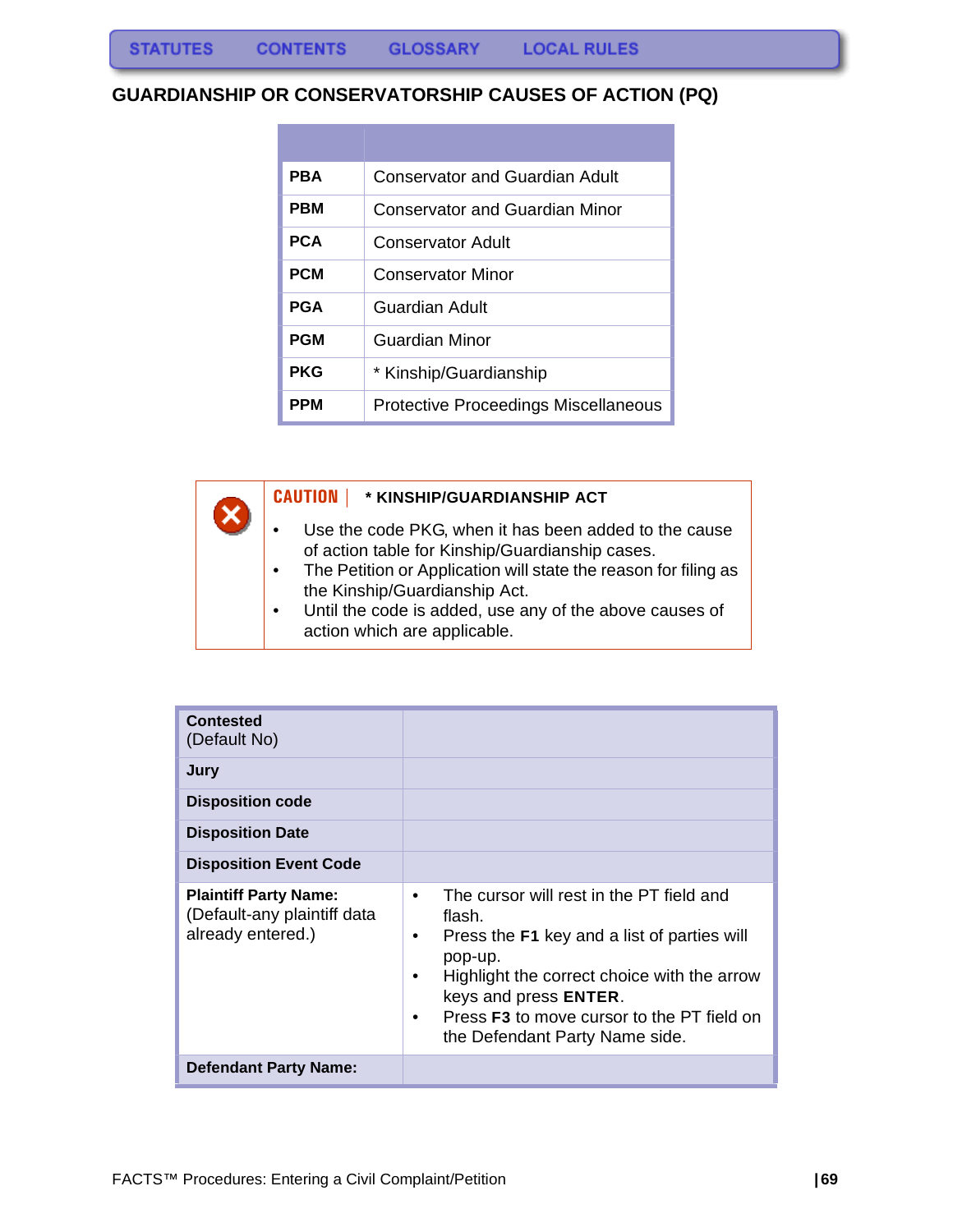|  | <b>GLOSSARY</b><br><b>LOCAL RULES</b>                                                                                                                                                                                                                                                               |  |
|--|-----------------------------------------------------------------------------------------------------------------------------------------------------------------------------------------------------------------------------------------------------------------------------------------------------|--|
|  | Press CTRL T to save and press ENTER.<br>A message will appear stating that the<br>data has been saved.<br>Close this screen by clicking on the "X" in<br>the upper right hand corner or by pressing<br>the ESC key.<br>You will return to the Civil Complaint/<br>Petition screen. (FIGURE: 4-4.5) |  |

| <b>Civil Complaint/Petitions</b><br>$\Box$                     |
|----------------------------------------------------------------|
| Case Number: 0 0307 PB 0009900002<br><b>RE</b><br>SMITH JORDAN |
| Complaint Date:<br>$03 - 29 - 2002$                            |
| Complaint Sequence:<br>01                                      |
| 1500 OPN: APPLICATION<br>Complaint Event Code:                 |
| I۲<br>$Jury(Y/N)$ :                                            |
| Identify Party(s)<br>on the event comments? (Y/N):<br>I۷       |
| Party? (Y/N):<br>I٧                                            |
| Cause of Actions? (Y/N):<br>I۷                                 |
| H<br>Relief Code(s)? (Y/N):                                    |
| <b>Disposition Code:</b>                                       |
| Date:                                                          |
| Disposition/Judgment Event:                                    |
| Judgment Code(s)? (Y/N):                                       |
| Related Cases<br><b>Save</b><br>Ŋ                              |
| Bu<br>Updated<br>At 0 : :                                      |

**Figure 4-4.5:** Civil Complaint/Petition

| <b>Save Button</b> | Tab past the Cause of Actions? field. |
|--------------------|---------------------------------------|
|                    | Click on the <b>SAVE</b> button.      |

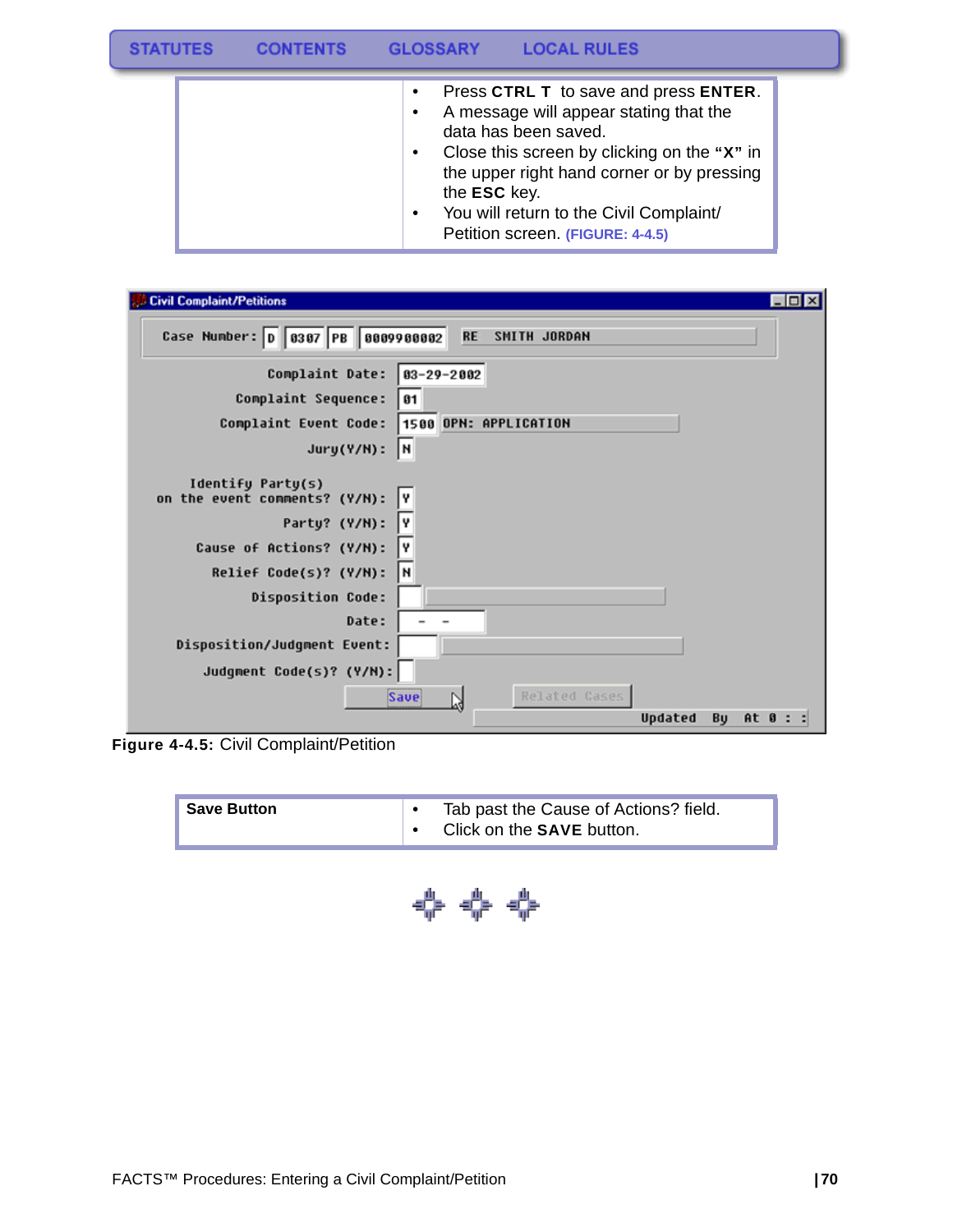## Section 4-5: Docketing

Use the Case Docket screen to record events that occur in a case. These events record the progression of a case.

- **MAIN MENU** >
- **CASE MANAGEMENT** >
- **CASE DOCKET**. The Case Docket screen will appear. **(FIGURE: 4-5.1)** or
- Click on the **CASE DOCKET** button  $\left| \frac{1}{\left| \frac{1}{n} \right|} \right|$  on the toolbar at the top of the screen.

| <b>Case Docket</b><br>$\Box$ o $\mathbf{x}$        |  |  |  |  |
|----------------------------------------------------|--|--|--|--|
| Case Number: 0 0307 PB 0009900002 RE SMITH JORDAN  |  |  |  |  |
| Event Date: $03-29-2002$ Event Sequence: 01        |  |  |  |  |
| Event Code: 1500 OPN: APPLICATION                  |  |  |  |  |
| Schedule Calendar Event?<br>Calendar Days:         |  |  |  |  |
| Issue Form?<br>Form:                               |  |  |  |  |
| <b>Action Date:</b><br><b>Action Code:</b>         |  |  |  |  |
| Judge Code: JUB JERALD A VALENTINE<br>Deputy Code: |  |  |  |  |
| Quantity:<br>Party:<br>Count:                      |  |  |  |  |
| Reopen(Y/N): N                                     |  |  |  |  |
| Bond Type:<br>Instrument:                          |  |  |  |  |
| <b>Bondsman:</b>                                   |  |  |  |  |
| <b>Result Code:</b><br>Underwriter:                |  |  |  |  |
| Descriptive Data (Y/M)?: Y Edit                    |  |  |  |  |
| Save <b>N</b> Related Cases                        |  |  |  |  |
| Updated 03/29/2002 By train1 At 10:21              |  |  |  |  |

**Figure 4-5.1:** Case Docket

| <b>FIELD NAMES</b>                                                   | <b>INSTRUCTIONS</b>                          |  |
|----------------------------------------------------------------------|----------------------------------------------|--|
| <b>Case Number:</b>                                                  | FACTS™ will enter default Court and Location |  |
| Court<br>(Default-D for District)                                    | Codes.                                       |  |
| Location<br>(Default-four digit location<br>code, for example, 0101) |                                              |  |
| Category                                                             | Enter category, PB or PQ.                    |  |
| <b>Number</b>                                                        | Enter case number.                           |  |
| <b>Event Date</b><br>(Default-current date)                          | Enter file stamp date.                       |  |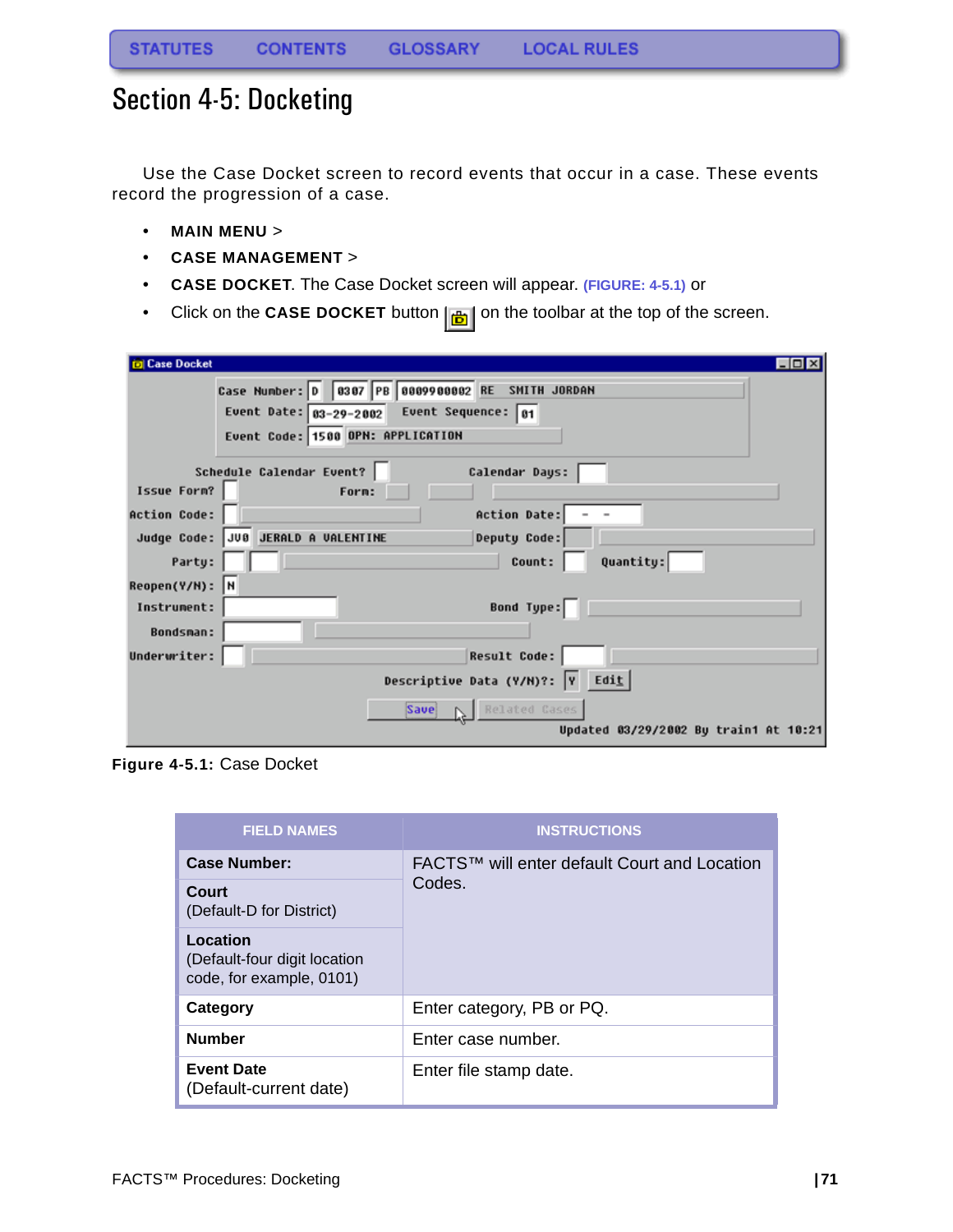| <b>FIELD NAMES</b>                             | <b>INSTRUCTIONS</b>                                                                                                                                                                                              |  |
|------------------------------------------------|------------------------------------------------------------------------------------------------------------------------------------------------------------------------------------------------------------------|--|
| <b>Event Sequence</b>                          | This field will default to the next sequence<br>$\bullet$<br>number.<br>Verify that the sequence number is correct<br>٠<br>or<br>Press F1 to select the correct sequence<br>$\bullet$<br>number and press ENTER. |  |
| <b>Event Code</b>                              | Enter appropriate event code.                                                                                                                                                                                    |  |
| <b>Schedule Calendar Event?</b>                |                                                                                                                                                                                                                  |  |
| <b>Calendar Days:</b>                          |                                                                                                                                                                                                                  |  |
| <b>Issue Form:</b>                             |                                                                                                                                                                                                                  |  |
| <b>Action Code:</b>                            | FACTS™ will input a default value based on<br>the event code you entered.                                                                                                                                        |  |
| <b>Action Date:</b>                            |                                                                                                                                                                                                                  |  |
| <b>Judge Code:</b><br>(Default-Assigned Judge) | If another judge presided over the event,<br>$\bullet$<br>delete assigned judge, and<br>Enter correct judge.<br>$\bullet$                                                                                        |  |
| <b>Deputy Code:</b><br>(Default-User login)    |                                                                                                                                                                                                                  |  |
| Party                                          | Enter Party type and number if appropriate.<br>Press ENTER button.                                                                                                                                               |  |
| <b>Enter through other Fields</b>              |                                                                                                                                                                                                                  |  |
| <b>Descriptive Data:</b>                       | Click on the <b>EDIT</b> button.<br>$\bullet$<br>The Event Description screen will pop-up.<br>$\bullet$<br>(FIGURE: 4-5.2)                                                                                       |  |

| Event Description |                                                 |                        |  |
|-------------------|-------------------------------------------------|------------------------|--|
| Case Details      |                                                 |                        |  |
| Case Number: D    | 0307 PB 0009900002                              | Event Date: 03-29-2002 |  |
|                   | Event Seq: 01 Event Code: 1500 OPN: APPLICATION |                        |  |
|                   | <b>Standard Description Code:</b>               |                        |  |
|                   |                                                 |                        |  |
| Comments          |                                                 |                        |  |

**Figure 4-5.2:** Event Description



**CAUTION | THE TEXT DOES NOT WRAP TO THE NEXT LINE. PRESS ENTER TO GO TO THE NEXT LINE.**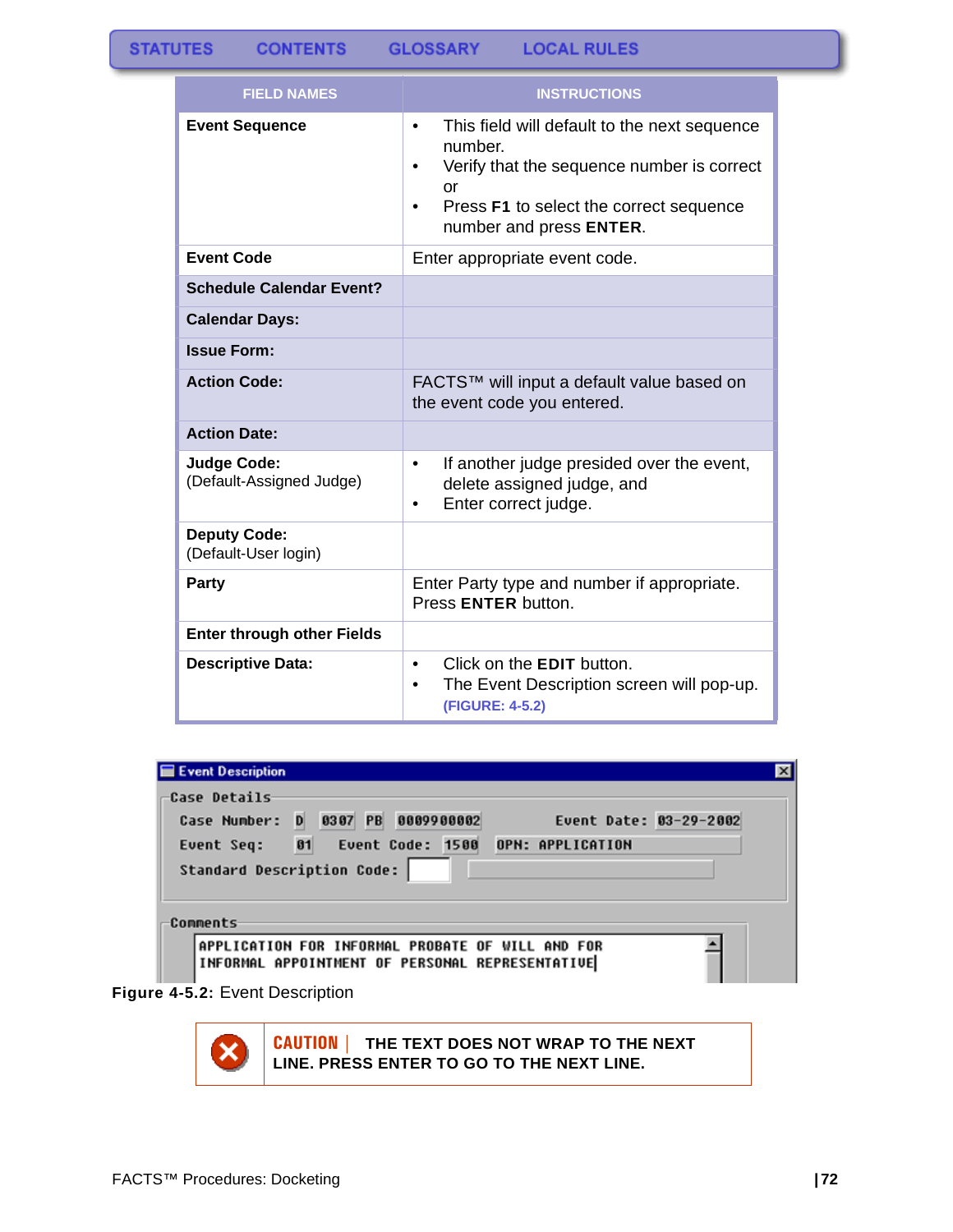|  | <b>GLOSSARY</b><br><b>LOCAL RULES</b>                                                                                                                                                                                                                                    |  |
|--|--------------------------------------------------------------------------------------------------------------------------------------------------------------------------------------------------------------------------------------------------------------------------|--|
|  | <b>ENTER</b> until you reach the comments field<br>$\bullet$<br>and type in descriptive text.<br>After the message box appears, press<br><b>CTRL T</b> to save.<br>Press ENTER or click OK to exit out.<br>You will return to the Case Docket screen.<br>(FIGURE: 4-5.3) |  |



**Figure 4-5.3:** Case Docket

| <b>Save Button</b> | Click on the <b>SAVE</b> button at the bottom of<br>the screen. (FIGURE: 4-5.3) |
|--------------------|---------------------------------------------------------------------------------|
| <b>Message Box</b> | Click OK or press ENTER button to get the<br>message box to disappear.          |

| <b>D</b> Case Docket                              |  |
|---------------------------------------------------|--|
| Case Number: D 0307 PB 0009900002 RE SMITH JORDAN |  |
| Event Date: $03-29-2002$ Event Sequence: $01$     |  |
| Event Code: 1500 OPN: APPLICATION                 |  |

**Figure 4-5.4:** Case Docket

| <b>Event Date:</b> | The cursor will return to the event date<br>$\bullet$<br>field. (FIGURE: 4-5.4)<br>Shift tab to the case number to docket<br>$\bullet$<br>another event or<br>Shift tab twice to docket to another case or<br>$\bullet$<br>To exit the screen, click on the "X" in the<br>$\bullet$ |
|--------------------|-------------------------------------------------------------------------------------------------------------------------------------------------------------------------------------------------------------------------------------------------------------------------------------|
|                    | upper right-hand corner.                                                                                                                                                                                                                                                            |

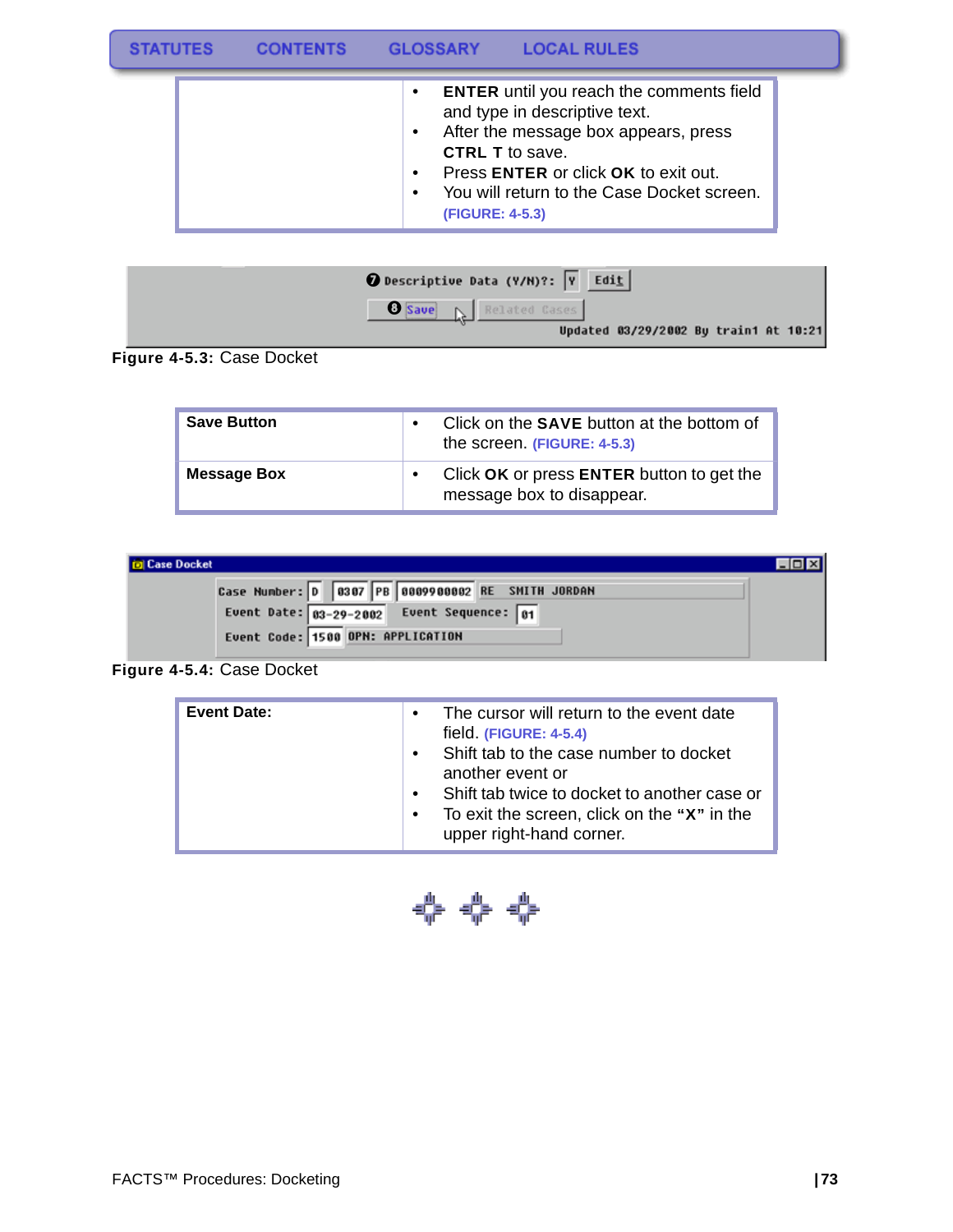## Section 4-6: Closing a Case

The Civil Complaint/Petitions screen is used to open and close petitions.

- **MAIN MENU** >
- **CASE MANAGEMENT** >
- **CIVIL COMPLAINT/PETITIONS**. The Civil Complaints/Petition screen will appear. **(FIGURE: 4-6.1)**

| <b>Civil Complaint/Petitions</b><br>$ \Box$                                                                                     |
|---------------------------------------------------------------------------------------------------------------------------------|
| Case Number: D 387 PB 9988882<br><b>RE</b><br>SMITH JORDAN                                                                      |
| Complaint Date:<br>$93 - 29 - 2002$                                                                                             |
| Complaint Sequence:                                                                                                             |
| 1500 OPN: APPLICATION<br>Complaint Event Code:                                                                                  |
| Jury(Y/N):<br>I۲                                                                                                                |
| Identify Party(s)<br>on the event comments? (Y/N):<br>I۷<br>Party? (Y/N):<br>Cause of Actions? (Y/N):<br>Relief Code(s)? (Y/N): |
| PG PETITION GRANTED<br><b>Disposition Code:</b>                                                                                 |
| Date:<br>03-29-2002                                                                                                             |
| Disposition/Judgment Event: 3556 CLS: VERIFIED STATEMENT/CERTIF                                                                 |
| Judgment Code(s)? (Y/N): N                                                                                                      |
| Related Cases<br>Save                                                                                                           |

**Figure 4-6.1:** Civil Complaint/Petitions

| <b>FIELD NAMES</b>                                                | <b>INSTRUCTIONS</b>                                                         |
|-------------------------------------------------------------------|-----------------------------------------------------------------------------|
| Case Number:<br>(Default last case number)                        | Enter the appropriate case number.                                          |
| <b>Complaint Date</b><br>(Default-current date)                   | Enter the file stamp date of the opening<br>pleading.                       |
| <b>Complaint Sequence</b><br>(Default-next complaint<br>sequence) | Delete the number and enter the appropriate<br>number.                      |
| <b>Complaint Event Code</b>                                       | FACTS™ will populate this field with the<br>appropriate opening event code. |
| Jury                                                              |                                                                             |
| <b>Identify Parties on the event</b><br>comments? (Y/N):          |                                                                             |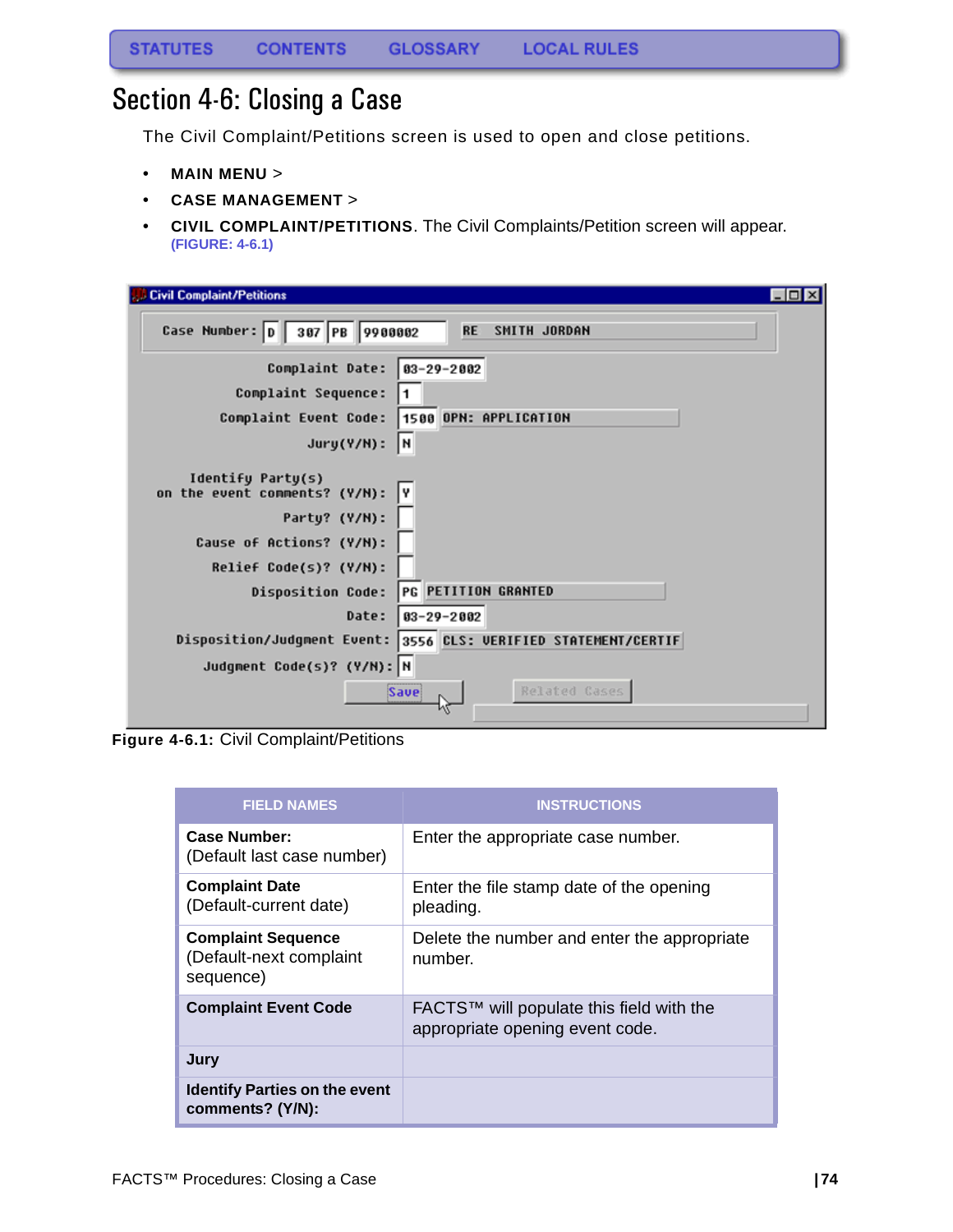## **STATUTES** CONTENTS GLOSSARY LOCAL RULES

| <b>FIELD NAMES</b>            | <b>INSTRUCTIONS</b>                                                               |
|-------------------------------|-----------------------------------------------------------------------------------|
| Party:                        |                                                                                   |
| <b>Cause of Actions (Y/N)</b> |                                                                                   |
| Relief Code(s)? (Y/N)         |                                                                                   |
| <b>Disposition Code</b>       | Enter the disposition code from the list below<br>or press F1 for a lookup table. |

| DF        | Default                  | <b>PD</b> | <b>Petition Denied</b>  |
|-----------|--------------------------|-----------|-------------------------|
| <b>DS</b> | <b>Dismissed</b>         | <b>PG</b> | <b>Petition Granted</b> |
| <b>OD</b> | <b>Other Disposition</b> |           |                         |

| Date:                       | Enter file stamp date of the closing pleading. |
|-----------------------------|------------------------------------------------|
| <b>Disposition/Judgment</b> | Enter the appropriate disposition event code   |
| Event:                      | from the list below.                           |

| 3500 | CLS: Administrative Closure      | 3557 | CLS: Void Entered in Error                           |
|------|----------------------------------|------|------------------------------------------------------|
| 3502 | <b>CLS: Notice of Bankruptcy</b> | 3558 | CLS: Withdrawn/Close                                 |
| 3504 | CLS: Close Miscellaneous         | 3559 | CLS: Order Petition/Motion<br>Denied                 |
| 3544 | CLS: Order of Consolidation      | 3560 | CLS: Order Petition/Motion<br>Granted                |
| 3550 | CLS: Order/Order to Close        | 3587 | <b>CLS: Order Appointing</b><br>Guardian/Conservator |

| Judgment Code(s)? (Y/N) | Enter N for no. |
|-------------------------|-----------------|